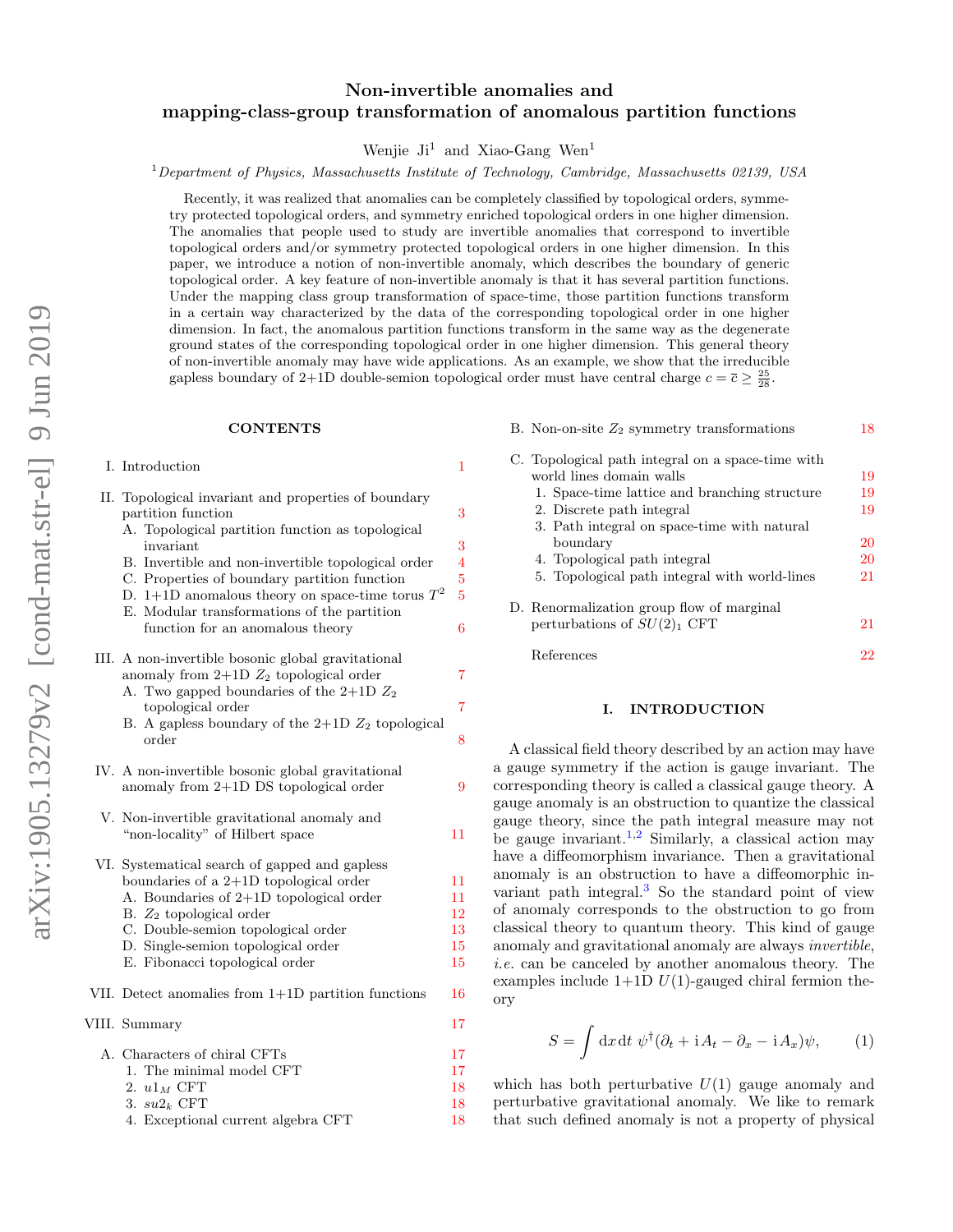systems, but a property of a formalism trying to convert a classical theory to a quantum theory.

There is another invertible anomaly – 't Hooft anomaly, that can be defined within a quantum system with a global symmetry, and is a property of physical systems. It is not an obstruction to go from classical theory to quantum theory, but rather an obstruction to gauge a global symmetry within a quantum system.<sup>[4](#page-21-4)</sup> It is quite amazing that the obstruction to quantize a classical gauge theory (gauge anomaly) is closely related to the obstruction to gauge a global symmetry within a quantum system.

Motivated by some early results,  $5,6$  $5,6$  in recent years, we started to have a new understanding of anomaly as a physical property of quantum systems:[7–](#page-21-7)[9](#page-21-8)

The anomaly in a theory directly corresponds to the topological order<sup>[10](#page-21-9)[,11](#page-21-10)</sup> and/or symmetry pro-tected topological (SPT) order<sup>[12](#page-21-11)[–14](#page-21-12)</sup> (with on-site symmetry) in one higher dimension. Such an anomalous theory is realized by a boundary of the corresponding topological order and/or SPT order (see Fig. [1b](#page-1-0)).

So an anomaly is nothing but a topological order and/or a SPT order in one higher dimension, and the anomalies can be classified via the classification of topological orders and SPT orders in one higher dimension.<sup>[7,](#page-21-7)[15](#page-21-13)</sup> The boundary of topological order realizes all possible gravitational anomaly, and the boundary of SPT order realizes all possible 't Hooft anomaly and mixed gravity/'t Hooft anomaly. This point of viewed of anomaly plus Atiyah formulation of topological quantum field theory<sup>[16](#page-21-14)</sup> allow us to develop a general theory of anomaly.<sup>[7–](#page-21-7)[9](#page-21-8)</sup>

But the anomaly from this new point of view is not the same as the previously defined anomaly before 2013, and is more general. This is because topological orders are usually not invertible. $8,17$  $8,17$  Hence, the anomaly realized by the boundary of topological orders may be non-invertible as well (i.e. cannot be canceled by any other anomaly). In contrast, the standard anomalies are always invertible. Thus the standard anomalies are classified by invertible topological orders and/or SPT orders in one higher dimension, and are realized by the boundary of the invertible topological orders and/or the SPT orders. But there are more general topological orders, which are not invertible. Those non-invertible topological orders will give rise to a new kind of gravitational anomalies on the boundary, which will be called non-invertible anomaly. For example, the chiral conformal field theory (CFT) on the boundary of a generic Chern-Simons theory is an example of non-invertible anomaly.[18](#page-21-17)

We like to mention that, in addition to the above general point of view proposed in Ref. [7](#page-21-7)[–9](#page-21-8) that include noninvertible anomalies, Ref. [19](#page-21-18) and [20](#page-21-19) also proposed a similar general point of view based mathematical category theory and cobordism theory. In particular, those general points of view suggest that the partition function becomes a vector in a vector space for a theory with



<span id="page-1-0"></span>FIG. 1. (a) A particular time t evolution produces a particular ground state in the degenerate ground state subspace on the space  $S^1 \times S^1$ . (b) A particular extension of a spacetime  $S^1 \times S^1$  as the boundary of a bulk  $D^2 \times S^1$  produces a particular anomalous partition function in the vector space of partition functions on space-time  $S^1 \times S^1$  (*i.e.* the boundary).

non-invertible anomaly, as suggested in Ref. [16.](#page-21-14) In fact, the vector space that contains partition functions of an anomalous theory can be identified with the degenerate ground state subspace<sup>[10,](#page-21-9)[11](#page-21-10)</sup> (see Fig. [1a](#page-1-0)) of the topological order in one higher dimension that characterizes the anomaly. This is because if we regard a space direction as time direction, the space manifold can be viewed as a boundary of space-time, and the ground degenerate subspace becomes the vector space of partition functions (see Fig.  $1)$ .<sup>[8](#page-21-15)[,21](#page-21-20)</sup>

In this paper, we will study some simplest noninvertible anomalies – bosonic global gravitational anomalies in 1+1D which correspond to a 2+1D bosonic topological order. We will first give a general discussion, in particular the physical meaning of "partition function" as a vector in a vector space. Then we will discuss some examples of 1+1D bosonic theories with non-invertible gravitational anomalies that correspond to:

- 1. 2+1D bosonic  $Z_2$  topological order<sup>[22,](#page-21-21)[23](#page-21-22)</sup> (*i.e.* the topological order described by the  $Z_2$ -gauge theory).
- 2. 2+1D bosonic double-semion (DS) topological order.[24,](#page-21-23)[25](#page-21-24)
- 3. 2+1D bosonic single-semion (SS) topological order (*i.e.*  $\nu = 1/2$  quantum Hall state).<sup>[26](#page-21-25)</sup>
- 4. 2+1D bosonic Fibonacci topological order. $24,25$  $24,25$

We will also discuss an application of invertible and non-invertible anomalies. There is a general belief that a gapless CFT has a partition function that is invariant under mapping class group (MCG) transformations of the space-time (the modular transformations for 2 dimensional space-time), provided that the CFT can be put on a lattice. Being able to put a CFT on a lattice is nothing but the anomaly-free condition. This suggests that the MCG invariance of the partition function corresponds to the anomaly-free condition. So an anomalous CFT will have a partition function which is not MCG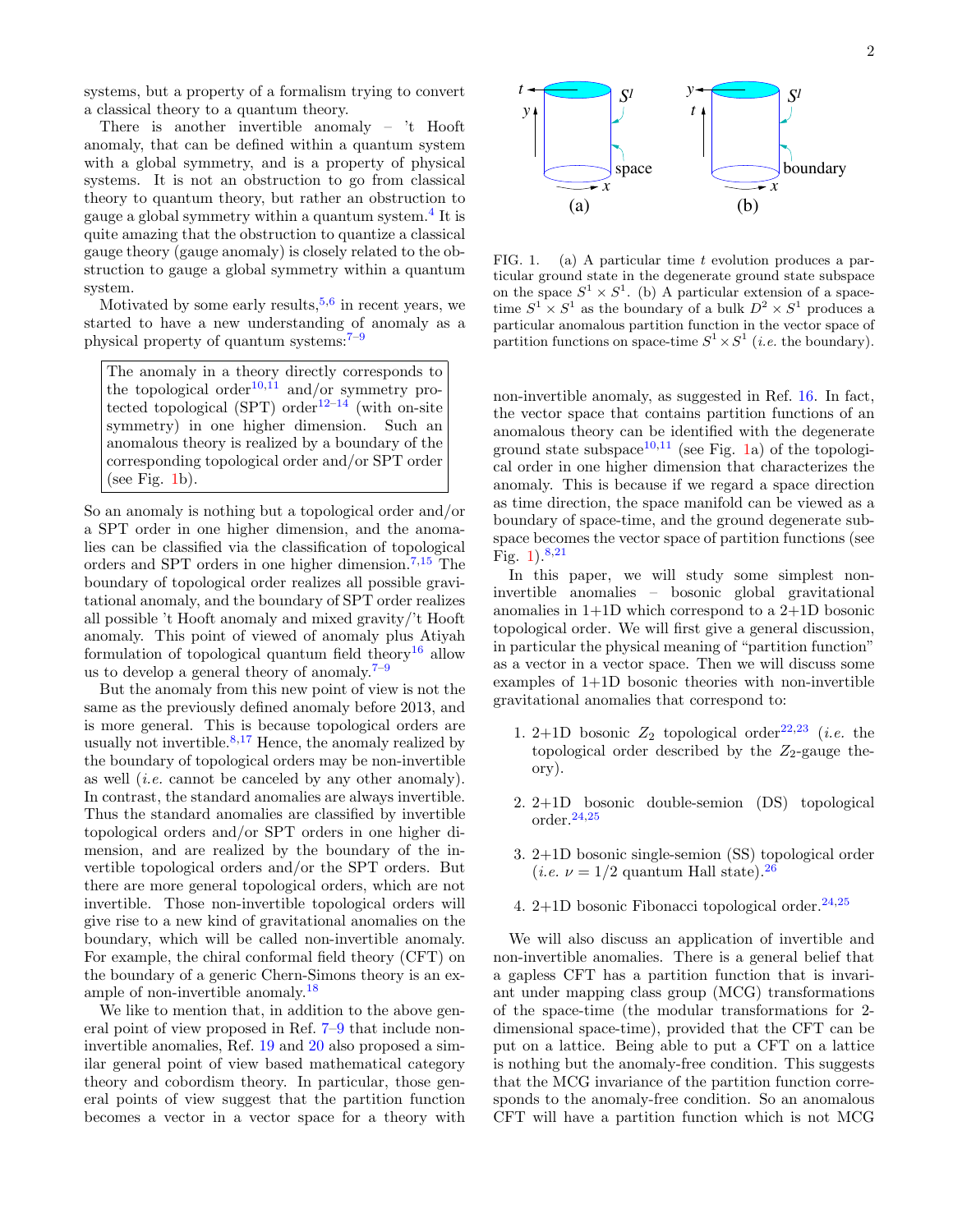invariant, but *MCG covariant.*<sup>[27](#page-21-26)</sup> Since the anomaly corresponds to a topological order in one higher dimension that is described by a higher category, the change of anomalous partition function can be described by the data of this higher category. In this paper, we will derive one such result.

Consider a CFT in d-dimensional closed space-time  $M^d$ , whose gravitational anomaly is described a  $(d+1)D$ topological order. The  $(d+1)D$  topological order has N-fold degenerate ground states on  $M^d$ . Let  $G_{M^d}$  be the MCG for  $M^d$ . Under a MCG transformation  $g \in$  $G_{M^d}$ , the degenerate ground states transform according to a representation  $R^{\text{top}}(g)$  of  $G_{M^d}$ .<sup>[8](#page-21-15)[,11,](#page-21-10)[28,](#page-21-27)[29](#page-21-28)</sup> Such a representation  $R^{top}(g)$  is the data that characterize the  $(d+1)$ D topological order (and hence the anomaly). It was conjectured $11$  that such data fully characterize the topological order. From the correspondence described in Fig. [1,](#page-1-0) we find that

the anomalous CFT in  $d$ -dimensional space-time has several partition functions  $Z(g_{\mu\nu}, i)$ ,  $i =$  $1, 2, \cdots, \dim(R^{\text{top}})$ , which transform as:

$$
Z(g \cdot g_{\mu\nu}, i) = R_{ij}^{\text{top}}(g) Z(g_{\mu\nu}, j), \qquad (2)
$$

where  $g_{\mu\nu}$  is the metrics on the d-dimensional space-time  $M^d$ , which describes the shape of  $M^d$ , and  $g \cdot g_{\mu\nu}$  is the MCG action on  $g_{\mu\nu}$ .

When  $d = 2$ , eqn. [\(2\)](#page-2-2) becomes eqn. [\(24\)](#page-5-1), which we will explain in some detail.

For an anomaly-free CFT, the corresponding  $(d+1)D$ topological order is trivial and  $R^{top} = 1$  are 1-by-1 matrices. In the case, the above becomes the usual MCG invariant condition on the partition function:

$$
Z(g \cdot g_{\mu\nu}) = Z(g_{\mu\nu}).\tag{3}
$$

It is likely that the MCG invariant partition functions on  $M^d$  completely classify anomaly-free CFTs. Thus, it is also likely that that the modular covariant partition function  $(2)$  completely classify anomalous CFTs (*i.e.* the boundaries of  $(d + 1)D$  topological order described by  $R^{\text{top}}(g)$ ).

We like to point out that eqn.  $(2)$  also covers the cases of gapped boundaries of  $(d+1)D$  topological order. In this case  $Z(g_{\mu\nu}, i) = Z(i)$  becomes  $g_{\mu\nu}$  independent. The  $d = 2$  case is studied in detail in Ref. [30](#page-21-29) and [31,](#page-21-30) where  $Z(i)$  is denoted as  $W^{1i}$  and is called fusion matrix or wavefunction overlap. Thus eqn. [\(2\)](#page-2-2) is a unified description for both gapped and gapless boundary.

As another application, we point out that anomalyfree fermionic theories exactly correspond a subset of the bosonic theories with the non-invertible gravitational anomaly described by the bosonic  $Z_2$  topological order with emergent fermion (*i.e.* the twisted  $Z_2$  gauge theory) in one higher dimension. Thus we can construct anomaly-free fermionic theories, such as their partition

functions, by constructing bosonic theories and their partition functions with this particular non-invertible gravitational anomaly.

We want to mention that Ref. [32](#page-21-31) has given a very general and complete theory of purely chiral CFT on the boundary of a 2+1D topological order, based on tensor category theory. The general theory developed here works for both purely chiral and non-chiral CFT on the boundary. When the boundary is purely chiral, our theory is just a subset of the full theory developed in Ref. [32.](#page-21-31) Both theories provide a unified approach for gapped and gapless boundaries. Recently, some non-chiral CFT's on the boundary of 2+1D topological order were studied in Ref. [33.](#page-21-32) In particular, multi-component partition functions on a  $1+1D$  gapless boundary of  $2+1D$  double-Ising topological order were calculated. A connection between the modular transformation of boundary partition functions and the  $S$ ,  $T$  matrices that characterize the modular tensor category for the 2+1D bulk topological order was noticed. The appearance of many sectors in anomalous CFT was also pointed out in Ref. [34.](#page-21-33) Our paper generalizes those results and provides a more systematic discussion.

<span id="page-2-2"></span>We also like to remark that, in the presence of symmetry, there are also several partition functions from the different symmetry twisting boundary conditions in ddimensional space-time.  $35,36$  $35,36$  If the anomaly is not invertible, there will be several partition functions for each twisted boundary condition. Those partition functions also transform covariantly under MCG transformations. This generalization is discussed in Ref. [37,](#page-21-36) for  $d = 2$  case.

# <span id="page-2-0"></span>II. TOPOLOGICAL INVARIANT AND PROPERTIES OF BOUNDARY PARTITION FUNCTION

First, let us describe the topological path integral that can realize various topological orders. The boundaries of those topological orders realize invertible and noninvertible anomalous theories. This way, we can relate anomalies with topological invariants in one higher dimensions.

# <span id="page-2-1"></span>A. Topological partition function as topological invariant

A very general way to characterize a topologically ordered phase is via its partition function  $Z(M^D)$  on closed spactime  $M^D$  with all possible topologies. A detailed discussion on how to define the partition function via tensor network is given in Ref. [8](#page-21-15) and in Appendix [C.](#page-18-0) From this careful definition, we see that the partition function also depends on the branched triangulation of the space-time (see Appendix [C\)](#page-18-0), as well as the tensor associated with each simplex. We collectively denote the triangulation, the branching structure, and the tensors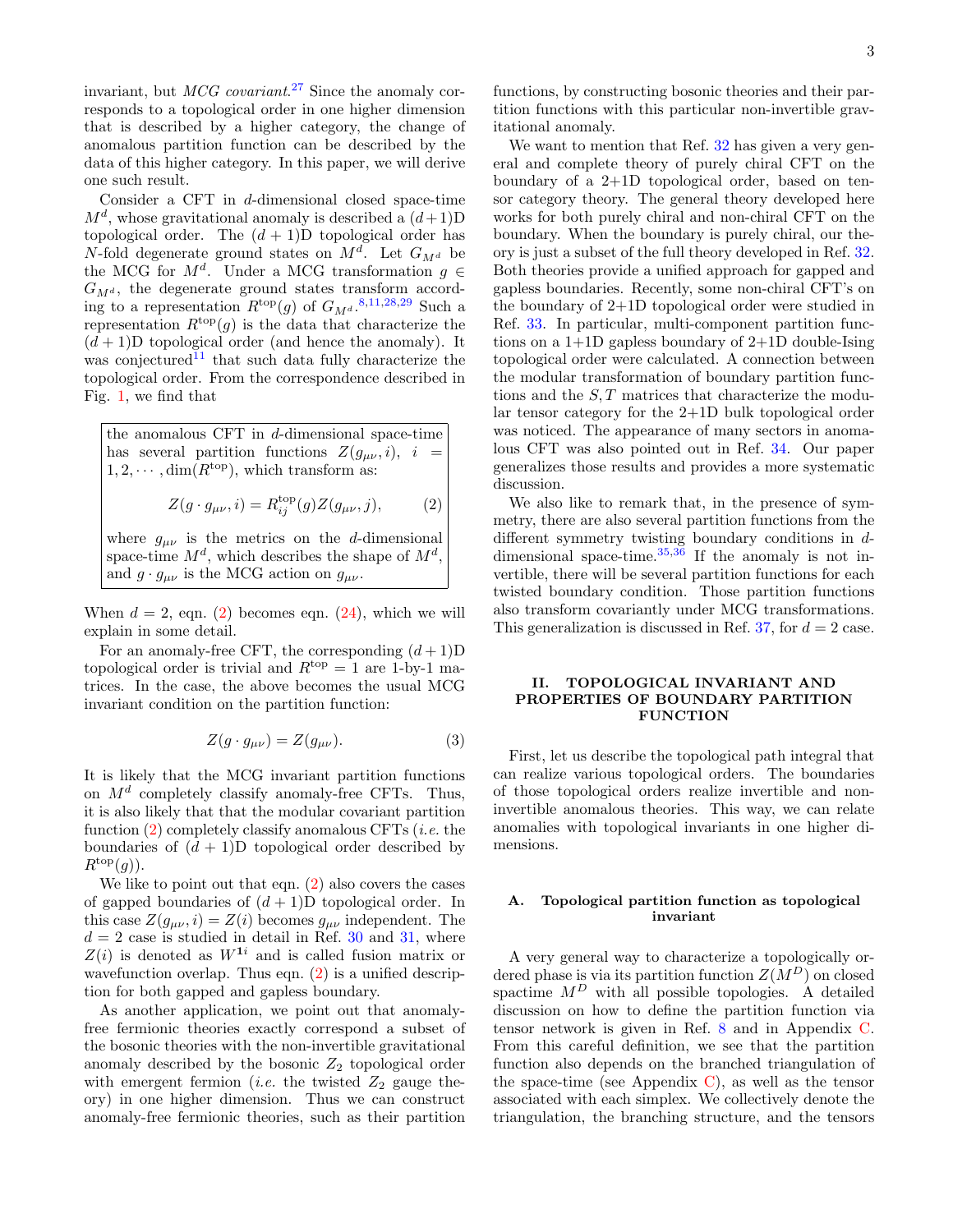as  $\mathcal T$ . Thus the partition function should be more precisely denoted as  $Z_{TN}(M^D, \mathcal{T})$ . In a very fine triangulation limit *(i.e.* the thermodynamic limit), we believe that the partition function depends on  $\mathcal T$  via an effective metric tensor  $g_{\mu\nu}$  of the spacetime manifold, if the tensor network describes a "liquid" state, as opposed to a foliated state (a non-liquid state).  $38-42$  $38-42$  Thus, the partition function can be denoted as  $Z_{\text{field}}(M^D, g_{\mu\nu})$  in the thermodynamic limit.  $Z_{\text{field}}(M^D, g_{\mu\nu})$  correspond to the partition function of a field theory where the different lattice regularizations  $\mathcal T$  are not important as long as they produce the same equivalent metric  $g_{\mu\nu}$ . Here,  $g_{\mu\nu}$ and  $g'_{\mu\nu}$  are regarded as equivalent if they differ by a diffeomorphim since  $Z_{\text{field}}(M^D, g_{\mu\nu}) = Z_{\text{field}}(M^D, g'_{\mu\nu}).$ Let  $\mathcal{M}_{M^D}$  be the space formed by all metrics  $g_{\mu\nu}$  of  $M^D$  (up to diffeomorphic equivalence), which is called the moduli space of  $M^D$ . Thus the partition function  $Z_{\text{field}}(M^D, g_{\mu\nu})$  is a complex function on the moduli space  $\mathcal{M}_{M^D} \xrightarrow{Z_{\text{field}}(M^D,-)} \mathbb{C}$ .

However,  $Z_{\text{TN}}(M^D, \mathcal{T})$  (or  $Z_{\text{TN}}(M^D, g_{\mu\nu})$ ) is not a topological invariant since it contains a so-called volume term  $e^{-\int_{M}D \epsilon d^{D}x}$  where  $\epsilon$  is the energy density. But this problem can be fixed, by factoring out the volume term. This way, we can obtain a topological partition function  $Z_{\text{TN}}^{\text{top}}(M^D)$  which is believed to be a topological invariant:[8](#page-21-15)[,21](#page-21-20)

$$
Z_{\rm TN}(M^D, \mathcal{T}) = e^{-\int_M D \epsilon \, \mathrm{d}^D x} Z_{\rm TN}^{\rm top}(M^D, \mathcal{T}).\tag{4}
$$

Appendix  $C_4$  describes the way to fine-tune the tensors to make the volume term vanishes (*i.e.*  $\epsilon = 0$ ). In this case, the path integral directly produces the topological partition function. Such a topological invariant may completely characterize the topological order.

Let us describe topological invariant, the topological partition function of the field theory,  $Z_{\text{field}}^{\text{top}}(M^D, g_{\mu\nu})$  $(i.e. Z_{\text{TN}}^{\text{top}}(M^D, \mathcal{T}))$  in more details. The "topological property" of  $Z_{\text{field}}^{\text{top}}(M^D, g_{\mu\nu})$  may appear in two ways:<sup>[8](#page-21-15)</sup>

- 1.  $Z_{\text{field}}^{\text{top}}(M^D, g_{\mu\nu})$  is a local constant function on  $\mathcal{M}_{M,D}$ . In this case, the topological partition function only depends on  $\pi_0(\mathcal{M}_{M^D})$ :  $\pi_0(\mathcal{M}_{M^D}) \xrightarrow{Z_{\text{field}}(M^D,-)} \mathbb{C}$ . Such a complex function on  $\pi_0(\mathcal{M}_{MD})$  is a topological invariant, since  $Z_{\text{field}}^{\text{top}}(M^D, g_{\mu\nu})$  does not depend on any smooth change of  $g_{\mu\nu}$ . In this case, the boundary has a global gravitational anomaly.
- 2. The reduction from lattice partition function  $Z_{\text{TN}}^{\text{top}}(M^D, \mathcal{T})$  to the field theory partition function  $Z_{\text{field}}^{\text{top}}(M^D, g_{\mu\nu})$  may have a phase ambiguity. However, we can define the change of phase for  $Z_{\text{field}}^{\text{top}}(M^D, g_{\mu\nu})$  as we go along a segment I in  $\mathcal{M}_{M^D}$  without ambiguity:

phase change = 
$$
e^{i2\pi \oint_I \alpha} = e^{i2\pi \oint_M D_{\times I} \Omega}
$$
 (5)

where  $\alpha$  is a 1-form on  $\mathcal{M}_{M,D}$  and  $\Omega$  is closed  $D+1$  form constructed from the curvature tensor on  $M^D \times I$ . In this case, the boundary has a perturbative gravitational anomaly. For example, when  $D=3$ ,  $\Omega=\frac{\Delta c}{24}p_1$ , where  $p_1$  is the first Pontryagin class on 4-manifold.  $Z_{\text{field}}^{\text{top}}(M^3, g_{\mu\nu})$  is given by

$$
Z_{\text{field}}^{\text{top}}(M^3, g_{\mu\nu}) = e^{i\frac{2\pi\Delta c}{24} \oint_{M^D} \omega_3} \tag{6}
$$

where the 3-form  $\omega_3$  satisfies  $d\omega_3 = p_1$  and corresponds to the gravitational Chern-Simons term. The coefficient  $\Delta c$  is the chiral central charge of the boundary state. In this case,  $Z_{\text{field}}^{\text{top}}(M^3, g_{\mu\nu})$ depends on the smooth change of  $g_{\mu\nu}$  and is not a topological invariant in the usual sense.

### <span id="page-3-0"></span>B. Invertible and non-invertible topological order

Most topological orders are not invertible under the stacking operation. (Here, by definition, an invertible order $8,17$  $8,17$  can be canceled by another order, *i.e.* the stacking of the two orders gives rise to the trivial order.) The invertible topological orders form a subset of topological orders. The topological invariant for invertible topological orders,  $Z_{\text{TN}}^{\text{top}}(M^{\overline{D}}, \mathcal{T})$ , is a pure phase factor:  $|Z^{\text{top}}_{\text{TN}}(M^{D}, \mathcal{T})| = 1^{8,43-45}$  $|Z^{\text{top}}_{\text{TN}}(M^{D}, \mathcal{T})| = 1^{8,43-45}$  $|Z^{\text{top}}_{\text{TN}}(M^{D}, \mathcal{T})| = 1^{8,43-45}$  $|Z^{\text{top}}_{\text{TN}}(M^{D}, \mathcal{T})| = 1^{8,43-45}$ 

The boundaries of invertible topological orders have the standard gravitational anomalies. The gravitational anomalies in literature all belong to this case. The boundaries of non-invertible topological orders represent the structures that are different from the usual anomalies. We will call those structures as non-invertible gravitational anomalies, and call the standard gravitational anomalies as invertible gravitational anomalies. In this paper, we will concentrate on the non-invertible anomalies.

To give an example of invertible anomalies, let us consider a  $E_8$  bosonic quantum hall state described by the following  $K$ -matrix<sup>[46,](#page-21-41)[47](#page-21-42)</sup>

<span id="page-3-1"></span>
$$
K_{E_8} = \begin{pmatrix} 2 & -1 & 0 & 0 & 0 & 0 & 0 & 0 \\ -1 & 2 & -1 & 0 & 0 & 0 & 0 & 0 \\ 0 & -1 & 2 & -1 & 0 & 0 & 0 & 0 \\ 0 & 0 & -1 & 2 & -1 & 0 & 0 & 0 \\ 0 & 0 & 0 & -1 & 2 & -1 & 0 & -1 \\ 0 & 0 & 0 & 0 & -1 & 2 & -1 & 0 \\ 0 & 0 & 0 & 0 & 0 & -1 & 2 & 0 \\ 0 & 0 & 0 & 0 & -1 & 0 & 0 & 2 \end{pmatrix}, \qquad (7)
$$

which has an invertible topological order, since  $\det(K_{E_8}) = 1$ . Its boundary is described by the  $(E_8)_1$ CFT that has a perturbative gravitational anomaly, due to its non-zero chiral central charge  $c = 8$ . It is a chiral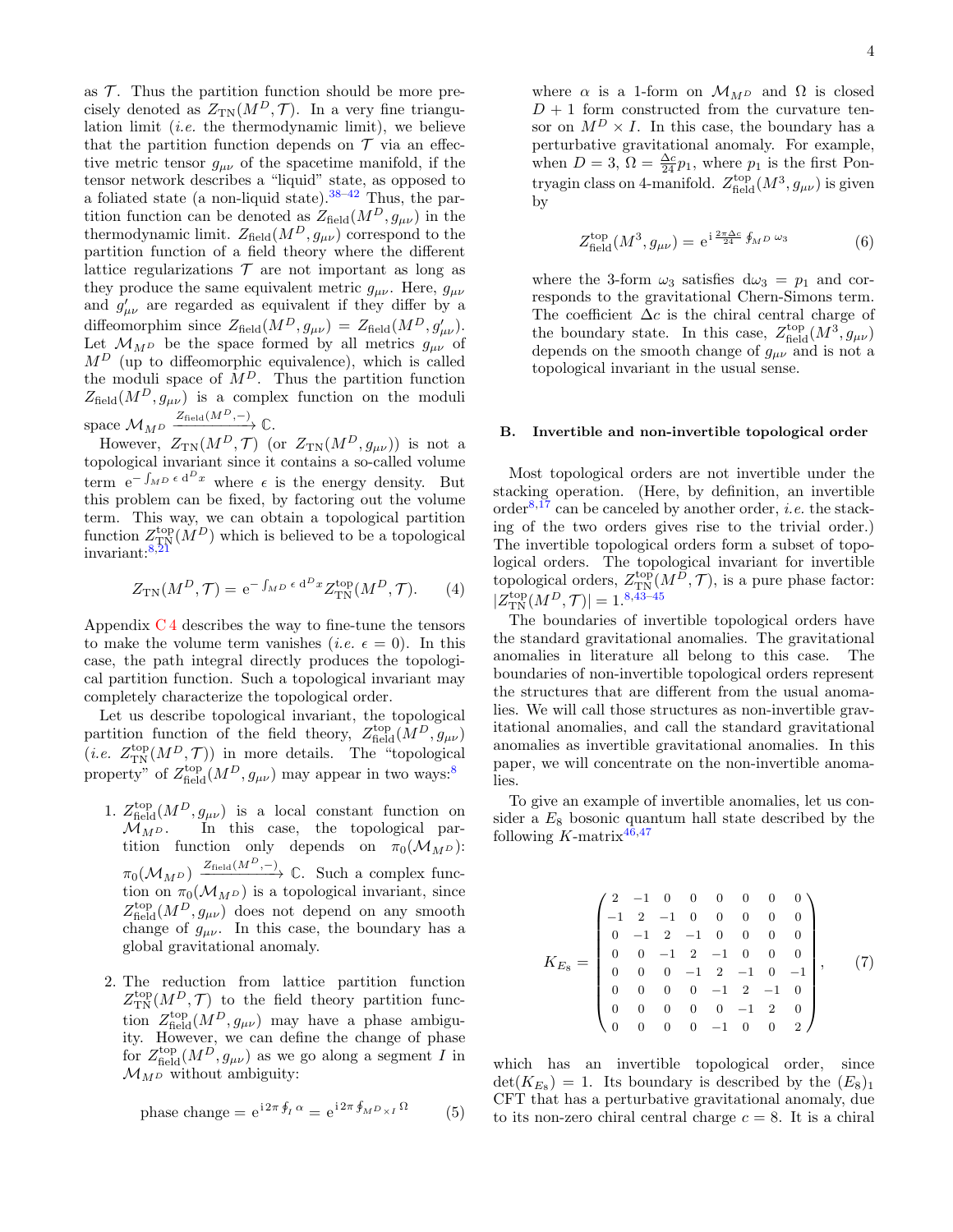CFT whose partition function has a single character,

$$
Z(\tau) = \chi^{E_8}(\tau) = \frac{\Theta_{K_{E_8}}(q)}{\eta^8(q)}, \quad q \equiv e^{2i\pi\tau} \tag{8}
$$

where  $\eta(q) = q^{\frac{1}{24}} \prod_{n=1}^{\infty} (1 - q^n)$  is the Dedekind eta function, and  $\Theta_K$  is the theta function for a lattice characterized by an integer symmetric matrix  $K$ :

$$
\Theta_K(q) = \sum_{\mathbf{n} \in \mathbb{Z}^{\dim K}} q^{\mathbf{n}^\top K \mathbf{n}/2}.
$$
 (9)

and  $K_{E_8}$  is the  $E_8$  root lattice, given by eqn. [\(7\)](#page-3-1). The first a few terms in the expansion is

$$
\chi^{E_8} = q^{-1/3} (1 + 248q + 4124q^2 + O(q^3)),\tag{10}
$$

where the 248 generators of  $E_8$  are counted in the second term in this single sector.  $\chi^{E_8}$  transforms according to the one-dimensional representation of the modular group

$$
\chi^{E_8}(-1/\tau) = \chi^{E_8}(\tau), \quad \chi^{E_8}(\tau+1) = e^{-i\frac{2\pi}{3}}\chi^{E_8}(\tau)
$$
\n(11)

The 1+1D perturbative gravitational anomaly characterized by the chiral central charge  $\Delta c$  constrains the boundary partition function in 1+1D:

$$
\lim_{q \to 0} Z(q) = \text{integer} \times q^{-\frac{c}{24}} \overline{q}^{-\frac{\overline{c}}{24}}, \qquad \Delta c = c - \overline{c}. \tag{12}
$$

Thus, knowing the 1+1D boundary partition function, we can also determine its perturbative gravitational anomaly  $\Delta c$ . In this paper, we will try to go one step further. We like to determine the global anomaly from the partition function.

#### <span id="page-4-0"></span>C. Properties of boundary partition function

To concentrate on global anomaly, we will assume that there is no perturbative anomaly. In this case, the global anomaly is characterized by the bulk topological invariant  $Z_{\text{field}}^{\text{top}}(M^D, \mathcal{T})$ , which can be realized by the topological path integral described in Appendix C<sub>4.[8](#page-21-15)</sub> In this paper, we assume the bulk theory is always described by the topological path integral, whose partition function directly corresponds to the topological invariant  $Z_{\rm field}^{\rm top}(M^D,\mathcal{T}).$ 

To link such a topological invariant (i.e. topological path integral),  $Z_{TN}^{top}(M^D, \mathcal{T})$  to the partition function on the boundary  $B^d$ ,  $d = D - 1$ , we note that the boundary partition function is given by (Fig.  $2a)^{8,21}$  $2a)^{8,21}$  $2a)^{8,21}$  $2a)^{8,21}$  $2a)^{8,21}$ 

$$
Z(B^d; M^D, \mathcal{T}) = Z_{\text{TN}}^{\text{top}}(M^D, \mathcal{T}), \quad B^d = \partial M^D. \quad (13)
$$

The boundary is the so-called natural boundary described in Appendix  $C_3$ , but here we sum over the boundary degrees of freedom. We note that the bulk



<span id="page-4-2"></span>FIG. 2. (a) Space-time  $D^2 \times S^1$  (solid cylinder). (b)  $I \times$  $S^1 \times S^1$  (cylinder) and  $D^2 \times S^1$  (solid cylinder). (c) Gluing the cylinder with solid cylinder, along the  $S^1 \times S^1 = T^2$  boundary, reproduces the space-time  $D^2 \times S^1$ . The tensor networks on the solid cylinder and the cylinder define the path integral. The tensors on the inner solid cylinder are the bulk tensors that describe a topological path integral. The tensors on the outer cylinder can be anything, which may describe a gapless CFT at long distance. Different choices of boundary tensor network on the outer cylinder give rise to different types of boundaries.

is gapped. Thus, the low energy properties of the boundary (below the bulk gap) are described by the above  $Z(B^d,\mathcal{T}_B).$ 

We may obtain a more general boundary by stacking a d-dimensional system described by a d-dimensional tensor network,  $Z_{TN}(B^d, \mathcal{T}_B)$ , to the boundary (see Fig. [2b](#page-4-2)). The resulting boundary partition function has a form

<span id="page-4-3"></span>
$$
Z(B^d, \mathcal{T}_B; M^D, \mathcal{T}) = Z_{\text{TN}}(B^d, \mathcal{T}_B) Z_{\text{TN}}^{\text{top}}(M^D, \mathcal{T}) \quad (14)
$$

We may also allow the boundary and bulk degrees of freedom to interact with each other by gluing the boundary to the bulk as in Fig. [2c](#page-4-2). We see that the boundary partition function  $Z(B^d, \mathcal{T}_B; M^D, \mathcal{T})$  is not purely given by a tensor network on the boundary  $B^d$ , which gives rise to a partition function  $Z_{TN}(B^d, \mathcal{T}_B)$ . The boundary partition function also contain a bulk topological term  $Z_{\text{TN}}^{\text{top}}(M^D, \mathcal{T})$ . This makes the boundary quantum system defined by  $Z(B^d, \mathcal{T}_B; M^D, \mathcal{T})$  to be potentially anomalous. If the boundary partition function is given purely by a tensor network  $Z_{\text{TN}}(B^d, \mathcal{T}_B)$  on the boundary (*i.e.* when  $Z_{\text{TN}}^{\text{top}}(M^D, \mathcal{T}) = 1$ ), such a quantum system will be anomaly-free.

# <span id="page-4-1"></span>D. 1+1D anomalous theory on space-time torus  $T^2$

In this section, we will concentrate on an 1+1D anomalous theory. To define its partition function on a spacetime torus  $T^2$ , we consider a 2+1D tensor network path integral (see Appendix [C\)](#page-18-0) on  $D^2 \times S^1$  (see Fig. [2c](#page-4-2))

$$
Z(T^2; D^2 \times S^1) = Z_{\text{TN}}^{\text{top}}(D^2 \times S^1), \quad \partial D^2 = S^1. \tag{15}
$$

The tensors on the inner solid cylinder define a topological path integral described in Appendix [C](#page-18-0) which realize a topological order that corresponds to the anomaly under consideration. The tensors on the outer cylinder (see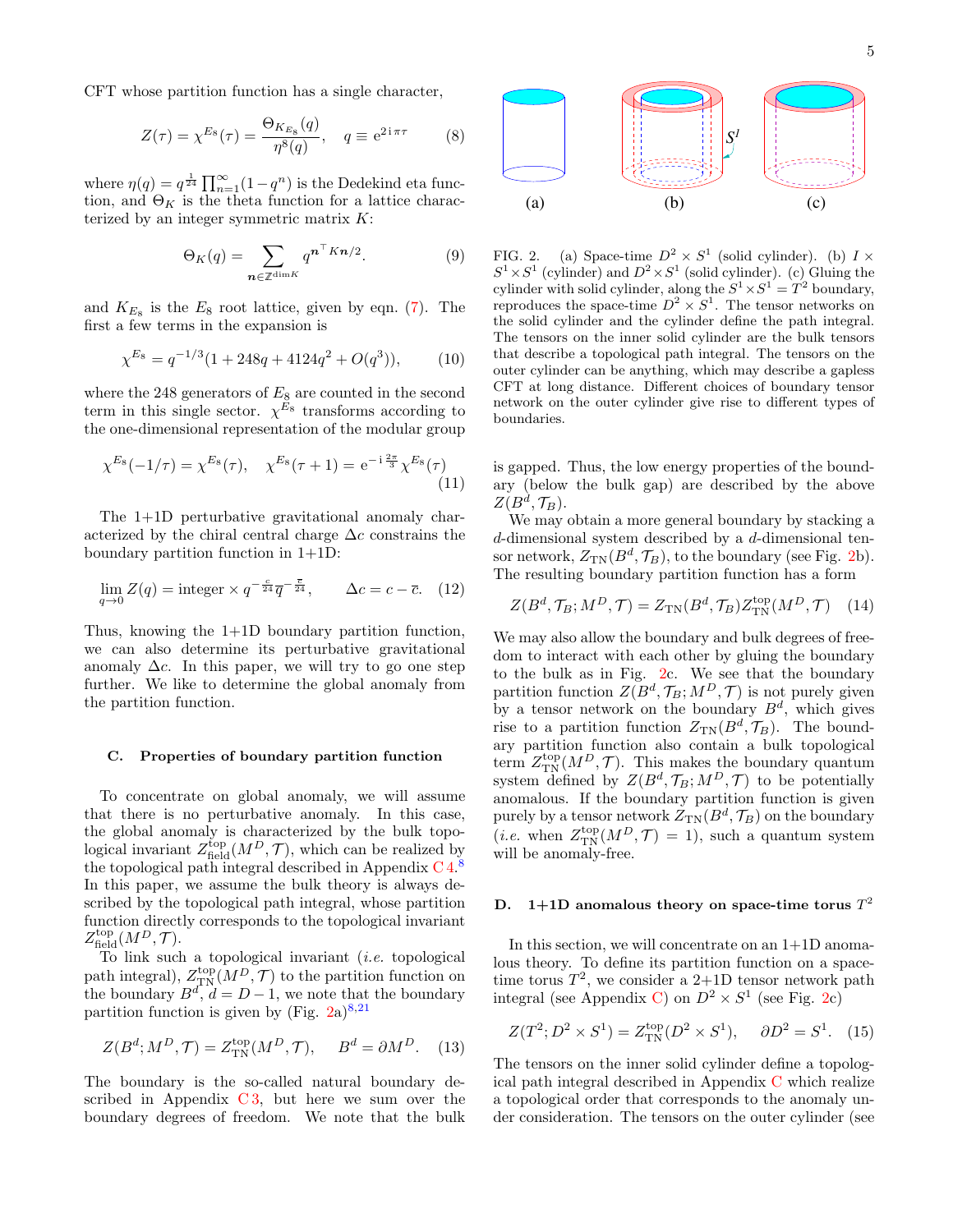

<span id="page-5-2"></span>FIG. 3. The space-time  $D^2 \times S^1$  with a world-line of typei topological excitation, wrapping in the  $S<sup>1</sup>$  direction. The path integral on the inner solid cylinder is a topological path integral with world-line, as described in Appendix [C 5.](#page-20-0)

Fig. [2b](#page-4-2)) can be anything, which determine the different types of boundaries.

We can define a more general partition function for 1+1D anomalous theory by inserting a world-line (see Fig. [3\)](#page-5-2)

$$
Z(T^2; D_i^2 \times S^1) = Z_{\text{TN}}^{\text{top}}(D_i^2 \times S^1). \tag{16}
$$

We note that the surface of the inner solid cylinder in Fig. [3](#page-5-2) (after integrating out only the bulk degrees of freedom as in Appendix  $C_3$  corresponds to a wavefunction,  $|\psi_i\rangle$ , that describes one of the degenerate ground states of the bulk topological order on the torus. If the path integral on the inner solid cylinder is a topological path integral,  $|\psi_i\rangle$  automatically normalizes to 1:  $\langle \psi_i | \psi_i \rangle = 1$ (as discussed in Ref. [31\)](#page-21-30). Thus, more precisely, the  $1+1D$ partition function for an anomalous theory is given by

$$
Z(T^2, |\psi_i\rangle) = Z_{\text{TN}}^{\text{top}}(D_i^2 \times S^1). \tag{17}
$$

Here the degenerate ground state wave functions  $|\psi_i\rangle$  are labeled by the type-i of the topological excitations. For the trivial excitations labeled by 1,  $Z(T^2, |\psi_1\rangle)$  correspond to the partition function for the space-time in Fig. [2c](#page-4-2) without the insertion of the world-line.

The dependence on the ground state wave function  $|\psi_i\rangle$ of the topological order on the torus is the key character of anomalous partition function:

- 1. If  $|\psi_i\rangle$  is a product state, then  $Z(T^2, |\psi_i\rangle)$  is a partition function of an anomaly-free theory.
- 2. If  $|\psi_i\rangle$  is unique (*i.e.* the topological order has a non-degenerate ground state on the torus), then  $Z(T^2, |\psi_i\rangle)$  is a partition function of a theory with invertible anomaly.
- 3. If  $|\psi_i\rangle$  is not unique *(i.e.* the topological order has degenerate ground states on torus), then  $Z(T^2, |\psi_i\rangle)$  is a partition function of a theory with non-invertible anomaly.

## <span id="page-5-0"></span>E. Modular transformations of the partition function for an anomalous theory

Let us fine tune the action of the 1+1D anomalous theory, so that it has a vanishing ground state energy

density. In this case, its partition function on  $T^2$  will not depend on the size of the space-time, but only depend on the shape of the space-time. The shape of a torus  $T^2$  can described by a complex number  $\tau$ . Thus we may write the 1+1D partition function as

$$
Z(\tau, \overline{\tau}, |\psi_i\rangle) = Z_{\text{TN}}^{\text{top}}(D_i^2 \times S^1). \tag{18}
$$

However,  $\tau$  and  $\tau' = \tau + 1$  describe the same shape after a coordinate transformation. For an anomaly-free 1+1D theory, we have

<span id="page-5-3"></span>
$$
Z(\tau,\overline{\tau}) = Z(\tau+1,\overline{\tau}+1). \tag{19}
$$

However, for an anomalous 1+1D theory, we have

$$
Z(\tau, \overline{\tau}, T_{ij}^{\text{top}} |\psi_j \rangle) = Z(\tau + 1, \overline{\tau} + 1, |\psi_i \rangle), \qquad (20)
$$

since the coordinate transformation acts non-trivially on the ground state wavefunction  $|\psi_i\rangle$  on torus. Here the unitary matrix  $T_{ij}^{\text{top}}$  describes such a non-trivial action, which is a modular transformation of the torus ground states of the  $2+1D$  bulk topological order.<sup>[11,](#page-21-10)[28](#page-21-27)</sup> Similarly,  $\tau$  and  $\tau' = -1/\tau$  also describe the same shape after a coordinate transformation. Thus

<span id="page-5-4"></span>
$$
Z(\tau, \overline{\tau}, S_{ij}^{\text{top}} |\psi_j \rangle) = Z(-1/\tau, -1/\overline{\tau}, |\psi_i \rangle), \qquad (21)
$$

where the unitary matrix  $S_{ij}^{\text{top}}$  describes another modular transformation of the torus ground states of the bulk topological order.

We note that the partition function  $Z(\tau, \overline{\tau}, |\psi_i\rangle)$  depends on  $|\psi_i\rangle$  in a linear fashion

$$
Z(\tau, \overline{\tau}, M_{ij}|\psi_j\rangle) = M_{ij} Z(\tau, \overline{\tau}, |\psi_j\rangle) \tag{22}
$$

This is because the path integral that sums over the degrees of freedom in the bulk and the outer surface of outer cylinder (see Fig. [2b](#page-4-2)) gives rise to a wave function  $\langle \phi |$ that lives on the inner surface of the outer cylinder. The partition function  $Z(\tau, \overline{\tau}, |\psi_i\rangle)$  is simply

<span id="page-5-1"></span>
$$
\langle \phi | \psi_i \rangle = Z(\tau, \overline{\tau}, |\psi_i \rangle). \tag{23}
$$

Thus  $Z(\tau, \overline{\tau}, |\psi_i\rangle)$  is a linear function of  $|\psi_i\rangle$ . As a result, eqn.  $(20)$  and eqn.  $(21)$  can be rewritten as

$$
T_{ij}^{\text{top}} Z(\tau, \overline{\tau}; j) = Z(\tau + 1, \overline{\tau} + 1; i),
$$
  
\n
$$
S_{ij}^{\text{top}} Z(\tau, \overline{\tau}; j) = Z(-1/\tau, -1/\overline{\tau}; i),
$$
\n(24)

where  $Z(\tau, \overline{\tau}, i) \equiv Z(\tau, \overline{\tau}, |\psi_i \rangle)$ . Eqn. [\(24\)](#page-5-1) is another key result of this paper. It describes the modular transformation properties of the partition functions for anomalous theory.

We stress that, for an anomalous theory, its partition functions are vectors in a vector space  $\mathcal{Z}$ . The anomalous theory itself only determines such a vector space Z. When  $\mathcal Z$  is one dimensional, the anomaly is invertible. When the dimension of  $\mathcal Z$  is more than one, the anomaly is non-invertible.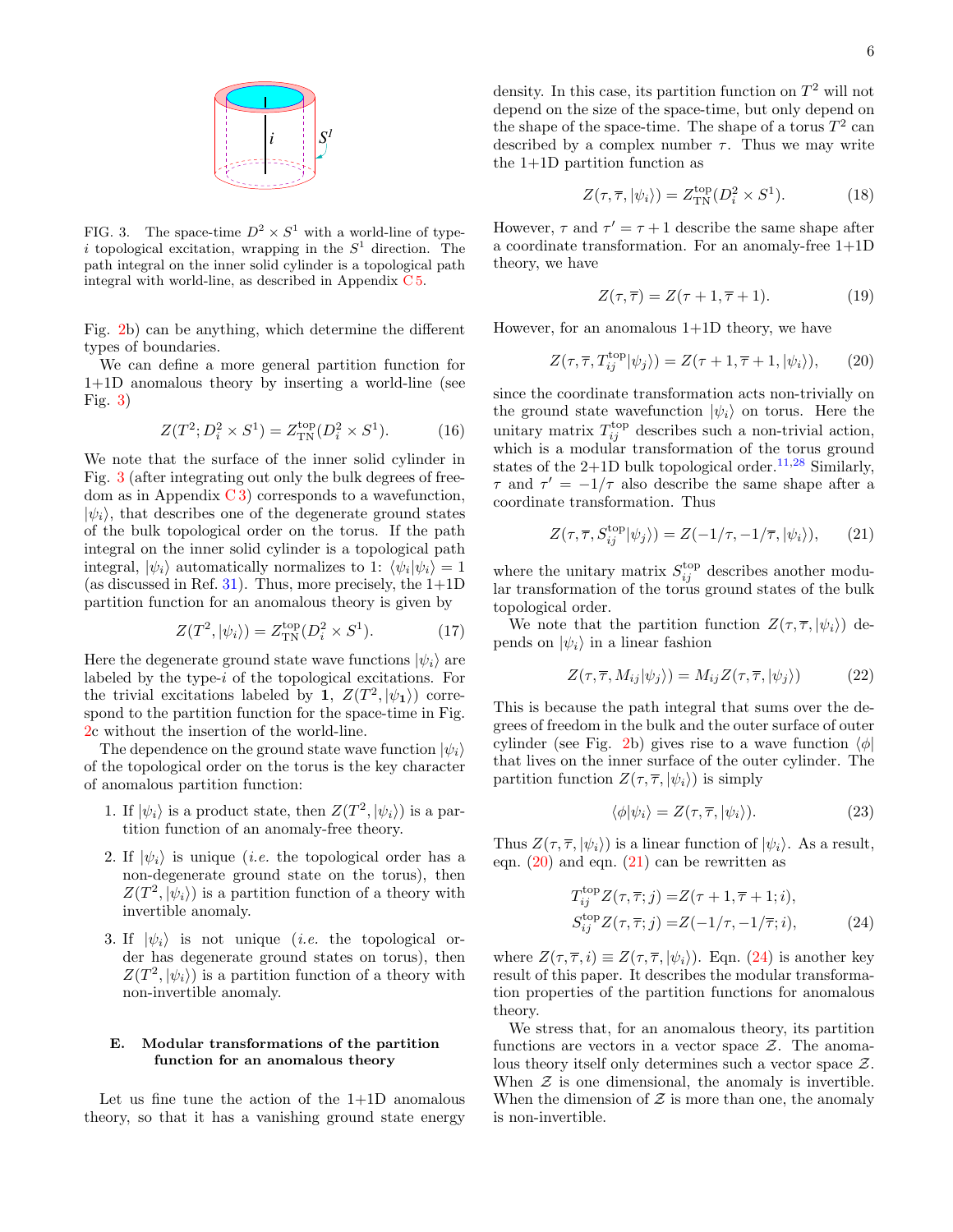For gapped anomalous theory, the partition functions do not depend on  $\tau$ . Eqn. [\(24\)](#page-5-1) becomes

$$
Z(i) = T_{ij}^{\text{top}} Z(j), \quad Z(i) = S_{ij}^{\text{top}} Z(j). \quad (25)
$$

We recover a condition for gapped boundary of a topo-logical order obtained in Ref. [30](#page-21-29) and [31,](#page-21-30) where  $Z(i)$  was denoted as  $W^{1i}$ . Note that for the gapped case, the partition functions  $Z(i)$  are ground state degeneracy of the systems and are non-negative integers.

The above is a general discussion of  $1+1D$  anomalous theory, which can have a non-invertible anomaly. In particular, the boundary CFT may have separate right-moving part and left-moving part, and each part transforms according to certain  $S_{R,L}$  and  $T_{R,L}$  matrices. Those boundary  $S_{R,L}$  and  $T_{R,L}$  matrices may be *different* from the  $S<sup>top</sup>$  and  $T<sup>top</sup>$  matrices for the bulk topological order. However, after we combine the right movers and left movers to construct multi component partition functions  $Z(\tau, \overline{\tau}; i)$ , we find that  $Z(\tau, \overline{\tau}; i)$  transform according to the bulk  $S<sup>top</sup>$  and  $T<sup>top</sup>$  matrices. In the following, we will discuss some simple examples of 1+1D non-invertible anomaly.

## <span id="page-6-0"></span>III. A NON-INVERTIBLE BOSONIC GLOBAL GRAVITATIONAL ANOMALY FROM  $2+1D$   $Z_2$ TOPOLOGICAL ORDER

A 2+1D  $Z_2$  topological order has four type of excitations,  $1, e, m, f$ , where  $e, m$  are bosons and f is a fermion. e, m, f are topological excitations with  $\pi$  mutual statistics respect to each other. (Remember that a topological excitation is defined as the excitation that cannot be created by any local operators). Such a topological order can have many different boundaries, which all carry the same non-invertible gravitational anomaly. In this sec-tion, we will discuss some of those boundary theories.<sup>[8](#page-21-15)</sup>

### <span id="page-6-1"></span>A. Two gapped boundaries of the  $2+1D$   $Z_2$ topological order

A gapped boundary of the  $2+1D Z_2$  topological order is induced by m particle condensation. This boundary has only one type of topological excitations  $e$ . The topological excitation e has a  $Z_2$  fusion  $e \otimes e = 1$ , and is described by a symmetric fusion category  $\mathcal{R}ep(Z_2)$  (which is the fusion category formed by the representations of  $Z_2$  group). Such a boundary described by  $\mathcal{R}ep(Z_2)$  has a non-degenerate ground state. Its partition function is given by  $Z(\tau, \overline{\tau}, 1) = 1$  (where 1 means that there is no insertion of world-line, *i.e.*  $i = 1$  in Fig. [3\)](#page-5-2).

The insertion of a world-line of m-type topological excitations (see Fig. [3\)](#page-5-2) produces another boundary, where e on the boundary  $S^1$  acquires a  $\pi$ -phase as it goes around the boundary. The partition function for such a boundary is still given by  $Z(\tau, \overline{\tau}, m) = 1$ .

<span id="page-6-2"></span>If we insert a world-line of  $e$ -type or a  $f$ -type, the resulting boundary will carry an un-paired  $e$  excitations. Such an un-paired e costs a finite energy  $\epsilon_e$ . These boundaries will have partition functions  $Z(\tau, \overline{\tau}, e)$  =  $Z(\tau, \overline{\tau}, f) = \#e^{-\epsilon_e \beta}\Big|_{\beta \to \infty} = 0$ , when the size of spacetime  $\beta$  approaches to infinity.

So the first gapped boundary of  $Z_2$  topological order is described by four partition functions in the excitations basis  $(1, e, m, f)$ 

<span id="page-6-4"></span>
$$
Z(\tau,\overline{\tau},\mathbf{1}) = Z(\tau,\overline{\tau},m) = 1, \quad Z(\tau,\overline{\tau},e) = Z(\tau,\overline{\tau},f) = 0.
$$
\n(26)

They can be viewed as the partition function for an anomalous  $c = 0$  CFT *(i.e.* a gapped theory). One can check that these four partition functions in the excitations basis satisfy eqn.  $(25),^{30,31}$  $(25),^{30,31}$  $(25),^{30,31}$  $(25),^{30,31}$  since for  $Z_2$  topological order,  $S^{\text{top}}$ ,  $T^{\text{top}}$  are given by

<span id="page-6-5"></span>
$$
T_{Z_2}^{\text{top}} = \begin{pmatrix} 1 & 0 & 0 & 0 \\ 0 & 1 & 0 & 0 \\ 0 & 0 & 1 & 0 \\ 0 & 0 & 0 & -1 \end{pmatrix} \quad S_{Z_2}^{\text{top}} = \frac{1}{2} \begin{pmatrix} 1 & 1 & 1 & 1 \\ 1 & 1 & -1 & -1 \\ 1 & -1 & 1 & -1 \\ 1 & -1 & -1 & 1 \end{pmatrix}
$$
(27)

Let us obtain another gapped boundary of the 2+1D  $Z_2$  topological order, by lowering the energy of  $e$  to a negative value. This will drive a " $Z_2$  symmetry" breaking transition and obtain an e-condensed state, which have a 2-fold ground state degeneracy on a ring. (If we condensed e particle on an open segment on the boundary, we will also get a 2-fold ground state degeneracy.) This new boundary is described by the following four partition functions

<span id="page-6-3"></span>
$$
Z(\tau,\overline{\tau},\mathbf{1}) = Z(\tau,\overline{\tau},e) = 2, \quad Z(\tau,\overline{\tau},m) = Z(\tau,\overline{\tau},f) = 0.
$$
\n(28)

They again satisfy eqn.  $(24)$ .

Here  $Z(\tau, \overline{\tau}, 1) = 2$  means the  $Z_2$  topological order on  $D^2$  (*i.e.* the boundary state on  $S^1$ , see Fig. [2c](#page-4-2)) has a 2-fold degeneracy. This 2-fold degeneracy come form the emergent mod-2 conservation of e-particles on the boundary, and subsequently the spontaneous breaking of this emergent  $Z_2$  symmetry. However, since the  $Z_2$  symmetry is emergent, when the boundary  $S^1$  has a finite density  $n_e$ of the e-particles, the emergent mod-2 conservation may be explicitly broken by an amount  $e^{-1/n_e\xi}$  where  $\xi$  is a length scale. In this case, the 2-fold degeneracy is lifted by an amount  $e^{-1/n_e\xi}$ . So the boundary described by eqn. [\(28\)](#page-6-3) is unstable. After the lifting of the degeneracy, the boundary is actually described by

$$
Z(\tau,\overline{\tau},\mathbf{1}) = Z(\tau,\overline{\tau},e) = 1, \quad Z(\tau,\overline{\tau},m) = Z(\tau,\overline{\tau},f) = 0,
$$
\n(29)

which correspond to the boundary of the  $2+1D Z_2$  topological order induced by e condensation (while the boundary induced by m condensation is described by eqn.  $(26)$ ).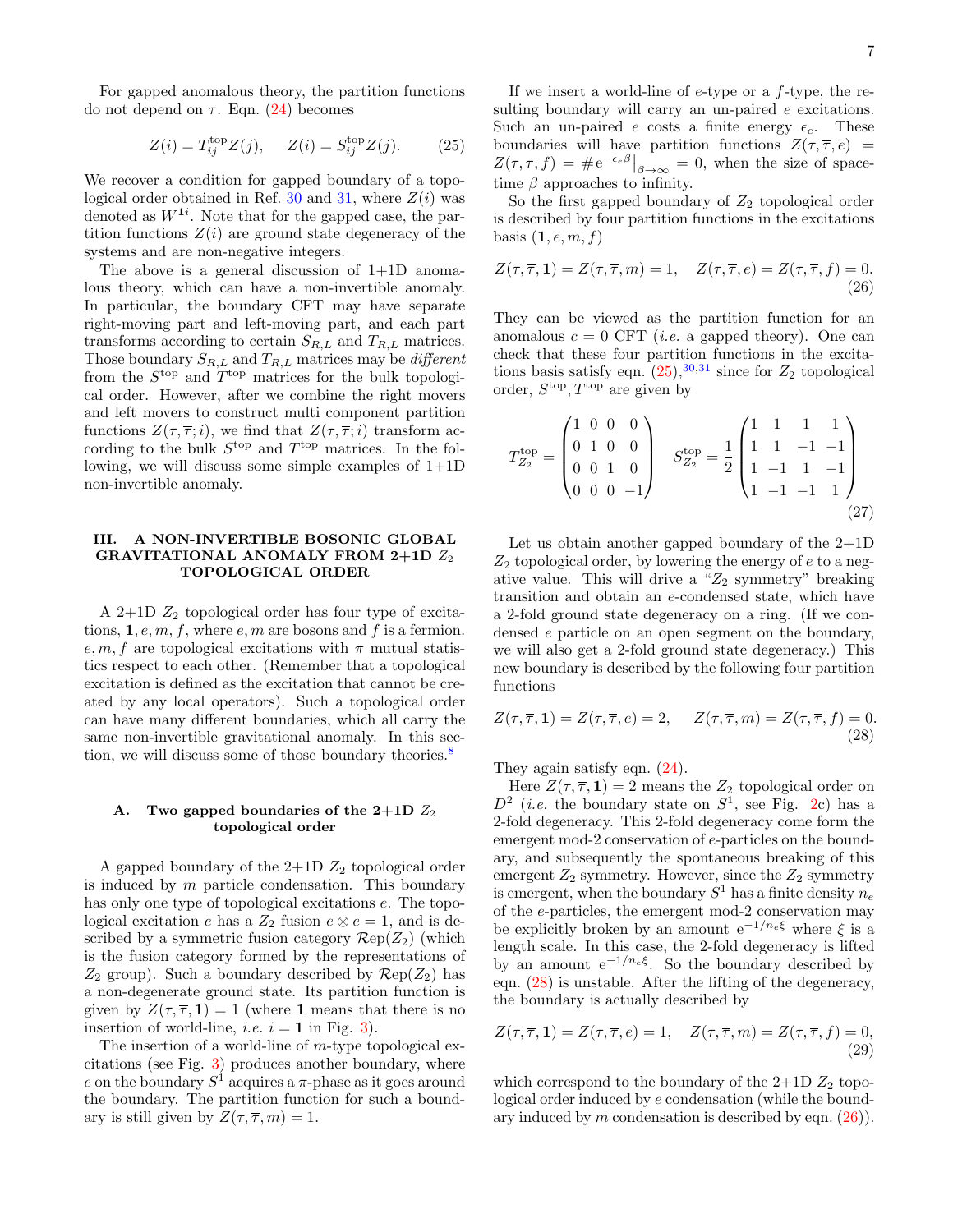# <span id="page-7-0"></span>B. A gapless boundary of the  $2+1D$   $Z_2$  topological order

A gapless boundary of the  $2+1D Z_2$  topological order is given by a 1+1D gapless system described by a Majorana fermion field

$$
H = \int \mathrm{d}x \; \lambda_R \mathrm{i} \, \partial_x \lambda_R - \lambda_L \mathrm{i} \, \partial_x \lambda_L. \tag{30}
$$

We like to stress that such a  $1+1D$  gapless system is actually a bosonic system where the states in the manybody Hilbert are all bosonic (i.e. contain an even number of Majorana fermions). We refer such a  $1+1D$  gapless system as the boson-restricted Majorana fermion theory. It is different from the usual Majorana fermion theory.

We can give the Majorana fermion a mass gap to obtain a gapped boundary:

$$
H = \int \mathrm{d}x \; \lambda_R \mathrm{i} \, \partial_x \lambda_R - \lambda_L \mathrm{i} \, \partial_x \lambda_L + \mathrm{i} m \lambda_R \lambda_L. \tag{31}
$$

Such a gapped boundary correspond to the gapped boundary described above. If we lower  $m$  to a negative value, we should drive the " $Z_2$  symmetry" breaking transition described above and obtain a 2-fold ground state degeneracy on a ring. This is different from the standard Majorana fermion theory where the negative  $m$ also gives rise to non-degenerate ground state. So for our boson-restricted Majorana fermion theory, a positive m gives rise to non-degenerate ground state while a negative m gives rise to a 2-fold ground state degeneracy on a ring. If we only change the sign of  $m$  on an open segment, then both the standard Majorana fermion theory and our bosonic Majorana fermion theory will give rise to a 2-fold ground state degeneracy.

So when  $m = 0$  the gapless bosonic Majorana fermion theory describes the critical point of the  $Z_2$  symmetry breaking phase transition mentioned above. The gapless boson-restricted Majorana fermion theory describes a conformal field theory (CFT) with a non-invertible gravitational anomaly. In this paper, we like to understand this anomalous CFT in detail. In particular, we would like to compute its partition function and their properties under modular transformation.

To understand the critical CFT for the " $Z_2$  symmetry" breaking transition, let us introduce a 1d lattice Hamiltonian on a ring to describe the gapped boundary in Section [III A](#page-6-1)

$$
H = -U\sum_{i} \sigma_i^z - J\sum_{i} \sigma_i^x \sigma_{i+1}^x, \quad U, J > 0 \tag{32}
$$

where  $\sigma^l$ ,  $l = x, y, z$  are Pauli matrices. Here an up-spin  $\sigma_i^z = 1$  correspond to an empty site and an down-spin  $\sigma_i^z = -1$  correspond to a site occupied with an e particle. Since number of the e particles is always even, thus the Hilbert space  $\mathcal V$  of our model is formed by states with even numbers of down spins  $\sigma_i^z = -1$ . Note that our Hilbert

space is non-local, i.e. it does not have a tensor product decomposition:

$$
\mathcal{V} \neq \otimes_i \mathcal{V}_i \tag{33}
$$

where  $V_i$  is the two dimensional Hilbert space for site-i. It is this property that make our model to have a noninvertible gravitational anomaly.

We like to mention that, we can view the  $2+1D Z_2$ topological order as a gauged  $Z_2$  symmetric state with a trivial SPT order. The boundary of the  $2+1D$   $Z_2$  symmetric state can be described by a transverse Ising model eqn.  $(32)$  with the standard Hilbert space *(i.e.* without the  $\prod_i \sigma_i^z = 1$  constraint). The boundary can be in a symmetric phase (described by eqn.  $(32)$  with  $U \gg J$ ) or a  $Z_2$  symmetry breaking phase (described by eqn.  $(32)$ ) with  $U \ll J$ ). We see that after gauging the  $Z_2$  symmetry to obtain the  $Z_2$  topological order in the bulk, the only change in the boundary theory is the addition of the constraint  $\prod_i \sigma_i^z = 1,^{48}$  $\prod_i \sigma_i^z = 1,^{48}$  $\prod_i \sigma_i^z = 1,^{48}$  that changes the manybody Hilbert space to make it non-local (i.e. make the boundary theory to have a non-invertible gravitational anomaly).

In our model  $(32)$  for the boundary, the J term is allowed since the e particles have only a mod-2 conservation. In the  $U \gg J$  limit, the above lattice model de-scribes the gapped phase in Section [III A.](#page-6-1) As we change  $U$ to  $U \ll J$ , we will drive a " $Z_2$  symmetry" breaking phase transition. The critical point at  $U = J$  is described by a CFT with non-invertible gravitational anomaly. Such a CFT is described by the boson-restricted Majorana fermion theory mentioned in Section [III B.](#page-7-0) The Majorana fermion theory is obtained from eqn. [\(32\)](#page-7-1) via the Jordan-Wigner transformation.

To obtain the partition function of the anomalous CFT, let us first consider the partition function of the transverse Ising model  $(32)$  at critical point  $U = J$ . There are four partition functions  $Z_{a_x,a_t}$  for the transverse Ising model, with different  $\mathbb{Z}_2$  boundary conditions  $a_x = \pm 1$  and  $a_t = \pm 1$ . The partition functions are given by the characters  $\chi_1(\tau), \chi_{\psi}(\tau), \chi_{\sigma}(\tau)$ , of two Ising CFTs (see Appendix  $A_1$ ), one for right movers and the other for the left movers. We find

$$
Z_{1,1} = |\chi_1|^2 + |\chi_{\psi}|^2 + |\chi_{\sigma}|^2
$$
  
\n
$$
Z_{1,-1} = |\chi_1|^2 + |\chi_{\psi}|^2 - |\chi_{\sigma}|^2
$$
  
\n
$$
Z_{-1,1} = \chi_1 \overline{\chi}_{\psi} + \chi_{\psi} \overline{\chi}_1 + |\chi_{\sigma}|^2
$$
  
\n
$$
Z_{-1,-1} = -\chi_1 \overline{\chi}_{\psi} - \chi_{\psi} \overline{\chi}_1 + |\chi_{\sigma}|^2
$$
 (34)

<span id="page-7-1"></span>This means that the partition functions for the even and odd  $Z_2$  sectors are given by

$$
Z_{\text{even}} = \frac{Z_{1,1} + Z_{1,-1}}{2} = |\chi_1|^2 + |\chi_\psi|^2,
$$
  
\n
$$
Z_{\text{odd}} = \frac{Z_{1,1} - Z_{1,-1}}{2} = |\chi_\sigma|^2.
$$
 (35)

For the anomalous CFT on the boundary of  $2+1D Z_2$ topological order, its partition function is given by the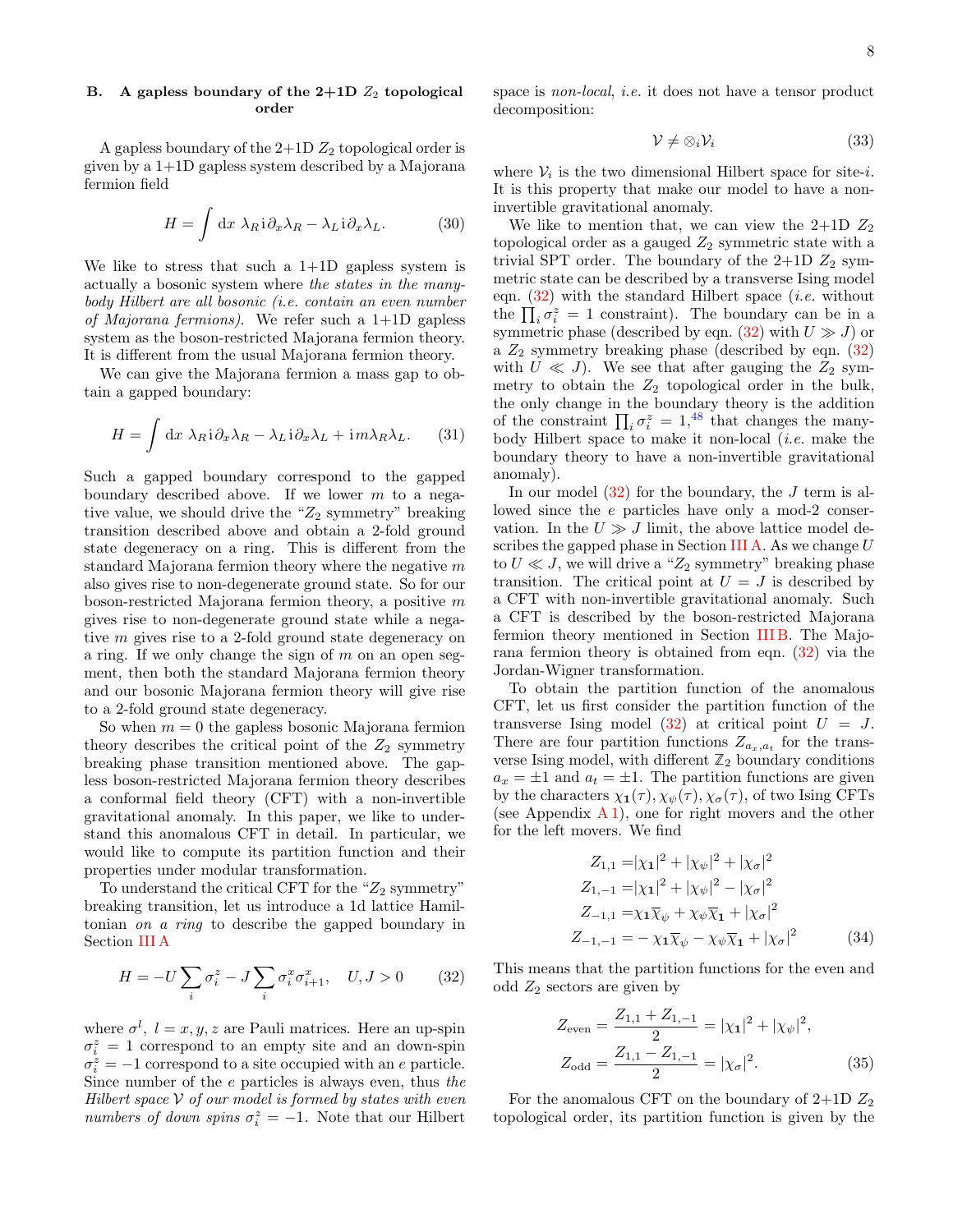partition function of the Ising model for the even  $Z_2$  sector

$$
Z(\tau,\overline{\tau},1) = |\chi_1|^2 + |\chi_{\psi}|^2 \tag{36}
$$

If we insert the  $e$  world-line in the bulk (see Fig. [2\)](#page-4-2), the corresponding partition function  $Z(\tau, \overline{\tau}, e)$  is given by  $Z_{\text{odd}}(\tau,\overline{\tau})$ :

$$
Z(\tau,\overline{\tau},e) = |\chi_{\sigma}|^2 \tag{37}
$$

Similarly, we find

$$
Z(\tau, \overline{\tau}, m) = |\chi_{\sigma}|^2 \tag{38}
$$

and

$$
Z(\tau, \overline{\tau}, f) = \chi_1 \overline{\chi}_{\psi} + \chi_{\psi} \overline{\chi}_1 \tag{39}
$$

We find that the above partition functions  $Z(\tau, \overline{\tau}, i)$ ,  $i = 1, e, m, f$ , indeed satisfy eqn. [\(24\)](#page-5-1). Those partition functions describe a 1+1D gapless theoy with a noninvertible gravitational anomaly, which can appear as a boundary of the  $2+1D$   $Z_2$  topological order.

## <span id="page-8-0"></span>IV. A NON-INVERTIBLE BOSONIC GLOBAL GRAVITATIONAL ANOMALY FROM 2+1D DS TOPOLOGICAL ORDER

Now let us consider the boundary of the 2+1D DS topological order. Since the DS topological order can be viewed as a gauged  $2+1D$   $Z_2$  symmetric state with the non-trivial  $Z_2$  SPT order, we will first consider the boundary theory of the  $2+1D$   $Z_2$  SPT state on a 1d ring with even number of sites:  $49$ 

$$
H = -U \sum_{i} \sigma_i^z \sigma_{i+1}^z - J \sum_{i} (\sigma_i^x + \sigma_{i-1}^z \sigma_i^x \sigma_{i+1}^z),
$$
  

$$
U, J > 0
$$
 (40)

The above Hamiltonian has a non-on-site  $Z_2$  symmetry generated by

$$
U = \prod_{i} \sigma_i^x \prod_{i} CZ_{i,i+1}
$$
 (41)

where  $CZ_{ij}$  acts on two spins as

$$
CZ_{ij} = |\uparrow \uparrow \rangle \langle \uparrow \uparrow | + | \downarrow \uparrow \rangle \langle \downarrow \uparrow | + | \uparrow \downarrow \rangle \langle \uparrow \downarrow | - | \downarrow \downarrow \rangle \langle \downarrow \downarrow |.
$$
  
= 
$$
\frac{1 + \sigma_i^z + \sigma_j^z - \sigma_i^z \sigma_j^z}{2}
$$
 (42)

From Appendix [B,](#page-17-3) we see that the above Hamiltonian in eqn. [\(40\)](#page-8-1) is  $Z_2$  symmetric. But the  $Z_2$  symmetry has a 't Hooft anomaly.

To have a theory that is defined on rings with both even and odd sites, we should consider different (but equivalent) non-on-site  $Z_2$  symmetry:

$$
U = \prod_{i} \sigma_i^x \prod_{i} s_{i,i+1} \tag{43}
$$



<span id="page-8-2"></span>FIG. 4. The lattice  $\Gamma$  formed by points  $(a, b)$ . Each point corresponds to a  $U(1)$  vertex operator with scaling dimension  $(h, \overline{h}) = (\frac{1}{2}a^2, \frac{1}{2}b^2)$ . The "x" points give rise to  $|\chi_0^{u_1}||^2$ . The  $\left(\begin{array}{c}\n\mu, \nu \\
\end{array}\right)$  =  $\left(\frac{1}{2}a, \frac{1}{2}b\right)$ . The  $\lambda$  points give rise to  $|\chi_0|$  | . The  $|\chi_2^{u_1}u_1|^2$ . The " $\diamond$ " points give rise to  $|\chi_3^{u_1}u_1|^2$ . We also mark the directions of the  $l$ -label and  $m$ -label. The shaded points carry the  $Z_2$ -charge  $l+m=1 \mod 2$ , and the unshaded points carry the  $Z_2$ -charge  $l + m = 0 \text{ mod } 2$ .

*m*

where  $s_{ij}$  acts on two spins as

<span id="page-8-7"></span>
$$
s_{ij} = |\uparrow \uparrow \rangle \langle \uparrow \uparrow | + | \downarrow \uparrow \rangle \langle \downarrow \uparrow | - | \uparrow \downarrow \rangle \langle \uparrow \downarrow | + | \downarrow \downarrow \rangle \langle \downarrow \downarrow |.
$$
  
= 
$$
\frac{1}{2} (1 - \sigma_i^z + \sigma_j^z + \sigma_i^z \sigma_j^z)
$$
(44)

The  $Z_2$  transformation has a simple picture: it flips all the spins and include a  $(-)^{N_{\uparrow \rightarrow \downarrow}}$  phase, where  $N_{\uparrow \rightarrow \downarrow}$  is the number of  $\uparrow \rightarrow \downarrow$  domain wall . From Appendix [B,](#page-17-3) we see that the Hamiltonian eqn. [\(40\)](#page-8-1) is also invariant under the new  $Z_2$  transformation.

The boundary of  $2+1D$   $Z_2$  SPT state described by eqn. [\(40\)](#page-8-1) has a symmetry breaking phase when  $U \gg J$ . The boundary can also be gapless described by a  $c = \overline{c}$ 1 CFT when  $U = 0$ . Eqn. [\(40\)](#page-8-1) has no symmetric gapped phase, since the  $Z_2$  symmetry is not on-site (*i.e.* has a 't Hooft anomaly).<sup>[13](#page-21-45)</sup>

<span id="page-8-1"></span>When  $U = 0$ , the model  $(40)$  can be mapped to the XY-model on 1d lattice:[49](#page-21-44)

<span id="page-8-4"></span>
$$
H_{XY} = -J \sum_{i} (\sigma_i^x \sigma_{i+1}^x + \sigma_i^y \sigma_{i+1}^y).
$$
 (45)

<span id="page-8-5"></span>In this case the anomalous 1+1D theory is gapless and is described by a  $u1_4 \times \overline{u1}_4$  CFT (see Appendix [A 2\)](#page-17-0). It has a partition function

$$
Z_{\rm XY}(q, \overline{q}) \equiv Z_{Z_2 - \rm SPT}(q, \overline{q}) = \sum_{i=0}^{3} |\chi_i^{u1_4}(q)|^2 \qquad (46)
$$

<span id="page-8-6"></span>with primary fields of dimension  $(h_i, \overline{h}_i) = (\frac{i^2}{8})$  $\frac{i^2}{8}, \frac{i^2}{8}$  $\frac{i^2}{8}$ ). The above partition can be rewritten as

$$
Z_{Z_2-\text{SPT}}(q,\overline{q}) = \frac{1}{|\eta(q)|^2} \sum_{(a,b)\in\Gamma} q^{\frac{1}{2}a^2} \overline{q}^{\frac{1}{2}b^2}
$$
(47)

<span id="page-8-3"></span>where  $(a, b)$  form a lattice  $\Gamma$  (see Fig. [4\)](#page-8-2):

$$
(a,b) = \frac{1}{2}(l+2m, l-2m), \quad l, m \in \mathbb{Z}.
$$
 (48)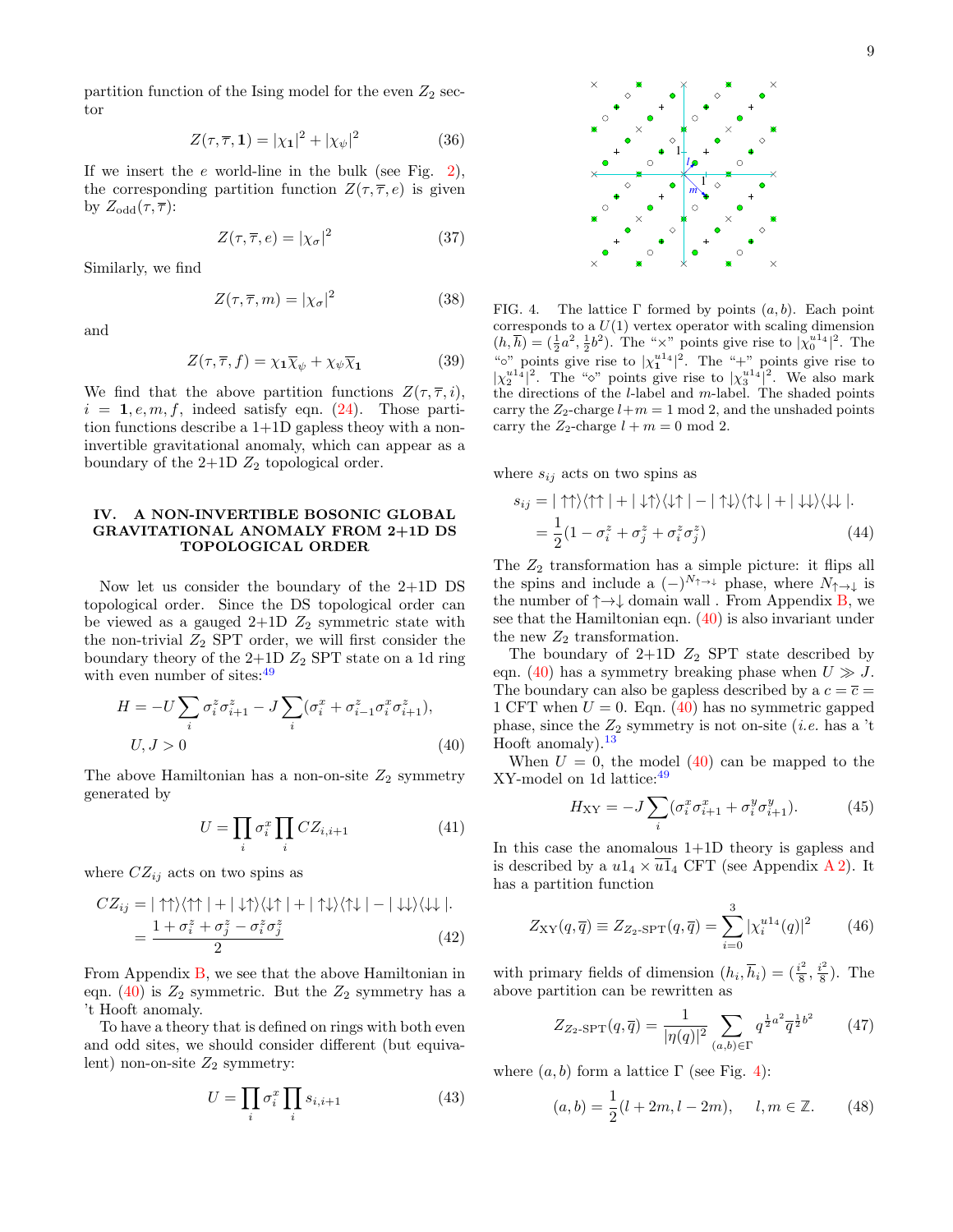So all the  $U(1)$  vertex operators in our XY-model can be labeled by  $(l, m)$  which have scaling dimension

$$
(h,\overline{h}) = \left(\frac{1}{2}a^2, \frac{1}{2}b^2\right) = \left(\frac{(l+2m)^2}{8}, \frac{(l-2m)^2}{8}\right). (49)
$$

This is the labeling scheme used in Ref. [49.](#page-21-44) It was found that the  $U(1)$  vertex operator labeled by  $(l, m)$  carry the  $Z_2$ -charge  $l + m \mod 2$ .

We see that each character  $|\chi_i^{u1_4}|^2$  contains  $U(1)$  vertex operators with different  $Z_2$ -charges. Thus it is more convenient to rewrite the partition function in terms of the  $u1_{16}$  characters

$$
Z_{Z_2-\text{SPT}}(q) = \sum_{i=0}^{7} |\chi_{2i}^{u1_{16}}|^2 + \sum_{i=0}^{7} \overline{\chi}_{2i+4}^{u1_{16}} \chi_{2i}^{u1_{16}} \qquad (50)
$$

The  $U(1)$  vertex operators in  $|\chi_{2i}^{u1_{16}}|^2$  carry the  $Z_2$ -charge *i* mod 2. The  $U(1)$  vertex operators in  $\overline{\chi}_{2i+4}^{u1_{16}} \chi_{2i}^{u1_{16}}$  carry the  $Z_2$ -charge  $i + 1 \mod 2$ .

In the presence of the  $Z_2$ -symmetry, we can define 4-partition functions for different  $Z_2$ -symmetry twists in the space and time directions  $(a_x, a_t) = (\pm 1, \pm 1).$  $Z_{Z_2\text{-SPT}}$  is the partition function with no symmetry twist  $(a_x, a_t) = (1, 1):$ 

$$
Z_{1,1} = \sum_{i=0}^{7} |\chi_{2i}^{u1_{16}}|^2 + \sum_{i=0}^{7} \chi_{2i+8}^{u1_{16}} \overline{\chi}_{2i}^{u1_{16}}.
$$
 (51)

with a  $Z_2$ -symmetry twist in time directions the terms with  $Z_2$ -charge 1 acquire a – sign:

$$
Z_{1,-1} = \sum_{i=0}^{7} (-)^{i} |\chi_{2i}^{u_{116}}|^{2} - \sum_{i=0}^{7} (-)^{i} \chi_{2i+8}^{u_{116}} \overline{\chi}_{2i}^{u_{116}}.
$$
 (52)

After an S-transformation of  $u1_{16}$  (see Apendix [A 2\)](#page-17-0), we get

$$
Z_{-1,1} = \sum_{i=0}^{7} \chi_{2i+1}^{u_{116}} \overline{\chi}_{2i+5}^{u_{116}} + \sum_{i=0}^{7} \chi_{2i+1}^{u_{116}} \overline{\chi}_{2i+13}^{u_{116}}.
$$
 (53)

From  $Z_{-1,1}$  we find

$$
Z_{-1,-1} = \sum_{i=0}^{7} (-)^i \chi_{2i+1}^{u1_{16}} \overline{\chi}_{2i+5}^{u1_{16}} - \sum_{i=0}^{7} (-)^i \chi_{2i+1}^{u1_{16}} \overline{\chi}_{2i+13}^{u1_{16}}.
$$
\n(54)

by adding a  $-$  sign to the terms with  $Z_2$ -charge 1.

Now we gauge the  $Z_2$  on-site symmetry in the 2+1D SPT state to obtain the 2+1D DS topological order. The 2+1D DS topological order has a gapped boundary which contains topological excitation  $s$  that satisfies a  $Z_2$  fusion role  $s \otimes s = 1$ . The 1d particles with  $Z_2$  fusion role are described by one of the two fusion categories. The first one is  $\mathcal{R}ep(Z_2)$  mentioned in the last section. The second one is a different fusion category, which we refer as the semion fusion category.<sup>[24,](#page-21-23)[25](#page-21-24)</sup> Such a gapped boundary

can be described by eqn. [\(40\)](#page-8-1) in  $U \gg J$  limit (*i.e.* in the  $Z_2$  symmetry breaking phase), where the  $Z_2$  domain walls correspond to the boundary particle s. The fusion of those domain walls is described by the semion fusion category, provided that the fusion processes preserve the non-on-site  $Z_2$  symmetry  $(43)$ ,

However, there is one problem with the above picture: in the  $Z_2$  symmetry breaking phase, all the domain wall configurations have 2-fold degeneracy induced by the  $Z_2$ transformation eqn. [\(43\)](#page-8-3). To fix this problem, we need to modify the many-body Hilbert space on a ring by imposing the constraint

$$
\prod_{i} \sigma_i^x \prod_{i} s_{i,i+1} = 1 \tag{55}
$$

*i.e.* we include only even  $Z_2$ -charge states in our manybody Hilbert space. The model eqn. [\(40\)](#page-8-1), together with the  $Z_2$ -even Hilbert space, describes the boundary of the  $2+1D$  DS topological order. Such a  $1+1D$  theory has a non-invertible gravitational anomaly described by 2+1D DS topological order.

Now we see that using the partition functions  $Z_{a_x,a_t}$  of the model eqn. [\(40\)](#page-8-1) with different  $Z_2$ -symmetry twists, we can construct the four partition functions for the gapless boundary of 2+1D DS topological order. For example, the partition function of the model eqn. [\(40\)](#page-8-1) in the even  $Z_2$  charge sector,  $\frac{Z_{1,1}+Z_{1,-1}}{2}$ , corresponds to the partition function for the boundary of the DS topological order without an insertion,  $Z(\tau, \overline{\tau}, 1)$ . Note that the DS topological order has four types of excitations: trivial excitation 1, semion  $s$ , conjugate semion  $s^*$ , and topological boson b. Thus the boundary has four partition functions  $Z(\tau, \overline{\tau}, 1), Z(\tau, \overline{\tau}, s), Z(\tau, \overline{\tau}, s^*)$ , and  $Z(\tau, \overline{\tau}, b)$ , which are given by

<span id="page-9-0"></span>
$$
Z(1) = \frac{Z_{1,1} + Z_{1,-1}}{2}, \quad Z(s) = \frac{Z_{-1,1} + Z_{-1,-1}}{2},
$$
  

$$
Z(b) = \frac{Z_{1,1} - Z_{1,-1}}{2}, \quad Z(s^*) = \frac{Z_{-1,1} - Z_{-1,-1}}{2}.
$$
 (56)

The 2+1D DS topological order is characterized by (in the basis of  $1, s, s^*, b$ 

<span id="page-9-1"></span>
$$
T_{\text{DS}}^{\text{top}} = \begin{pmatrix} 1 & 0 & 0 & 0 \\ 0 & \mathrm{i} & 0 & 0 \\ 0 & 0 & -\mathrm{i} & 0 \\ 0 & 0 & 0 & 1 \end{pmatrix}, \quad S_{\text{DS}}^{\text{top}} = \frac{1}{2} \begin{pmatrix} 1 & 1 & 1 & 1 \\ 1 & -1 & 1 & -1 \\ 1 & 1 & -1 & -1 \\ 1 & -1 & -1 & 1 \end{pmatrix}.
$$
\n
$$
(57)
$$

Using the above  $S_{\text{DS}}^{\text{top}}$  and  $T_{\text{DS}}^{\text{top}}$  and the modular transformations of  $u1_{16}$  in Appendix [A 2,](#page-17-0) we can explicitly check that the four boundary partition functions eqn. [\(56\)](#page-9-0) indeed satisfy the modular covariance eqn. [\(24\)](#page-5-1).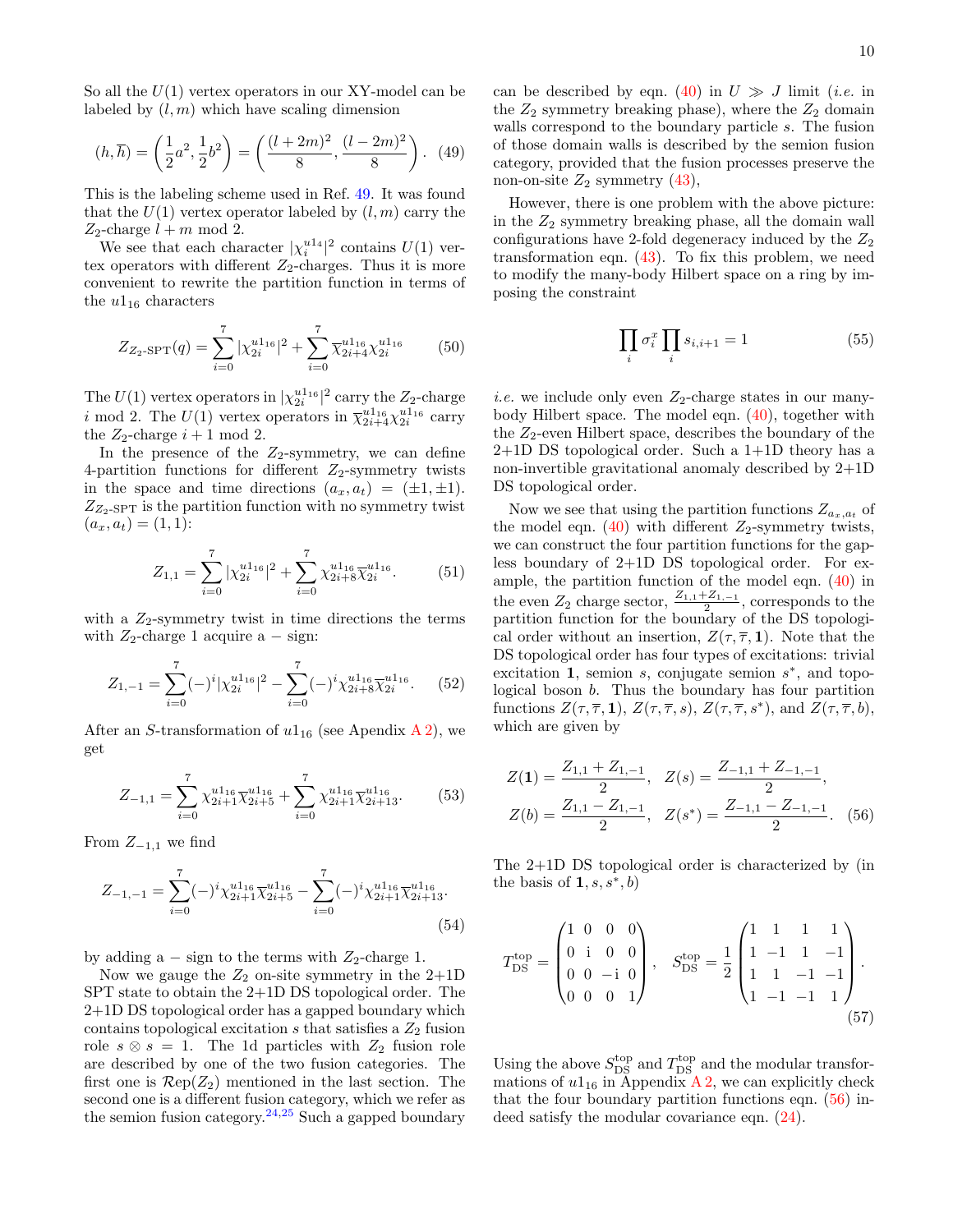### <span id="page-10-0"></span>V. NON-INVERTIBLE GRAVITATIONAL ANOMALY AND "NON-LOCALITY" OF HILBERT SPACE

In Ref. [7,](#page-21-7) it was stressed that the 't Hooft anomaly of a global symmetry in a theory is not an obstruction for the theory to have an ultra-violate  $(VV)$  completion *(i.e.* to have a lattice realization). Such an anomalous theory can still be realized on a lattice, however, the global symmetry has to be realized as an non-on-site symmetry in the lattice model.

In this section, we would like to propose that a noninvertible gravitational anomaly in a theory is not an obstruction for the theory to have a UV completion. The anomalous theory can still be realized on a lattice, if there is no perturbative gravitational anomaly. However, the Hilbert space of UV theory  $\mathcal V$  is not given by the lattice Hilbert space  $\mathcal{V}_{\text{latt}}: \mathcal{V} \neq \mathcal{V}_{\text{latt}}.$ 

The lattice Hilbert space  $V_{\text{latt}}$  has a tensor product decomposition

$$
\mathcal{V}_{\text{latt}} = \otimes_i \mathcal{V}_i \tag{58}
$$

where  $V_i$  is the Hilbert space for each lattice site. We call the Hilbert space with such a tensor product decomposition as local Hilbert space. A system with such a local Hilbert space is free of gravitational anomaly, by definition.

In contrast to an anomaly-free theory, the UV completion of a theory with non-invertible gravitational anomaly does not have a local Hilbert space (i.e. with the above tensor product decomposition). In other words, a non-invertible gravitational anomaly is not an obstruction to have a UV completion, but for the UV completion to have a local Hilbert space. This understanding of non-invertible gravitational anomaly is supported by the example discussed in the last section.

In last section, we pointed out the boundary of  $2+1D$  $Z_2$  topological order (which has a non-invertible gravitational anomaly) has a UV completion described by a lattice model ( [32\)](#page-7-1), with a constraint on the Hilbert space  $\prod_i \sigma_i^z = 1$ . It is the constraint  $\prod_i \sigma_i^z = 1$  that makes the Hilbert space non-local.

Let us describe the above result using a more physical reasoning. One boundary of  $2+1D$   $Z_2$  topological order has a single type of topological excitations  $e$ , which have a mod 2 conservation. The Hilbert space always has an even number of e particles. On the other hand, when there is no e-particle excitations, the boundary ground state is not degenerate. Here we like to point out that

the even-particle constraint (*i.e.*  $Z_2$  fusion) plus the non-degeneracy of the ground state is a sign of 1+1D non-invertible gravitational anomaly.

The example in the last section supports such a claim. The even-particle constraint is imposed by  $\prod_i \sigma_i^z = 1$ . The non-degenerate ground state is given by  $\hat{\otimes}_i |\sigma^z = 1\rangle$ . Such a theory describes a boundary of  $2+1D$   $Z_2$  topological order and has a non-invertible anomaly. The Ising

model may also in the symmetry breaking phase. Due to the constraint  $\otimes_i |\sigma^z = 1\rangle$ , the symmetry breaking phase also has a unique ground state  $\otimes_i |\sigma^x = 1\rangle + \otimes_i |\sigma^x = -1\rangle$ . In such a symmetry breaking phase, there are always an even number of domain walls, that correspond to an even number of topological excisions.

On the other hand, even-particle constraint plus twofold degenerate ground states will lead to an anomaly-free theory. We can consider an Ising model in symmetry breaking phase and without the constraint on Hilbert space. Such a phase has two-fold degenerate ground states and the number of domain walls (which correspond to the e-particles) is always even. Thus even-particle constraint plus two-fold degenerate ground states can be realized by a lattice model with local Hilbert space and is thus anomaly-free.

There is also a mathematical way to understand the above claim. The e-particles with mod 2 conservation in  $1+1D$  can be described by a fusion category with a  $Z_2$ fusion ring. There are only two different fusion categories with a  $Z_2$  fusion ring, both have  $1+1D$  non-invertible anomaly. One fusion category describes the boundary of  $2+1D$   $Z_2$  topological order, and the other describes the boundary of DS topological order. Both non-invertible anomalies can be described by the following Ising model

$$
H = -\sum_{i} \sigma_i^z \sigma_{i+1}^z \tag{59}
$$

but with different constraints on Hilbert space. The anomaly corresponds to the  $Z_2$  topological order has a constraint  $\prod_i \sigma_i^x = 1$ , and the anomaly corresponds to the DS topological order has a constraint  $\prod_i \sigma_i^x \prod_i s_{i,i+1} = 1$  (see eqn. [\(43\)](#page-8-3)).

### <span id="page-10-1"></span>VI. SYSTEMATICAL SEARCH OF GAPPED AND GAPLESS BOUNDARIES OF A 2+1D TOPOLOGICAL ORDER

#### <span id="page-10-2"></span>A. Boundaries of 2+1D topological order

In this section, we want to systematically find gapped and gapless boundaries of a 2+1D topological order by solving eqn. [\(24\)](#page-5-1) from the data  $S^{\text{top}}, T^{\text{top}}$  of the bulk topological order. This is a generalization of finding possible 1+1D critical theories via finding modular invariant partition functions. Note that, regardless of whether the boundary is gapped or gapless, it always has the same anomaly characterized by the bulk topological order.

To solve eqn. [\(24\)](#page-5-1), we may start with a CFT with partition functions  $Z_{\text{bdy}}(\tau, \overline{\tau}, I)$ , which transform as

$$
T_{IJ}Z_{\text{bdy}}(\tau,\overline{\tau},J) = Z_{\text{bdy}}(\tau+1,\overline{\tau}+1,I),
$$
  
\n
$$
S_{IJ}Z_{\text{bdy}}(\tau,\overline{\tau},J) = Z_{\text{bdy}}(-1/\tau,-1/\overline{\tau},I). \tag{60}
$$

We then construct  $Z(\tau, \overline{\tau}, i)$  via

<span id="page-10-3"></span>
$$
Z(\tau,\overline{\tau},i) = M_{iI} Z_{\text{bdy}}(\tau,\overline{\tau},I). \tag{61}
$$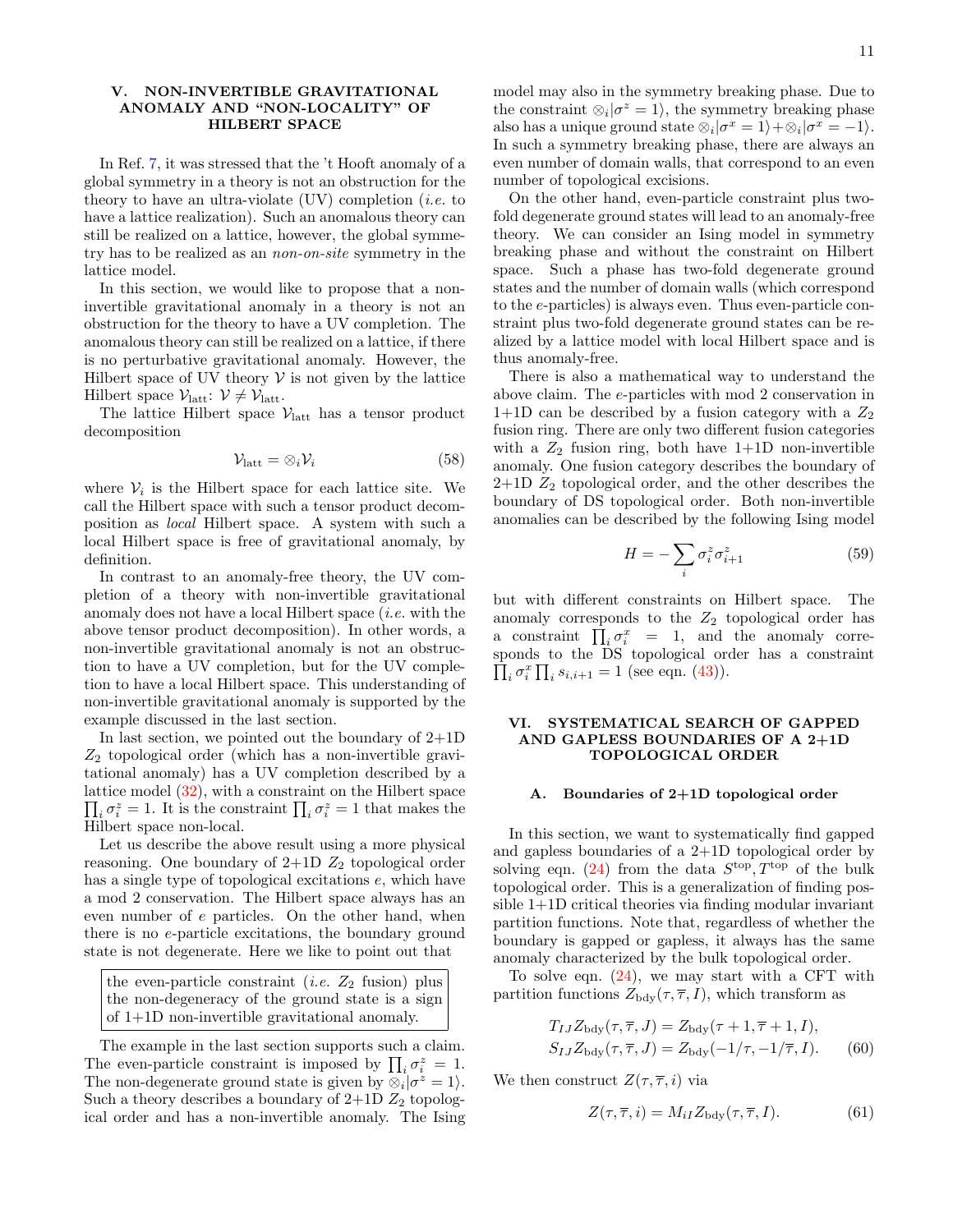Now eqn. [\(24\)](#page-5-1) becomes

$$
M_{iI}Z_{\text{bdy}}(\tau+1,\overline{\tau}+1,I) = M_{iI}T_{IJ}Z_{\text{bdy}}(\tau,\overline{\tau},J) \quad (62)
$$

$$
= (T^{\text{top}})_{ij}M_{jJ}Z_{\text{bdy}}(\tau,\overline{\tau},J)
$$

We see that  $M_{iI}$  must satisfy

$$
M_{iI} = (T^{\text{top}})_{ij} T^*_{IJ} M_{jJ}, \quad M_{iI} = (S^{\text{top}})_{ij} S^*_{IJ} M_{jJ}. \tag{63}
$$

We also note that, for a fixed i,  $Z(\tau, \overline{\tau}, i)$  can be zero, indicating the always presence of gapped excitations on the boundary.  $Z(\tau, \overline{\tau}, i)$  can also be a  $\tau$ -independent positive integer. It means that the ground states are gapped and have a degeneracy given by  $Z(\tau, \overline{\tau}, i)$ . Otherwise,  $Z(\tau, \overline{\tau}, i)$  has an expansion

$$
Z(\tau,\overline{\tau},i) = q^{-\frac{c}{24}} \overline{q}^{-\frac{\overline{c}}{24}} \sum_{n,\overline{n}=0}^{\infty} D_{n,\overline{n}}(i) q^{n+h_i} \overline{q}^{\overline{n}+\overline{h}_i},
$$
  
 
$$
q = e^{i2\pi\tau}, \qquad D_{n,\overline{n}}(i) = \text{non-negative integer.} \qquad (64)
$$

where  $(h_i, h_i)$  are the scaling dimensions for the type-i topological excitation. Such an expansion describes the many-body spectrum of the gapless boundary of the disk  $D_i^2$ , with a type-i topological excitation at the center of the disk. Here the subscript i in  $D_i^2$  indicates the type $i$  excitation on the disk. Let us assume the boundary  $S^1 = \partial D_i^2$  has a length L. Then  $D_{n,\overline{n}}(i)$  is number of many-body states on  $D_i^2$  with energy  $(n+h_i+\overline{n}+\overline{h}_i)\frac{2\pi}{L}$ , and momentum  $(n+h_i-\overline{n}-\overline{h}_i)\frac{2\pi}{L}$ . Here we have assumed that velocity of the gapless excitations is  $v = 1$ . Thus  $D_{n,\overline{n}}(i)$  are non-negative integers.

Also  $D_{0,0}(i)$  is the ground state degeneracy on the boundary of the disk  $D_i^2$ . Since the boundary can be gapless, the ground state degeneracy needs to be defined carefully. Here, we view two energy levels with an energy difference of order  $2\pi/L$  as non-degenerate. We view two energy levels with an energy difference smaller than  $(2\pi/L)^{\alpha}$ ,  $\alpha > 1$ , as degenerate. It is in this sense we define the ground state degeneracy  $D_{0,0}(i)$  for a gapless system in  $L \to \infty$  limit. We believe that the ground state degeneracy on disk  $D^2$  is always 1. Therefore, we like to impose a nondegeneracy condition on the boundary  $D_{0,0}(1) = 1$ .  $Z_{\text{bdy}}(\tau, \overline{\tau}, I)$  satisfies a similar quantization condition.

From eqn. [\(61\)](#page-10-3), we see that  $M_{iI}$  is the multiplicity of the number of energy levels in the many-body spectrum of the boundary theory. Therefore, for a fixed i, if  $M_{iI} \neq$ 0, then

$$
M_{iI}
$$
 are quantized to make  $D_{n,\overline{n}}(i)$   
to be non-negative integer and  $D_{0,\overline{0}}(1) = 1$ . (65)

In practice, to find  $M_{iI}$ , we may compute the eigenvectors of  $T^{\text{top}} \otimes T^* + S^{\text{top}} \otimes S^*$  with eigenvalue 2, that satisfy the above quantization condition.

### <span id="page-11-0"></span>B.  $Z_2$  topological order

To find a CFT that describes a boundary of 2+1D  $Z_2$  topological order, we need to solve eqn.  $(24)$  with  $S<sup>top</sup>$ ,  $T<sup>top</sup>$  given by eqn. [\(27\)](#page-6-5) that characterize the 2+1D  $Z_2$  topological order. Let us first try to find gapped boundaries by choosing  $Z_{\text{bdy}}(\tau, \overline{\tau}) = 1$ , the partition function of a trivial gapped  $1+1D$  state. Now eqn. [\(63\)](#page-11-1) reduces to

<span id="page-11-1"></span>
$$
Z(i) = (T_{Z_2}^{\text{top}})_{ij} Z(j), \quad Z(i) = (S_{Z_2}^{\text{top}})_{ij} Z(j). \quad (66)
$$

So we need to find common eigenvectors of  $S_{Z_2}^{\text{top}}$  and  $T_{Z_2}^{\text{top}}$ , both with eigenvalue 1. We also require the solutions to satisfy the quantization condition eqn.  $(65)$ , *i.e.* the components of the solutions are all non-negative integers. The condition  $D_{0,0}(1) = 1$  becomes  $Z(1) = 1$ . This agrees with the fact that the ground state of  $2+1D$   $Z_2$ topological order on a disk  $D^2$  is non-degenerate if there is no accidental degeneracy. This can be achieved by finding eigenvectors of  $S_{Z_2}^{\text{top}} + T_{Z_2}^{\text{top}}$  that satisfy eqn. [\(65\)](#page-11-2).

<span id="page-11-3"></span>We find that  $S_{Z_2}^{\text{top}} + T_{Z_2}^{\text{top}}$  has two eigenvectors with eigenvalue 2, given by

<span id="page-11-4"></span>
$$
(Z_m(i)) = (1, 0, 1, 0), \quad (Z_e(i)) = (1, 1, 0, 0), \quad (67)
$$

where  $i = (1, e, m, f)$ . They are the only two nonnegative integral eigenvectors with  $Z(1) = 1$ . Thus the  $2+1D$   $Z_2$  topological order has only two types of gapped boundaries, an e condensed boundary described by  $Z_e(i)$ and an m condensed boundary described by  $Z_m(i)$ .<sup>[30](#page-21-29)</sup>

If we choose  $Z_{\text{bdy}}(\tau, \overline{\tau}, I)$  to be the partition functions (the characters) of Is  $\otimes \overline{Is}$  CFT (see Appendix [A 1\)](#page-16-2), then  $S, T$  will be  $9 \times 9$  matrices:

$$
S_{\mathrm{Is}\otimes\overline{\mathrm{Is}}} = S_{\mathrm{Is}}^* \otimes S_{\mathrm{Is}}, \quad T_{\mathrm{Is}\otimes\overline{\mathrm{Is}}} = T_{\mathrm{Is}}^* \otimes T_{\mathrm{Is}},\tag{68}
$$

where  $S_{\text{Is}}$ ,  $T_{\text{Is}}$  are given in eqn. [\(A6\)](#page-16-3). We find eigenvalue 2 for  $T_{Z_2}^{\text{top}} \otimes T_{\text{Is}\otimes \overline{\text{Is}}}^* + S_{Z_2}^{\text{top}} \otimes S_{\text{Is}\otimes \overline{\text{Is}}}^*$  to be 3-fold degenerate. We obtain the following three solutions of eqn. [\(24\)](#page-5-1)

$$
\begin{pmatrix} Z(\tau,\overline{\tau},1) \\ Z(\tau,\overline{\tau},e) \\ Z(\tau,\overline{\tau},m) \\ Z(\tau,\overline{\tau},f) \end{pmatrix} = \begin{pmatrix} |\chi_1(\tau)|^2 + |\chi_{\psi}(\tau)|^2 + |\chi_{\sigma}(\tau)|^2 \\ |\chi_1(\tau)|^2 + |\chi_{\psi}(\tau)|^2 + |\chi_{\sigma}(\tau)|^2 \\ 0 \\ 0 \end{pmatrix},
$$
\n(69)

$$
\begin{pmatrix} Z(\tau,\overline{\tau},1) \\ Z(\tau,\overline{\tau},e) \\ Z(\tau,\overline{\tau},m) \\ Z(\tau,\overline{\tau},f) \end{pmatrix} = \begin{pmatrix} |\chi_1(\tau)|^2 + |\chi_{\psi}(\tau)|^2 + |\chi_{\sigma}(\tau)|^2 \\ 0 \\ |\chi_1(\tau)|^2 + |\chi_{\psi}(\tau)|^2 + |\chi_{\sigma}(\tau)|^2 \\ 0 \end{pmatrix},
$$
\n(70)

<span id="page-11-5"></span><span id="page-11-2"></span>
$$
\begin{pmatrix} Z(\tau,\overline{\tau},1) \\ Z(\tau,\overline{\tau},e) \\ Z(\tau,\overline{\tau},m) \\ Z(\tau,\overline{\tau},f) \end{pmatrix} = \begin{pmatrix} |\chi_1(\tau)|^2 + |\chi_{\psi}(\tau)|^2 \\ |\chi_{\sigma}(\tau)|^2 \\ |\chi_{\sigma}(\tau)|^2 \\ \chi_1(\tau)\overline{\chi}_{\psi}(\tau) + \chi_{\psi}(\tau)\overline{\chi}_1(\tau) \end{pmatrix}, (71)
$$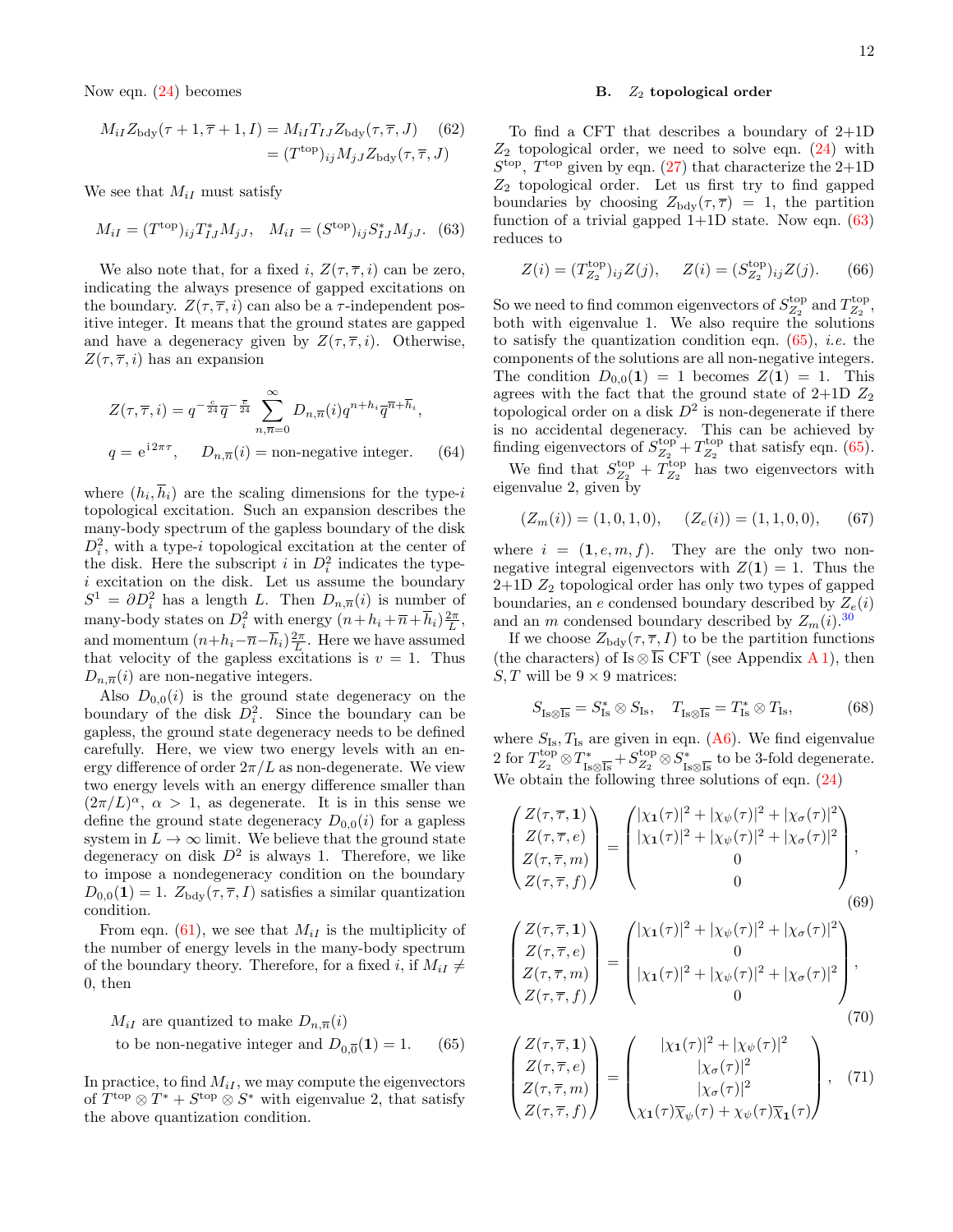The first two solutions correspond to the two gapped boundaries of the  $2+1D Z_2$  topological order induced by  $e$ and m condensation respectively, and then stacking with a transverse Ising model at critical point. So the first two solutions are regarded as gapped boundaries. Here we would like introduce the notion of reducible boundary. If the partition functions  $Z(\tau, \overline{\tau}, i)$  of a boundary has a form

$$
Z(\tau,\overline{\tau},i) = Z_{\text{inv}}(\tau,\overline{\tau})Z'(\tau,\overline{\tau},i),\tag{72}
$$

then we say the boundary is reducible. We will call the boundary described by  $Z'(\tau, \overline{\tau}, i)$  as the reduced boundary. Here  $Z(\tau, \overline{\tau}, i)$  and  $Z'(\tau, \overline{\tau}, i)$  are partition functions satisfying [\(24\)](#page-5-1) and eqn. [\(64\)](#page-11-3), and  $Z_{inv}(\tau, \overline{\tau})$  is a modular invariant partition function satisfying eqn. [\(64\)](#page-11-3). Noticing that  $|\chi_1(\tau)|^2 + |\chi_{\psi}(\tau)|^2 + |\chi_{\sigma}(\tau)|^2$  is modular invariant, so the first two boundaries are reducible and their reduced boundary are gapped boundaries described by eqn. [\(67\)](#page-11-4).

The third solution [\(71\)](#page-11-5) corresponds to an irreducible gapless boundary. Now we like to consider the stability of such  $c = \overline{c} = \frac{1}{2}$  gapless boundary. But before that, we want review the stability of the critical point of transverse Ising model described by

$$
Z_{\rm Is}(\tau,\overline{\tau}) = |\chi_1(\tau)|^2 + |\chi_{\psi}(\tau)|^2 + |\chi_{\sigma}(\tau)|^2. \tag{73}
$$

From the above partition function, we see that there are two relavant operators:  $\psi \psi$  with scaling dimension  $(h, \overline{h}) = (\frac{1}{2}, \frac{1}{2})$ , and  $\overline{\sigma}\sigma$  with scaling dimension  $(h, \overline{h}) =$  $(\frac{1}{16}, \frac{1}{16})$ . Among the two,  $\overline{\sigma}\sigma$  is odd under the  $Z_2$  symmetry of the transverse Ising model.

Similarly, to examine the stability of the gapless boundary [\(71\)](#page-11-5), we examine the partition function  $Z(\tau, \overline{\tau}, 1)$ . We do not consider other partition functions, since the partition function  $Z(\tau, \overline{\tau}, 1)$  describes the physical boundary of Fig. [2](#page-4-2) without the insertion of the worldline. From  $Z(\tau, \overline{\tau}, 1)$ , we see that gapless boundary [\(71\)](#page-11-5) has only one relavant operator  $\psi \psi$  with scaling dimension  $(h,\overline{h}) = (\frac{1}{2},\frac{1}{2})$ . So the gapless boundary [\(71\)](#page-11-5) can be the phase transition point between two gapped boundaries. In fact, according to the discussion in Section [III B,](#page-7-0) the third gapless boundary is the critical transition point between the gapped  $e$  condensed boundary and the  $m$ condensed boundary.

We can also use the characters  $\chi_h^{m4}$  of the (4,5) minimal model (or tricritical Ising model $^{50}$  $^{50}$  $^{50}$ ) with central charge  $c = \overline{c} = \frac{7}{10}$ , to construct the boundary partition functions  $Z_{\text{bdy}}(\tau, \overline{\tau}, I)$  that have the  $Z_2$  non-invertible anomaly (*i.e.* satisfy eqn.  $(24)$ ). We obtain

$$
\begin{pmatrix} Z(1) \\ Z(e) \\ Z(m) \\ Z(f) \end{pmatrix} = \begin{pmatrix} |\chi_0^{m4}|^2 + |\chi_{\frac{1}{10}}^{m4}|^2 + |\chi_{\frac{3}{5}}^{m4}|^2 + |\chi_{\frac{3}{2}}^{m4}|^2 \\ |\chi_{\frac{17}{16}}^{m4}|^2 + |\chi_{\frac{3}{80}}^{m4}|^2 \\ |\chi_{\frac{17}{16}}^{m4}|^2 + |\chi_{\frac{3}{80}}^{m4}|^2 \\ \chi_0^{m4} \overline{\chi_{\frac{3}{2}}^{m4}} + \chi_{\frac{1}{10}}^{m4} \overline{\chi_{\frac{3}{5}}^{m4}} + \chi_{\frac{3}{5}}^{m4} \overline{\chi_{\frac{1}{10}}^{m4}} + \chi_{\frac{3}{2}}^{m4} \overline{\chi_0}^{m4} \end{pmatrix}
$$
\n(74)

If we choose  $Z_{\text{bdy}}(\tau, \overline{\tau}, I)$  to be built from the characters of  $u(1)_M \otimes u(1)_M$  CFT, we obtain the following simple solution of gapless boundary

$$
\begin{pmatrix} Z(\tau,\overline{\tau};1) \\ Z(\tau,\overline{\tau};e) \\ Z(\tau,\overline{\tau};m) \\ Z(\tau,\overline{\tau};f) \end{pmatrix} = \begin{pmatrix} |\chi_0^{u1_4}|^2 + |\chi_2^{u1_4}|^2 \\ |\chi_1^{u1_4}|^2 + |\chi_3^{u1_4}|^2 \\ \chi_1^{u1_4} \overline{\chi}_3^{u1_4} + \chi_3^{u1_4} \overline{\chi}_1^{u1_4} \\ \chi_0^{u1_4} \overline{\chi}_2^{u1_4} + \chi_2^{u1_4} \overline{\chi}_0^{u1_4} \end{pmatrix}
$$
(75)

Note that  $Z(\tau, \overline{\tau}, e)$  and  $Z(\tau, \overline{\tau}, m)$  are no longer identical, but differ by a charge conjugation, whose action induce on the characters is  $C: \chi_i^{u \cdot 1_M} \overline{\chi}_j^{u \cdot 1_M} \to \chi_i^{u \cdot 1_M} \overline{\chi}_{M-j}^{u \cdot 1_M}$ .

#### <span id="page-12-0"></span>C. Double-semion topological order

To find gapped boundaries of 2+1D DS topological order, we need to solve

$$
Z(i) = (T_{\text{DS}}^{\text{top}})_{ij} Z(j), \quad Z(i) = (S_{\text{DS}}^{\text{top}})_{ij} Z(j), \quad (76)
$$

where  $T_{DS}^{top}$ ,  $S_{DS}^{top}$  are given by eqn. [\(57\)](#page-9-1). We find that  $S_{\text{DS}}^{\text{top}} + T_{\text{DS}}^{\text{top}}$  has only one eigenvector with eigenvalue 2, given by

<span id="page-12-1"></span>
$$
(Z_b(i)) = (1, 0, 0, 1), \tag{77}
$$

where  $i = (1, s, s^*, b)$ . Thus the 2+1D DS topological order has only one type of gapped boundary, a b condensed boundary.[30](#page-21-29)

Next, we consider possible gapless boundaries of DS topological order described by Is  $\otimes$  Is CFT, by solving eqn. [\(63\)](#page-11-1) for solutions satisfying eqn. [\(65\)](#page-11-2). We find only one eigenvector for  $T_{\text{DS}}^{\text{top}} \otimes T_{\text{Is} \otimes \overline{\text{Is}}}^* + S_{\text{DS}}^{\text{top}} \otimes S_{\text{Is} \otimes \overline{\text{Is}}}^*$  with eigenvalue 2. We obtain the following unique solution of eqn. [\(24\)](#page-5-1)

$$
\begin{pmatrix} Z(\tau,\overline{\tau},1) \\ Z(\tau,\overline{\tau},s) \\ Z(\tau,\overline{\tau},s^*) \\ Z(\tau,\overline{\tau},b) \end{pmatrix} = \begin{pmatrix} |\chi_1(\tau)|^2 + |\chi_{\psi}(\tau)|^2 + |\chi_{\sigma}(\tau)|^2 \\ 0 \\ 0 \\ |\chi_1(\tau)|^2 + |\chi_{\psi}(\tau)|^2 + |\chi_{\sigma}(\tau)|^2 \end{pmatrix}
$$
(78)

Such a solution corresponds to the gapped boundary of 2+1D DS topological order, and then stacking with a transverse Ising model at critical point. So this solution is regarded as a gapped boundary. There is no irreducible gapless boundary described by Is  $\otimes \overline{Is}$ .

Actually, we can obtain an even stronger result

2+1D DS topological order has no irreducible gapless boundary with central charge 
$$
c = \overline{c} < \frac{25}{28}
$$
.

This result is obtained by realizing that the DS anomalous partition functions, for irreducible gapless boundary, has a non-zero component  $Z(\tau, \overline{\tau}, s)$ . Otherwise, the gapless boundary can be viewed as a gapped boundary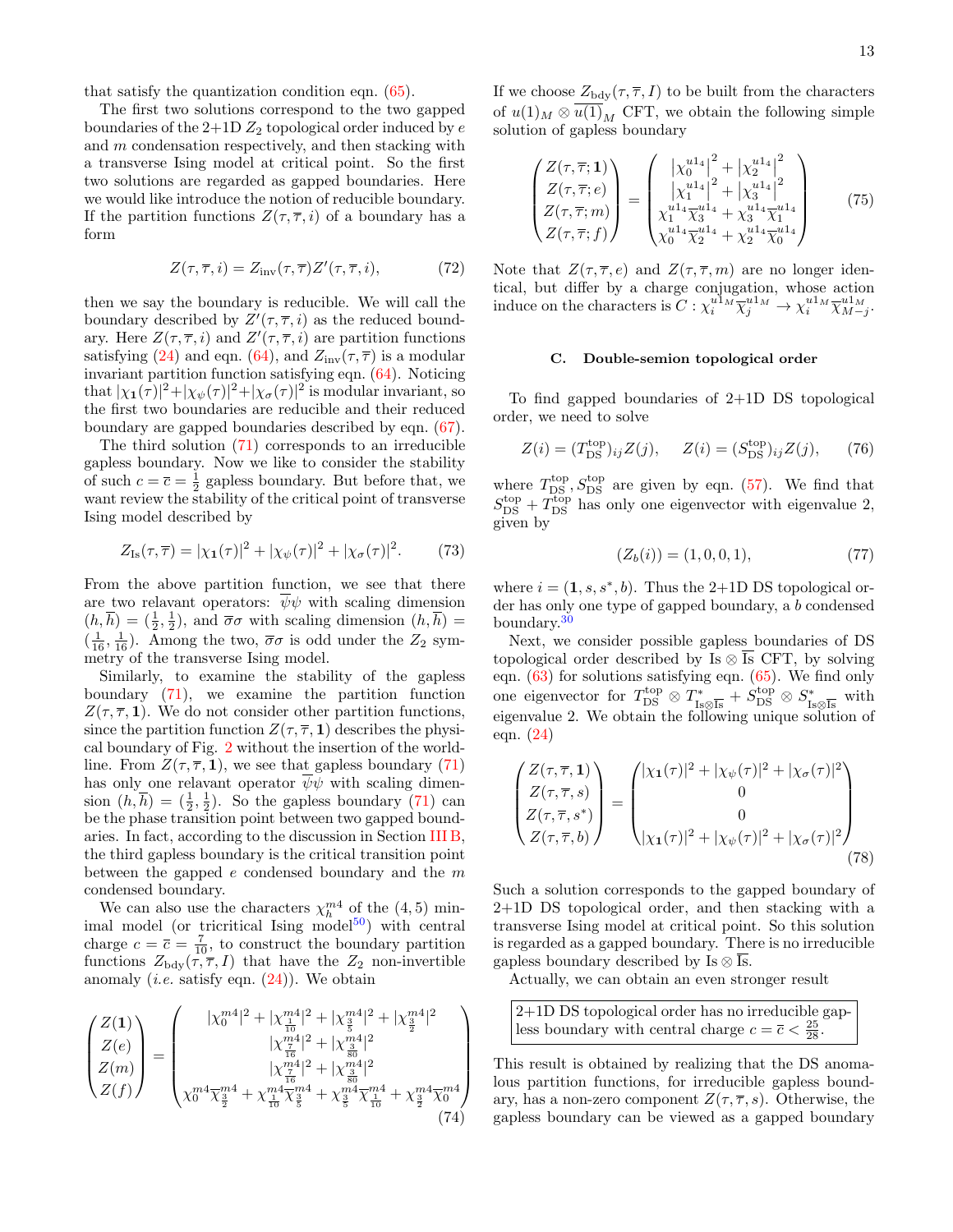stacked with an anomaly-free 1+1D CFT. The condition  $(24)$  for the T<sup>top</sup>-transformation requires that the excitations in the partition function has topological spin  $h - \overline{h} = \frac{1}{4} \mod 1$ . This constraint the central charge of the anomalous CFT. If the CFT has a central charge  $c = \overline{c} < 1$ , then the boundary CFT must be given by a chiral-anti-chiral minimal model  $C_{p,p+1}^{\text{ft}} \times \overline{C}_{p,p+1}^{\text{ft}}$ . The topological spin for the operators in such CFT is given by  $s_{r,s,r',s'} = h_{r,s} - h_{r',s'}$  (see eqn. [\(A5\)](#page-16-4)). We find that, for  $p < 7$ ,  $s_{r,s,r',s'}$  cannot be  $\frac{1}{4}$  mod 1. Thus the condition eqn.  $(24)$  cannot by satisfied for  $T^{\text{top}}$  transformation.

Last, we consider possible gapless boundary theories of DS topological order described by  $u1_M \otimes \overline{u1}_M$  CFT, by solving eqn.  $(63)$  for solutions satisfying eqn.  $(65)$ . This includes many cases, one for each choice of M. So we need to consider each case separately.

For  $M = 16$ , we have found an irreducible gapless boundary described by  $u1_{16} \otimes \overline{u1}_{16}$  CFT:

$$
\begin{pmatrix} Z(1) \\ Z(s) \\ Z(s^*) \\ Z(s^*) \\ Z(b) \end{pmatrix} = \begin{pmatrix} \sum_{i=0}^3 |\chi_{4i}^{u1_{16}}|^2 + \sum_{i=0}^3 \chi_{4i+16}^{u1_{16}} \overline{\chi}_{4i+2}^{u1_{16}} \\ \sum_{i=0}^3 \chi_{4i+14}^{u1_{16}} \overline{\chi}_{4i+5}^{u1_{16}} + \sum_{i=0}^3 \chi_{4i+34}^{u1_{16}} \overline{\chi}_{4i+15}^{u1_{16}} \\ \sum_{i=0}^3 \chi_{4i+34}^{u1_{16}} \overline{\chi}_{4i+7}^{u1_{16}} + \sum_{i=0}^3 \chi_{4i+14}^{u1_{16}} \overline{\chi}_{4i+13}^{u1_{16}} \\ \sum_{i=0}^3 |\chi_{4i+2}^{u1_{16}}|^2 + \sum_{i=0}^3 \chi_{4i+84}^{u1_{16}} \overline{\chi}_{4i}^{u1_{16}} \end{pmatrix}
$$
(79)

However, it is not clear if there are other irreducible gapless boundaries described by  $u1_{16} \otimes u1_{16}$  CFT.

From the partition function  $Z(\tau, \overline{\tau}, 1)$ , we see that there is an relevant operator with scaling dimension  $(h,\overline{h}) = (\frac{4^2}{2 \times 16}, \frac{4^2}{2 \times 16}) = (\frac{1}{2},\frac{1}{2})$ . So the gapless boundary [\(79\)](#page-13-0) is unstable. It describes the transition point between two gapped phases in eqn. [\(40\)](#page-8-1). One gapped phase for  $U > 0$  and other gapped phase for  $U < 0$ . The gapless critical point is described by  $U = 0$ .

For  $M = 4$ , we find that there is no irreducible gapless boundary described by  $u1_4 \otimes \overline{u1}_4$  CFT.

For  $M = 2$ , we find that there is only one irreducible gapless boundary described by  $u1_2 \otimes \overline{u1}_2$  CFT:

$$
\begin{pmatrix} Z(\tau,\overline{\tau},1) \\ Z(\tau,\overline{\tau},s) \\ Z(\tau,\overline{\tau},s^*) \\ Z(\tau,\overline{\tau},b) \end{pmatrix} = \begin{pmatrix} |\chi_0^{u1_2}|^2 \\ \chi_1^{u1_2} \overline{\chi_0^{u1_2}} \\ \chi_0^{u1_2} \overline{\chi_1^{u1_2}} \\ |\chi_1^{u1_2}|^2 \end{pmatrix}
$$
 (80)

There is no other irreducible gapless boundary described by  $u1_2 \otimes \overline{u1}_2$  CFT. But there is a reducible gapless boundary described by

$$
\begin{pmatrix} Z(\tau,\overline{\tau},1) \\ Z(\tau,\overline{\tau},s) \\ Z(\tau,\overline{\tau},s^*) \\ Z(\tau,\overline{\tau},b) \end{pmatrix} = \begin{pmatrix} |\chi_0^{u1_2}|^2 + |\chi_1^{u1_2}|^2 \\ 0 \\ 0 \\ |\chi_0^{u1_2}|^2 + |\chi_1^{u1_2}|^2 \end{pmatrix}
$$
(81)

which is a stacking of a gapped boundary described by eqn. [\(77\)](#page-12-1) and the CFT for spin-1/2 Heisenberg chain.

From the partition function  $Z(\tau, \overline{\tau}, 1)$ , we find that the irreducible boundary [\(80\)](#page-13-1) has no relevant operator. It has only several marginal operators, such as  $\overline{JJ}$ ,  $e^{\pm i\sqrt{2}\phi}e^{\pm i\sqrt{2}\phi}$  with scaling dimension  $(h,\overline{h}) = (1,1)$ . Here *J* is the  $U(1)$  current operator and  $e^{\pm i\sqrt{2}\phi}$  are  $U(1)$ charged operators. Those operators can be marginally relavent. If there is only one marginally relavent operator  $q\ddot{o}$  in the Hamiltonian, the renomalization group  $(RG)$  flow of the coupling constant g is given by

$$
\frac{\mathrm{d}g}{\mathrm{d}\beta} = \alpha g^2. \tag{82}
$$

We see that regardless the sign of  $\alpha$ , there is a finite region of  $g$  where  $g$  flows to zero. In this case, the CFT can be stable. When there are many marginally relevant operators  $g_i \hat{O}_i$ , RG flow of the coupling constants  $g_i$  is given  $by<sup>51</sup>$  $by<sup>51</sup>$  $by<sup>51</sup>$ 

$$
\frac{\mathrm{d}g_i}{\mathrm{d}\beta} = \alpha_{ijk} g_j g_k. \tag{83}
$$

<span id="page-13-0"></span>In Appendix [D,](#page-20-1) we discuss the above RG equation in more details and show that generic coupling constants  $g_i$  always flow to infinite. Thus, the CFT is unstable, and the 2+1D DS topological order always has a gapped boundary without fine tuning.

We like remark that from this gapless boundary of DS topological order, and apply the relations [\(56\)](#page-9-0), we can find another galpess boundary theory of  $\mathbb{Z}_2$  SPT, whose partition function is given by

<span id="page-13-2"></span>
$$
Z_{Z_2-\text{SPT}}(q,\overline{q}) = \sum_{i=0}^{1} |\chi_i^{u1_2}(q)|^2
$$
 (84)

which is different from eqn. [\(46\)](#page-8-4). The partition function [\(84\)](#page-13-2) can also be rewritten as

$$
Z_{Z_2-\text{SPT}}(q,\overline{q}) = |\eta(q)|^{-1} \sum_{i=0}^{1} q^{\frac{1}{2}a^2} \overline{q}^{\frac{1}{2}b^2}
$$
 (85)

<span id="page-13-1"></span>where  $(a, b)$  form a lattice  $\Gamma^{u1_2}$ ,

$$
(a, b) = \frac{1}{\sqrt{2}}(l + m, l - m), \quad l, m \in \mathbb{Z}
$$
 (86)

The  $\mathbb{Z}_2$  charges of the vectex operators in  $|\chi_i^{u_1}|^2$  is i mod 2, or  $(l+m)$  mod 2 on the lattice.

From the  $Z_2$ -even partition function  $|\chi_0^{u1_2}(q)|^2$ , we find that the gapless boundary  $(84)$  has no  $Z_2$ -even relevant operator. However, as mentioned above, there may be many marginally relavent operators, and it is not clear if the gapless boundary  $(84)$  of 2+1D  $Z_2$ -SPT order is perturbatively stable or not. In some previous studies, a gapless boundary  $(46)$  for the same 2+1D  $Z_2$ -SPT order is found to be perturbatively unstable against  $Z_2$ symmetric perturbations,  $49,52$  $49,52$  via relavent perturbations (with total scaling dimension less than 2). In this paper, we found a gapless boundary of  $Z_2$ -SPT state [\(84\)](#page-13-2),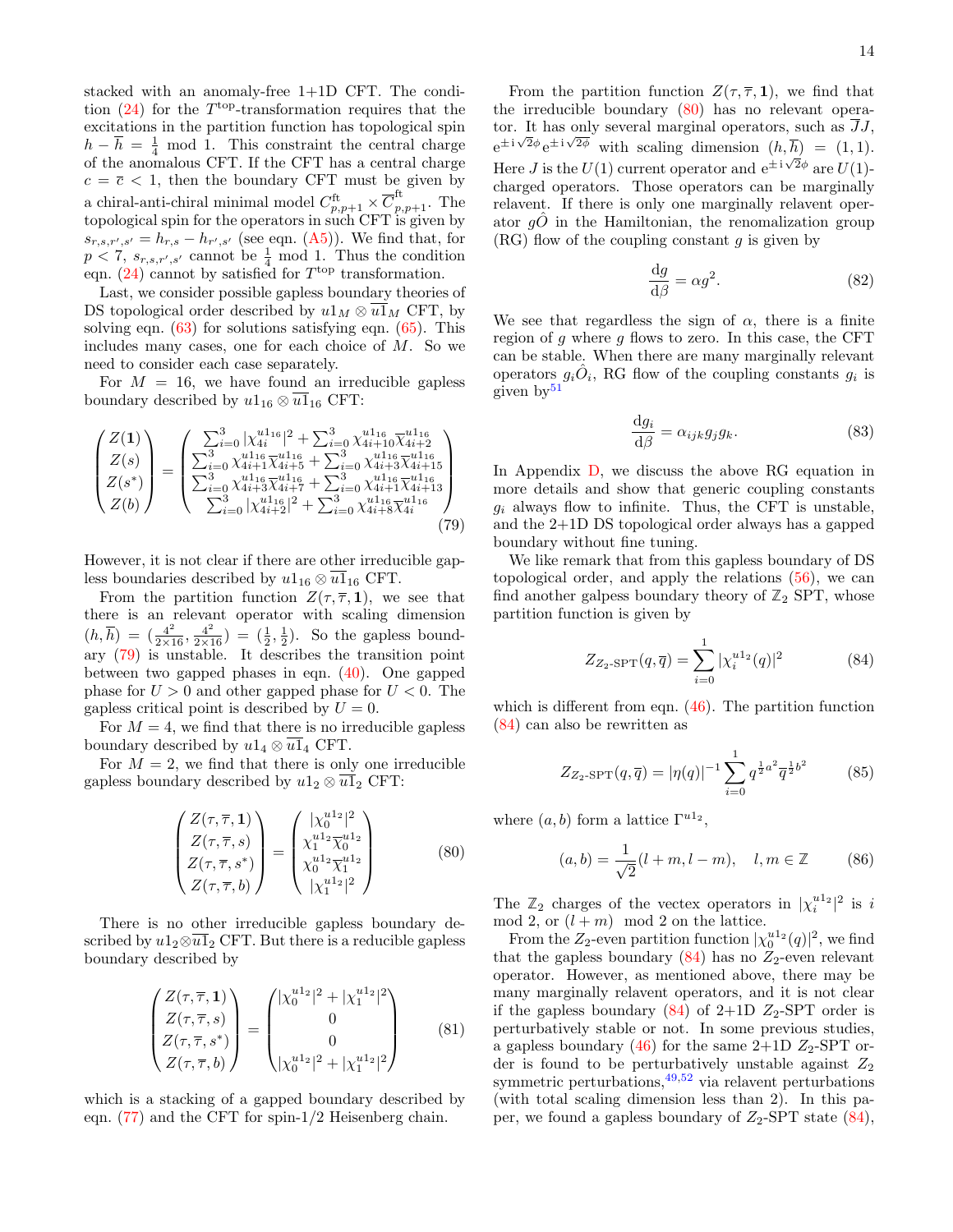which is more stable against  $Z_2$  symmetric perturbations, in the sense that the instability only come from potentially marginally relevant operators (with total scaling dimension equal to 2).

#### <span id="page-14-0"></span>D. Single-semion topological order

There is a close relative of 2+1D DS topological order – 2+1D single-semion (SS) topological order, which has only two types of excitations: trivial excitation 1 and semion s. The 2+1D SS topological order can be realized by  $\nu = 1/2$  bosonic Laughlin state.

Let us describe the data that characterizes the 2+1D SS topological order. The topological spins and the quantum dimensions of 1 and s are  $(s_1, s_s) = (0, \frac{1}{4})$  and  $(d_1, d_s) = (1, 1)$ . The topological  $S_{SS}^{top}$ ,  $T_{SS}^{top}$  matrices are

$$
T_{\rm SS}^{\rm top} = e^{-i\frac{2\pi}{24}} \begin{pmatrix} 1 & 0\\ 0 & e^{i\frac{2\pi}{4}} \end{pmatrix}
$$

$$
S_{\rm SS}^{\rm top} = \frac{1}{\sqrt{2}} \begin{pmatrix} 1 & 1\\ 1 & -1 \end{pmatrix}
$$
(87)

To obtain the possible boundaries of 2+1D SS topological order, we just need to solve eqn. [\(24\)](#page-5-1). We find a simple boundary described by the following partition function (in terms of  $u1_2$  characters  $(A7)$ )

$$
\begin{pmatrix} Z(\tau,\overline{\tau},1) \\ Z(\tau,\overline{\tau},s) \end{pmatrix} = \begin{pmatrix} \chi_0^{u1_2}(\tau) \\ \chi_1^{u1_2}(\tau) \end{pmatrix}
$$
 (88)

The 1+1D theory described by the above partition functions has both perturbative and global gravitational anomaly.

#### <span id="page-14-1"></span>E. Fibonacci topological order

Another simple 2+1D topological order is the Fibonacci topological order. It is characterized by the following topological data. The central charge is  $\frac{14}{5}$ mod 8. There are two types of excitations 1 and  $\gamma$ . Their topological spins and the quantum dimensions are (s<sub>1</sub>, s<sub>γ</sub>) = (0,  $\frac{2}{5}$ ) and (d<sub>1</sub>, d<sub>s</sub>) = (1,  $\phi$ ), where  $\phi = \frac{\sqrt{5}+1}{2}$ , the golden ratio. The topological  $S_{\text{Fib}}^{\text{top}}, T_{\text{Fib}}^{\text{top}}$  matrices are

$$
T_{\rm Fib}^{\rm top} = e^{-i\frac{2\pi}{24}\frac{14}{5}} \begin{pmatrix} 1 & 0\\ 0 & e^{i2\pi\frac{2}{5}} \end{pmatrix}
$$

$$
S_{\rm Fib}^{\rm top} = \frac{1}{\sqrt{\phi + 2}} \begin{pmatrix} 1 & \phi\\ \phi & -1 \end{pmatrix}
$$
(89)

Solving eqn. [\(24\)](#page-5-1), we can find several gapless boundary of the Fibonacci topological order:

•  $(G_2)_1$  CFT with central charge  $(c, \overline{c}) = \left(\frac{14}{5}, 0\right)$ , with the partition functions

$$
\begin{aligned}\n\left(\frac{Z(\tau, 1)}{Z(\tau, \gamma)}\right) &= \begin{pmatrix} \chi_0^{G2_1}(\tau) \\ \chi_1^{G2_1}(\tau) \end{pmatrix} \\
&= e^{-i\frac{2\pi}{24}\frac{14}{5}} \begin{pmatrix} 1 + 14q + 42q^2 + O(q^3) \\ q^{\frac{2}{5}} \left(7 + 34q + 119q^2 + O(q^3)\right) \end{pmatrix} \end{aligned} \tag{90}
$$

<span id="page-14-3"></span>where  $\chi_i^{G2_1}(\tau)$  are the characters of level-1  $G_2$  current algebra, see Appendix [A 4.](#page-17-2) The first multiplicity equaling 7 appearing in  $Z(\tau, \gamma)$  implies that when there is a Fibonacci anyon in the bulk, the boundary has 7-fold degeneracy. The degeneracy cannot be split unless the anyon is moved to the boundary.

•  $su(2)_3 \times u(1)_M$  CFT has a central charge  $c = \frac{9}{5} +$  $1 = \frac{14}{5}$  and  $\bar{c} = 0$ . The  $su2_3$  CFT has four chiral characters  $\chi_j^{su2_3}$ , labeled by the spin  $j = 0, \frac{1}{2}, 1, \frac{3}{2}$ (see Appendix  $A_3$ ) with  $S$ , T-matrices

$$
T_{su2_3} = e^{-i\frac{2\pi}{24}\frac{9}{5}} \begin{pmatrix} 1 & 0 & 0 & 0 \\ 0 & e^{i2\pi}\frac{3}{20} & 0 & 0 \\ 0 & 0 & e^{i2\pi}\frac{2}{5} & 0 \\ 0 & 0 & 0 & e^{i2\pi}\frac{3}{4} \end{pmatrix}
$$

$$
S_{su2_3} = \frac{1}{\sqrt{2(\phi+2)}} \begin{pmatrix} 1 & \phi & \phi & 1 \\ \phi & 1 & -1 & -\phi \\ \phi & -1 & -1 & \phi \\ 1 & -\phi & \phi & -1 \end{pmatrix} . \tag{91}
$$

When  $M = 2$ , we find a solution of eqn. [\(24\)](#page-5-1):

<span id="page-14-2"></span>
$$
\begin{pmatrix} Z(\tau, 1) \\ Z(\tau, \gamma) \end{pmatrix} = \begin{pmatrix} \chi_0^{u1_2} \chi_0^{su2_3} + \chi_1^{u1_2} \chi_{\frac{3}{2}}^{su2_3} \\ \chi_1^{u1_2} \chi_{\frac{1}{2}}^{su2_3} + \chi_0^{u1_2} \chi_1^{su2_3} \end{pmatrix} . \tag{92}
$$

In fact, we find the expansion of the  $Z(\tau, i)$  in eqn. [\(92\)](#page-14-2) in terms of modular parameter  $q = e^{i2\pi\tau}$ to be the same as that of eqn. [\(90\)](#page-14-3).

• The same result also arises in  $su(2)_{28}$  with  $c = \frac{14}{5}$ ,

$$
Z(\tau, 1) = \chi_0^{su2_{28}} + \chi_5^{su2_{28}} + \chi_9^{su2_{28}} + \chi_{14}^{su2_{28}}
$$
  

$$
Z(\tau, \gamma) = \chi_3^{su2_{28}} + \chi_6^{su2_{28}} + \chi_8^{su2_{28}} + \chi_{11}^{su2_{28}}.
$$
 (93)

and see Appendix  $\overline{A}3$  for explicit forms of characters.

•  $\left($  $(E_8)_1 \times (F_4)_1$  CFT, with central charge  $(c, \bar{c})$  =  $(8, \frac{26}{5}),$  and  $c - \overline{c} = \frac{14}{5}$ .  $(F_4)_1$  CFT has the  $S, T$ matrices

$$
T_{(F_4)_1} = e^{-i\frac{2\pi}{24}\frac{26}{5}} \begin{pmatrix} 1 & 0\\ 0 & e^{i2\pi\frac{3}{5}} \end{pmatrix}, \quad S_{(F_4)_1} = S_{\text{Fib}}^{\text{top}}.\tag{94}
$$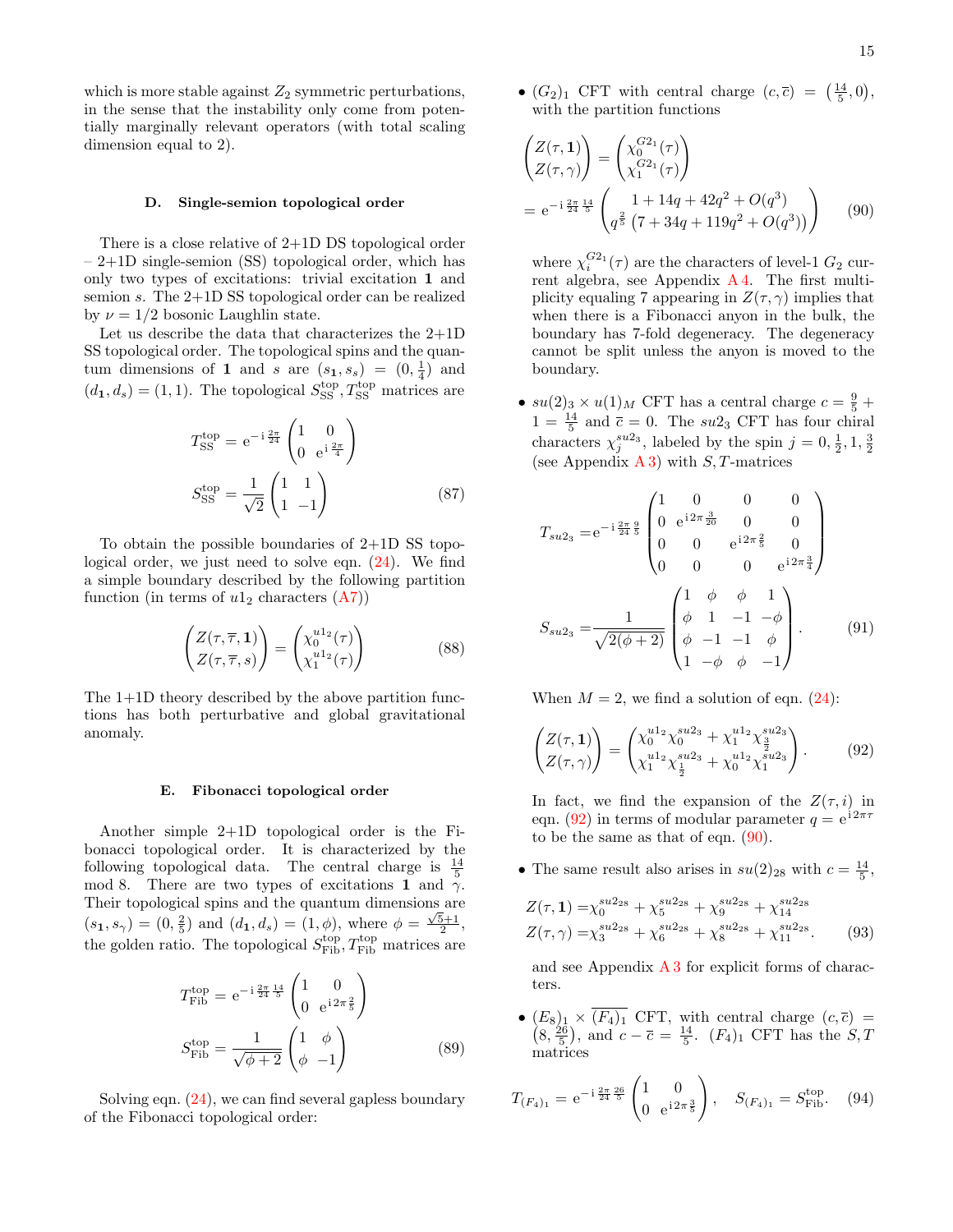

<span id="page-15-2"></span>FIG. 5. The modular transformations on the partition functions  $Z_{M_n}$ ,  $n = 1, 2, 3$ , for a gapless boundary of a 2+1D  $Z_2$  topological order. For example, the two red lines to the right represent the following T-transformations:  $M_2$   $\rightarrow$  $M_3$  :  $Z_{M_2}(\tau + 1, \overline{\tau} + 1) = Z_{M_3}(\tau, \overline{\tau})$  and  $M_3 \rightarrow M_2$  :  $Z_{M_3}(\tau + 1, \overline{\tau} + 1) = Z_{M_2}(\tau, \overline{\tau}).$  The blue lines represent the S-transformations. The pattern of the transformations characterizes an 1+1D non-invertible gravitational anomaly described by  $2+1D$   $Z_2$  topological order.

Therefore,  $(E_8)_1 \times \overline{(F_4)_1}$  is also a gapless boundary of the Fibonacci topological order.

$$
\begin{pmatrix} Z(\tau,\overline{\tau},1) \\ Z(\tau,\overline{\tau},\gamma) \end{pmatrix} = \begin{pmatrix} \chi^{(E_8)_1}(\tau)\overline{\chi}_0^{(F_4)_1}(\overline{\tau}) \\ \chi^{(E_8)_1}(\tau)\overline{\chi}_1^{(F_4)_1}(\overline{\tau}) \end{pmatrix} \tag{95}
$$

## <span id="page-15-0"></span>VII. DETECT ANOMALIES FROM 1+1D PARTITION FUNCTIONS

So far, we have discussed how to use anomaly to constraint the structure of 1+1D partition function. In this section, we are going to consider a different problem: given a partition function, how to determine its anomaly? We have mentioned that the 1+1D perturbative gravitational anomaly can be partially detected via  $q \to 0$  limit of partition function (see eqn.  $(12)$ ). So here we will concentrate on global gravitational anomalies.

Let us consider partition functions constructed using the characters of Ising CFT:

$$
Z_M(\tau,\overline{\tau}) = \sum_{i,j=1,\psi,\sigma} \overline{\chi}_i(\overline{\tau}) M_{ij} \chi_j(\tau) \tag{96}
$$

Under modular transformation  $Z_M$  transforms as

$$
Z_M(\tau+1, \overline{\tau}+1) = Z_{M_T}(\tau, \overline{\tau}), \quad M_T = T_{\text{Is}}^{\dagger} M T_{\text{Is}};
$$
  

$$
Z_M(-1/\tau, -1/\overline{\tau}) = Z_{M_S}(\tau, \overline{\tau}), \quad M_S = S_{\text{Is}}^{\dagger} M S_{\text{Is}}; \quad (97)
$$

where  $S_{\text{Is}}, T_{\text{Is}}$  are given by eqn. [\(A6\)](#page-16-3).

Let us consider a particular partition function

$$
Z(\tau, \overline{\tau}, 1) = Z_{M_1}(\tau, \overline{\tau}),
$$

$$
M_1 = \begin{pmatrix} 1 & 0 & 0 \\ 0 & 1 & 0 \\ 0 & 0 & 0 \end{pmatrix},
$$
(98)

which is not modular invariant. Starting from  $M_1$ , the modular transformations [\(97\)](#page-15-1) generate two other partition functions described by

$$
M_2 = \begin{pmatrix} \frac{1}{2} & \frac{1}{2} & 0 \\ \frac{1}{2} & \frac{1}{2} & 0 \\ 0 & 0 & 1 \end{pmatrix}, \qquad M_3 = \begin{pmatrix} \frac{1}{2} & -\frac{1}{2} & 0 \\ -\frac{1}{2} & \frac{1}{2} & 0 \\ 0 & 0 & 1 \end{pmatrix} \qquad (99)
$$



<span id="page-15-3"></span>FIG. 6. The modular transformations on the partition functions  $Z_n$ ,  $n = 1, 2, \dots, 6$ , for a gapless boundary of 2+1D DS topological order. For example, the red lines in the middle represent the following T-transformations:  $Z_4 \rightarrow Z_2 : Z_4(\tau +$  $1, \overline{\tau} + 1$  =  $Z_2(\tau, \overline{\tau})$  and  $Z_5 \to Z_4 : Z_5(\tau + 1, \overline{\tau} + 1) = Z_4(\tau, \overline{\tau})$ . The blue lines represent the S-transformations. The pattern of the transformations characterizes an 1+1D non-invertible gravitational anomaly described by 2+1D DS topological order.

 $\begin{array}{c} \begin{array}{c} \begin{array}{c} \begin{array}{c} \begin{array}{c} \begin{array}{c} \end{array} \\ \begin{array}{c} \end{array} \\ \begin{array}{c} \end{array} \\ \begin{array}{c} \end{array} \\ \begin{array}{c} \end{array} \\ \begin{array}{c} \end{array} \\ \begin{array}{c} \end{array} \\ \end{array} \\ \begin{array}{c} \end{array} \\ \begin{array}{c} \end{array} \\ \begin{array}{c} \end{array} \\ \begin{array}{c} \end{array} \\ \begin{array}{c} \end{array} \\ \begin{array}{c} \end{array} \\ \begin{array}{c} \end{$ The actions of modular transformations on  $Z_{M_1}$ ,  $Z_{M_2}$ , and  $Z_{M_3}$  are described by Fig. [5.](#page-15-2) Such orbits of modular transformations can be used to characterize the anomaly in the partition function. However, it is not clear if such a characterization is complete or not, i.e. it is not clear if different anomalies always have different orbits. However, the orbits in Fig.  $5$  are consistent with the  $1+1D$ anomaly described by  $2+1D$   $Z_2$  topological order. This is because the  $S_{Z_2}^{\text{top}}, T_{Z_2}^{\text{top}}$  transformations of the 2+1D  $Z_2$ topological order  $(27)$ , when acting on

$$
|\mathbf{1}\rangle \equiv \begin{pmatrix} 1 \\ 0 \\ 0 \\ 0 \end{pmatrix} \tag{100}
$$

will generate

$$
|2\rangle \equiv \frac{1}{2} \begin{pmatrix} 1 \\ 1 \\ 1 \\ 1 \end{pmatrix} = \frac{1}{2} (|1\rangle + |e\rangle + |m\rangle + |f\rangle)
$$

$$
|3\rangle \equiv \frac{1}{2} \begin{pmatrix} 1 \\ 1 \\ 1 \\ -1 \end{pmatrix} = \frac{1}{2} (|1\rangle + |e\rangle + |m\rangle - |f\rangle) \tag{101}
$$

<span id="page-15-1"></span>The actions of  $S_{Z_2}^{\text{top}}, T_{Z_2}^{\text{top}}$  on  $|1\rangle, |2\rangle$ , and  $|3\rangle$  will generate the same orbits as in Fig. [5.](#page-15-2)

We may also consider a partition function constructed using  $u1_{16}$  characters:

$$
Z(\tau,\overline{\tau},\mathbf{1}) = \sum_{i=0}^{3} |\chi_{4i}^{u1_{16}}|^2 + \sum_{i=0}^{3} \chi_{4i+10}^{u1_{16}} \overline{\chi}_{4i+2}^{u1_{16}} \qquad (102)
$$

Starting from  $Z(\tau, \overline{\tau}, 1) = Z_1(\tau, \overline{\tau})$ , using modular transformations  $S, T$  in eqn. [\(A8\)](#page-17-5), we can generate five additional partition functions  $Z_n(\tau, \overline{\tau})$ ,  $n = 2, 3, 4, 5, 6$ . Under the modular transformations  $S, T$ , the partition functions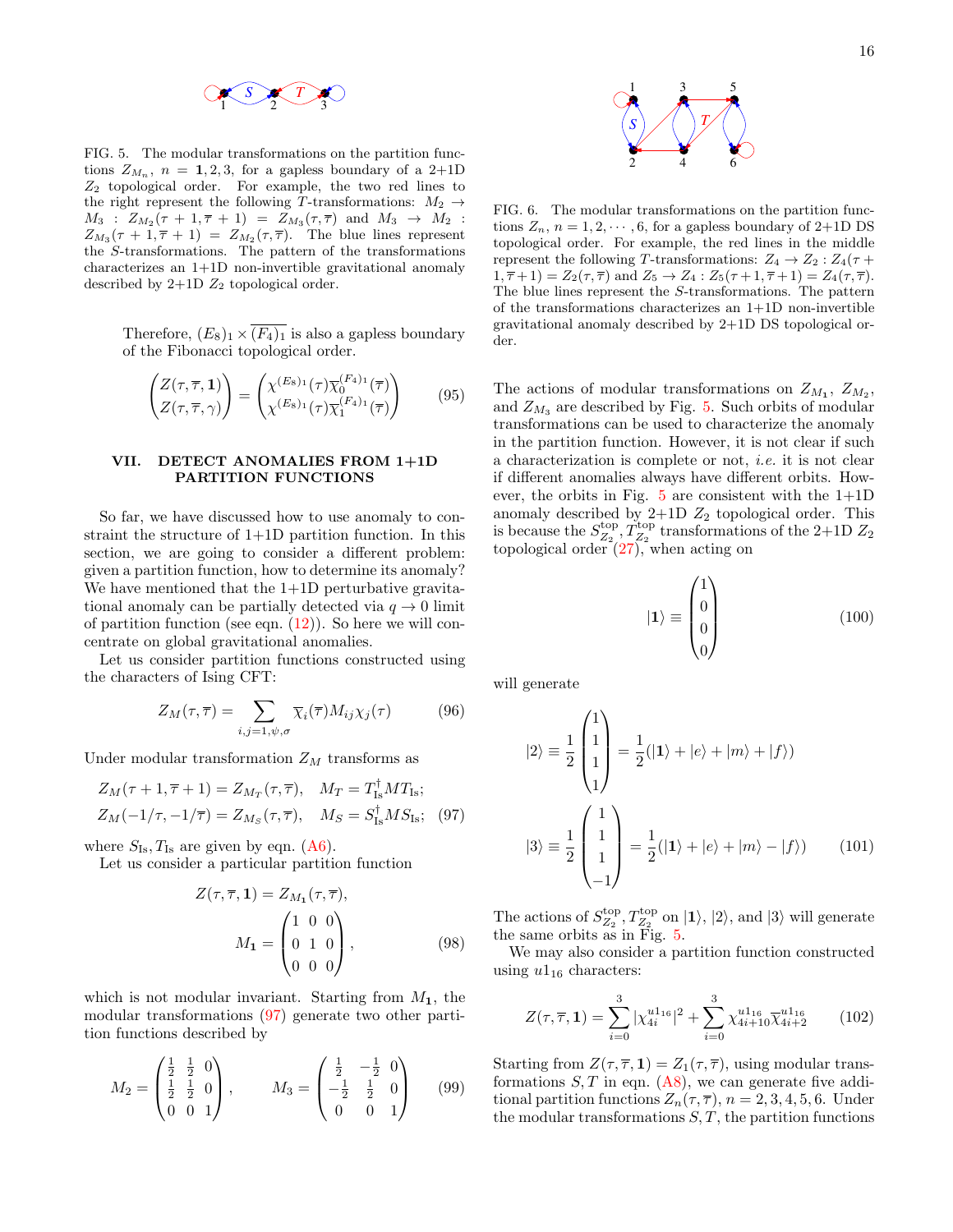$Z_n(\tau, \overline{\tau})$ ,  $n = 1, \dots, 6$  change into each other. The orbits are described by Fig. [6.](#page-15-3) Such orbits are consistent with the 1+1D anomaly described by 2+1D DS topological order

#### <span id="page-16-0"></span>VIII. SUMMARY

In this paper, we study non-invertible gravitational anomalies that correspond to non-invertible topological orders in one higher dimension. A theory with a noninvertible anomaly can have many partition functions, which are linear combinations of N partition functions. For  $1+1D$  non-invertible anomaly, N is the number types of the topological excitations in the corresponding 2+1D topological order. The anomalous 1+1D partition functions  $Z(\tau, \overline{\tau}, i)$ ,  $i = 1, \dots, N$ , are not invariant under the modular transformation, but transform in a non-trivial way described by the modular matrices  $S_{ij}^{top}$  and  $T_{ij}^{top}$ that characterize the corresponding 2+1D topological order. Similarly, anomalous theory on an arbitrary close space-time manifold  $M<sup>d</sup>$  also has many partition functions  $Z(M^d, i)$ , which transforms according to a representation  $R_{M_d}$  of the mapping class group  $G_{M^d}$  of  $M^d$ . The  $G_{M^d}$  representation  $R_{M_d}$  describes how the ground states of the corresponding  $(d + 1)D$  topological order transform on a spatial manifold  $M<sup>d</sup>$ . As an application of our theory of non-invertible anomaly, we show that for 2+1D DS topological order, its irreducible gapless boundary must have central charge  $c = \overline{c} \ge \frac{25}{28}$ .

At the beginning of the paper, we mentioned that 't Hooft anomaly is an obstruction to gauge a global symmetry. However, if we include theories with noninvertible anomaly, then even global symmetry with 't Hooft anomaly can be gauged, which will result in a theory with a non-invertible anomaly. This is because a theory with 't Hooft anomaly can be realized as a boundary of SPT state in one dimension higher, where the global symmetry is realized as an on-site-symmetry. We can gauge the global on-site-symmetry in bulk and turn the SPT state into a topologically ordered state. The boundary of the resulting topologically ordered state is the theory obtained by gauging the anomalous global symmetry. This connection between 't Hooft anomaly and noninvertible gravitational anomaly allows us to use the theory on non-invertible gravitational anomaly developed in this paper to systematically understand 't Hooft anomaly and its effect on low energy properties. Those issues will be studied in Ref. [37.](#page-21-36)

We like to thank Tian Lan and Samuel Monnier for many helpful discussions. This research is partially supported by NSF grant DMS-1664412.

### <span id="page-16-1"></span>Appendix A: Characters of chiral CFTs

#### <span id="page-16-2"></span>1. The minimal model CFT

The chiral CFTs with central charge  $c < 1$  are called the minimal models. They are labeled by two integers  $p, p'$  with  $p, p' > 2$  and an equivalence  $(p, p') \sim (p', p)$ . We demote those CFTs as  $C_{p,p'}^{\text{ft}}$ . The central charge and the dimensions of primary fields are given by

$$
c = 1 - \frac{6(p - p')^{2}}{pp'}
$$
  
\n
$$
h_{r,s} = \frac{(rp' - sp)^{2} - (p - p')^{2}}{4pp'},
$$
  
\n
$$
1 \le r \le p - 1, \ 1 \le s \le p' - 1,
$$
 (A1)

which satisfy

$$
h_{r,s} = h_{p-r,p'-s} = h_{p+r,p'+s}
$$
 (A2)

The CFTs are unitary if and only if  $|p'-p|=1$ . In this case, the character for the primary field  $(r, s)$  is given by

$$
\chi_{r,s}(q) = \frac{q^{h_{r,s}}}{\eta(q)} \sum_{n \in \mathbb{Z}} q^{n[(np+r)(p+1)-ps]} (1 - q^{(2np+r)s}),
$$
  

$$
\eta(q) = q^{\frac{1}{24}} \prod_{n=1}^{\infty} (1 - q^n), \qquad q = e^{2i\pi\tau},
$$
 (A3)

where  $\chi_{r,s}(q) = \chi_{p-r,p'-s}(q)$ . The S-matrix is

$$
S_{rs;\rho\sigma} = \sqrt{\frac{8}{pp'}} (-1)^{(1+s\rho+r\sigma)} \sin\left(\pi \frac{p'}{p} r\rho\right) \sin\left(\pi \frac{p}{p'} s\sigma\right)
$$
(A4)

For unitary minimal models  $(p, p') = (p, p + 1)$ , we have

<span id="page-16-4"></span>
$$
c = 1 - \frac{6}{p(p+1)}.\t(A5)
$$

$$
h_{r,s} = \frac{(r+rp-sp)^2 - 1}{4p(p+1)}, \quad 1 \le r \le p-1, \ 1 \le s \le p,
$$

For  $c = 1/2$  Ising CFT,  $p = 3$ ,  $p' = 4$ .  $(r, s) = (1, 1)$ and (2, 3) correspond to the identity primary field 1.  $(r, s) = (1, 2)$  and  $(2, 2)$  correspond to primary field  $\sigma$ with  $h_{\sigma} = \frac{1}{16}$ .  $(r, s) = (1, 3)$  corresponds to primary field  $\psi$  with  $h_{\psi} = \frac{1}{2}$ . In the basis of  $\{\chi_1, \chi_{\psi}, \chi_{\sigma}\}\)$ , the modular transformation is given by

<span id="page-16-3"></span>
$$
S_{\text{Is}} = \frac{1}{2} \begin{pmatrix} 1 & 1 & \sqrt{2} \\ 1 & 1 & -\sqrt{2} \\ \sqrt{2} & -\sqrt{2} & 0 \end{pmatrix}
$$

$$
T_{\text{Is}} = e^{-i\frac{\pi}{24}} \begin{pmatrix} 1 & 0 & 0 \\ 0 & -1 & 0 \\ 0 & 0 & e^{i\frac{2\pi}{16}} \end{pmatrix}
$$
(A6)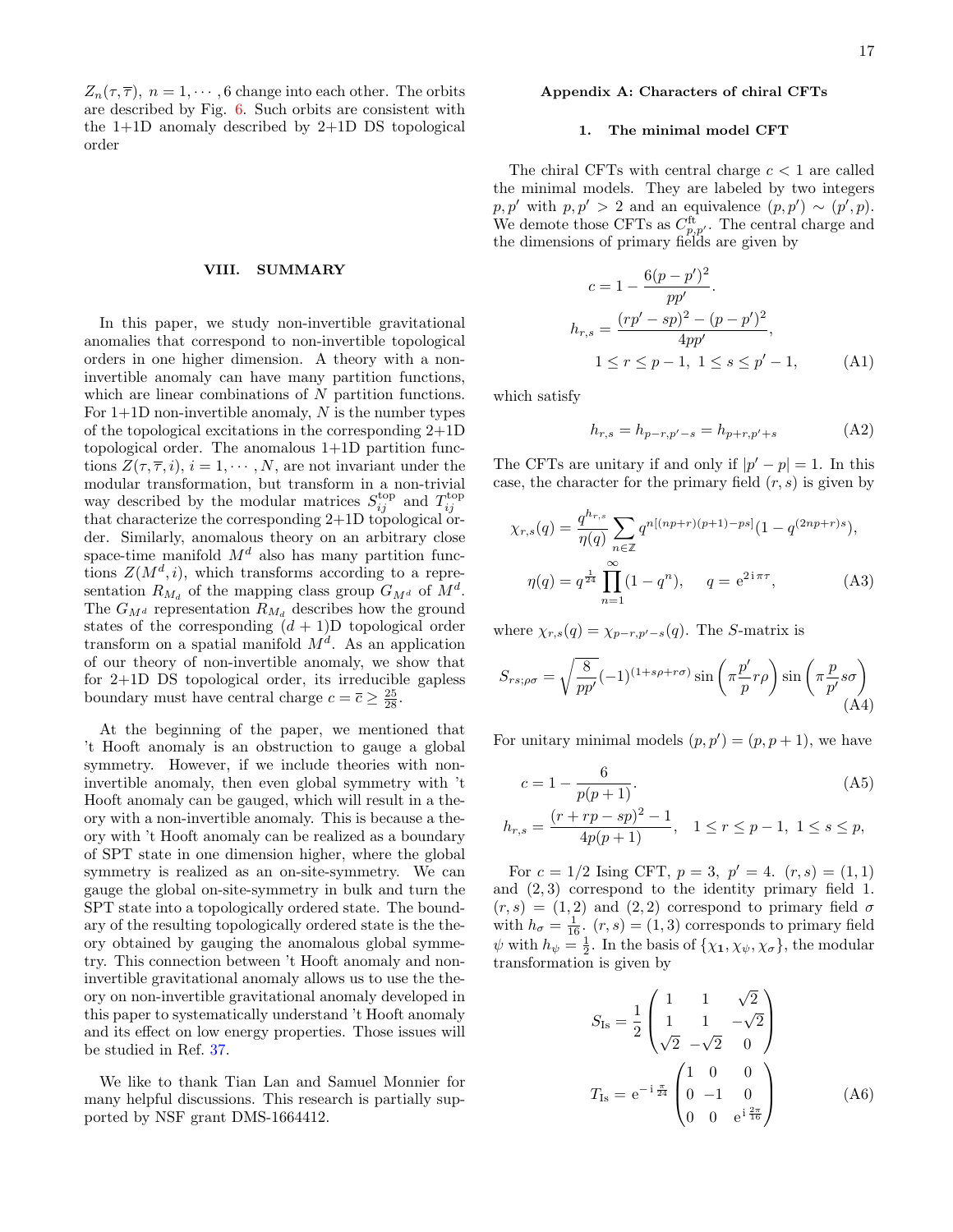# <span id="page-17-0"></span>2.  $u1_M$  CFT

 $u1_M$  current algebra is generated by the current  $\partial_z\varphi(z)$ and  $e^{i\sqrt{M}\varphi}$ . The primary fields of the current algebra are  $e^{i \frac{m}{\sqrt{M}} \varphi}, 0 \leq m \leq M-1$ . The character  $\chi_m^{u1_M}$  of  $u1_M$  CFT is given by

$$
\chi_m^{u1_M}(\tau) = \eta^{-1}(q) \sum_{n=-\infty}^{\infty} q^{\frac{1}{2}(\frac{m}{R} + nR)^2},
$$
 (A7)

where  $0 \leq m < M$  and  $R^2 = M$ . Under modular transformation  $S$  and  $T$ , the characters transform as follows,

$$
\chi_i^{u1_M}(-\frac{1}{\tau}) = S_{ij}\chi_j^{u1_M}(\tau), \qquad S_{ij} = \frac{e^{-i2\pi \frac{ij}{M}}}{\sqrt{M}}, \qquad (A8)
$$

$$
\chi_i^{u1_M}(\tau + 1) = T_{ij}\chi_j^{u1_M}(\tau), \quad T_{ij} = e^{-i\frac{2\pi}{24}}e^{i2\pi \frac{i^2}{2M}}\delta_{ij}.
$$

In the case of semion model, the left-moving part has two sectors, the vacuum and semion sector. They are primary fields of  $u1_2$  current algebra.

$$
\chi_0^{u1_2} = \eta(q)^{-1} \sum_{n \in \mathbb{Z}} q^{\frac{1}{2}(2n)2^{-1}(2n)} = \eta(q)^{-1} \sum_{n \in \mathbb{Z}} q^{n^2}
$$
  

$$
\chi_1^{u1_2} = \eta(q)^{-1} \sum_{n \in \mathbb{Z}} q^{(n + \frac{1}{2})(n + \frac{1}{2})} \tag{A9}
$$

### <span id="page-17-1"></span>3.  $su2_k$  CFT

The CFT of the level-k  $SU(2)$  current algebra,  $su2_k$ , has characters  $\chi_j^{su2_k}(\tau)$ :

$$
\chi_j^{su2_k}(q) = \frac{q^{(2j+1)^2/4(k+2)}}{[\eta(q)]^3} \tag{A10}
$$
\n
$$
\cdot \sum_{n \in \mathbb{Z}} [2j+1+2n(k+2)] q^{n[2j+1+(k+2)n]}
$$

where  $j \in \left\{0, \frac{1}{2}, \cdots, \frac{k}{2}\right\}$ . Their modular transformations are

$$
\chi_j^{su2_k}(-1/\tau) = \sum_{l \in \mathcal{P}} S_{jl} \chi_l^{su2_k}(\tau),
$$
  
\n
$$
S_{jl} = \sqrt{\frac{2}{k+2}} \sin\left[\frac{\pi(2j+1)(2l+1)}{k+2}\right]
$$
 (A11)  
\n
$$
\chi_j^{su2_k}(\tau+1) = e^{-i\frac{2\pi}{24}\frac{3k}{(k+2)}} e^{i2\pi \frac{j(j+1)}{k+2}} \chi_j^{su2_k}(\tau).
$$

### <span id="page-17-2"></span>4. Exceptional current algebra CFT

Both  $(G_2)_1$  and  $(F_4)_1$  characters have the form as  $follows<sup>53</sup>$  $follows<sup>53</sup>$  $follows<sup>53</sup>$ ,

$$
\chi_0 = \left[\frac{\lambda(1-\lambda)}{16}\right]^{\frac{1-x}{6}} {}_2F_1\left(\frac{1}{2} - \frac{1}{6}x, \frac{1}{2} - \frac{1}{2}x; 1 - \frac{1}{3}x; \lambda\right)
$$

$$
\chi_1 = N\left[\frac{\lambda(1-\lambda)}{16}\right]^{\frac{1+x}{6}} {}_2F_1\left(\frac{1}{2} + \frac{1}{6}x, \frac{1}{2} + \frac{1}{2}x; 1 + \frac{1}{3}x; \lambda\right)
$$
(A12)

where  $\lambda(\tau) = \left(\frac{\theta_2(\tau)}{\theta_2(\tau)}\right)$  $\frac{\theta_2(\tau)}{\theta_3(\tau)}\right)^4$ , in terms of theta functions,

$$
\theta_2(\tau) = \sum_{n \in \mathbb{Z}} q^{\frac{1}{2}(n + \frac{1}{2})^2}, \quad \theta_4(\tau) = \sum_{n \in \mathbb{Z}} (-1)^n q^{\frac{n^2}{2}} \quad (A13)
$$

<span id="page-17-5"></span><span id="page-17-4"></span>Under modular transformation,  $T : \lambda \to \lambda(\lambda - 1)$ , and  $S: \lambda \to 1 - \lambda$ .

$$
{}_2F_1(a, b; c; z) = \sum_{n=0}^{\infty} \frac{(a)_n (b)_n}{(c)_n} \frac{z^n}{n!}
$$
 (A14)

$$
(q)_n = \begin{cases} 1 & n = 0\\ \frac{(q+n-1)!}{(q-1)!} & n > 0 \end{cases}
$$
 (A15)

is the hypergeometric function defined for  $|z| < 1$ , and  $x = 1 + \frac{c}{2}$ . The parameters for some examples are

$$
(G_2)_1: N = 7, x = \frac{12}{5},
$$
  
\n
$$
(F_4)_1: N = 26, x = \frac{18}{5}
$$
  
\n
$$
(E_8)_1: N = 2, x = 4.
$$
\n(A16)

### <span id="page-17-3"></span>Appendix B: Non-on-site  $Z_2$  symmetry transformations

The first non-on-site  $Z_2$  symmetry transformation  $(41)$ transforms  $\sigma_i^x$  in the following way (see eqn. [\(42\)](#page-8-6))

$$
\begin{split} &\langle \prod_j \sigma_j^x \prod_j CZ_{j,j+1} \rangle \sigma_i^x (\prod_j \sigma_j^x \prod_j CZ_{j,j+1}) \\ &= \frac{1+\sigma_{i-1}^z+\sigma_i^z-\sigma_{i-1}^z \sigma_i^z}{2} \frac{1+\sigma_i^z+\sigma_{i+1}^z-\sigma_i^z \sigma_{i+1}^z}{2} \sigma_i^x \\ &\frac{1+\sigma_{i-1}^z+\sigma_i^z-\sigma_{i-1}^z \sigma_i^z}{2} \frac{1+\sigma_i^z+\sigma_{i+1}^z-\sigma_i^z \sigma_{i+1}^z}{2} \\ &= \frac{1+\sigma_{i-1}^z+\sigma_i^z-\sigma_{i-1}^z \sigma_i^z}{2} \frac{1+\sigma_i^z+\sigma_{i+1}^z-\sigma_i^z \sigma_{i+1}^z}{2} \\ &\frac{1+\sigma_{i-1}^z-\sigma_i^z+\sigma_{i-1}^z \sigma_i^z}{2} \frac{1-\sigma_i^z+\sigma_{i+1}^z+\sigma_i^z \sigma_{i+1}^z}{2} \sigma_i^x \\ &= \left(\frac{1+\sigma_{i-1}^z+\sigma_i^z-\sigma_{i-1}^z \sigma_i^z}{2} \frac{1+\sigma_{i-1}^z-\sigma_i^z+\sigma_{i-1}^z \sigma_i^z}{2}\right) \\ &\left(\frac{1+\sigma_i^z+\sigma_{i+1}^z-\sigma_i^z \sigma_{i+1}^z}{2} \right) \sigma_i^x \\ &= \frac{(1+\sigma_{i-1}^z)-(1-\sigma_{i-1}^z)}{2} \frac{(1+\sigma_{i+1}^z)-(1-\sigma_{i+1}^z)}{2} \sigma_i^x \\ &= \sigma_{i-1}^z \sigma_i^x \sigma_{i+1}^z \end{split} \qquad (B1)
$$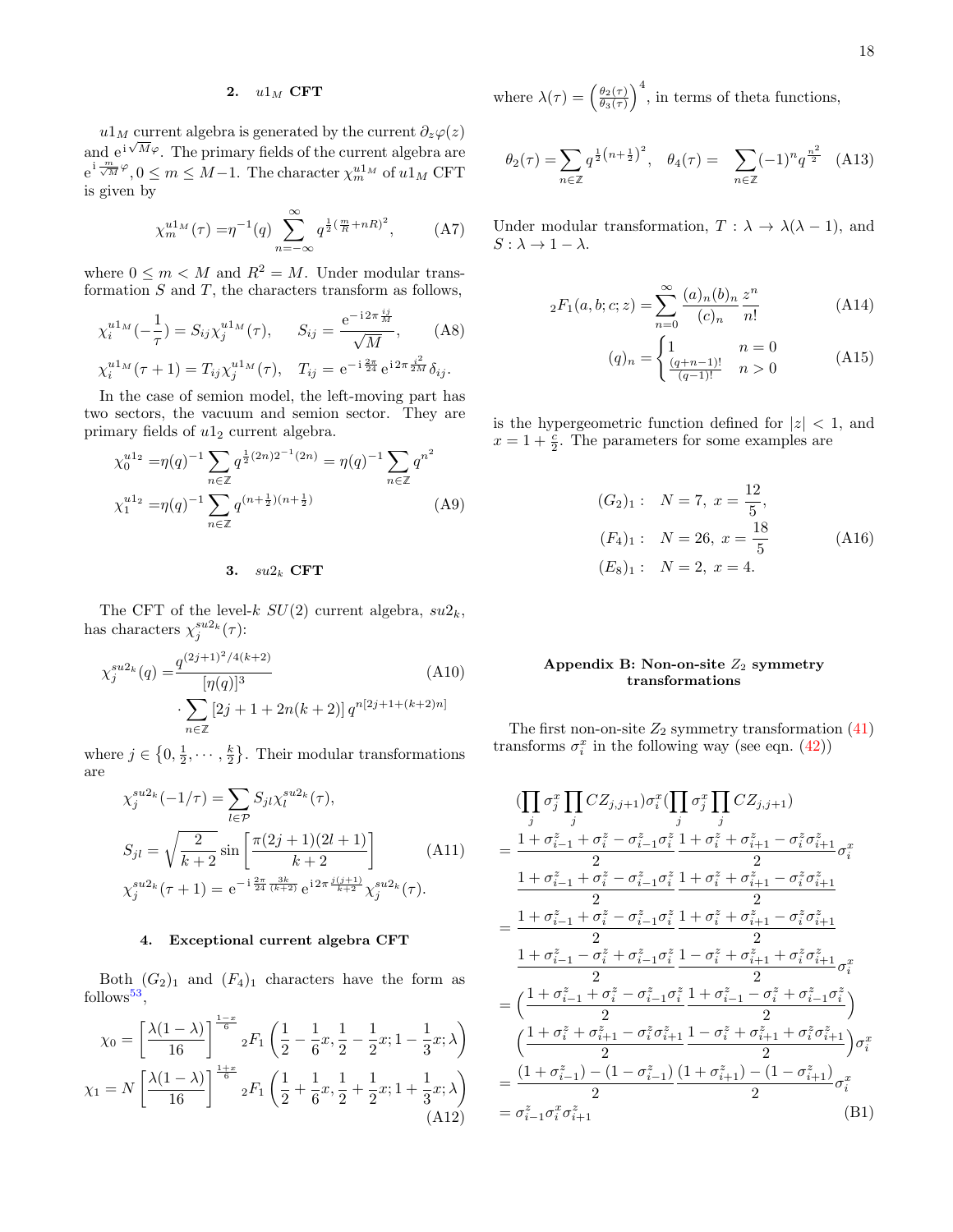

<span id="page-18-3"></span>FIG. 7. A 2-dimensional complex. The vertices (0-simplices) are labeled by i. The edges (1-simplices) are labeled by  $\langle ij \rangle$ . The faces (2-simplices) are labeled by  $\langle ijk \rangle$ . The degrees of freedoms may live on the vertices (labeled by  $v_i$ ), on the edges (labeled by  $e_{ij}$ ) and on the faces (labeled by  $\phi_{ijk}$ ).



<span id="page-18-4"></span>FIG. 8. (Color online) Two branched simplices with opposite orientations. (a) A branched simplex with positive orientation and (b) a branched simplex with negative orientation.

The second non-on-site  $Z_2$  symmetry transformation  $(43)$ transforms  $\sigma_i^x$  in the same way (see eqn. [\(44\)](#page-8-7)):

$$
\begin{split} &\qquad\qquad (\prod_j \sigma_j^x \prod_j s_{j,j+1}) \sigma_i^x (\prod_j \sigma_j^x \prod_j s_{j,j+1}) \\ & = \frac{1-\sigma_{i-1}^z+\sigma_i^z+\sigma_{i-1}^z \sigma_i^z}{2} \frac{1-\sigma_i^z+\sigma_{i+1}^z+\sigma_i^z \sigma_{i+1}^z}{2} \sigma_i^x \\ & \qquad \qquad \frac{1-\sigma_{i-1}^z+\sigma_i^z+\sigma_{i-1}^z \sigma_i^z}{2} \frac{1-\sigma_i^z+\sigma_{i+1}^z+\sigma_i^z \sigma_{i+1}^z}{2} \\ & = \frac{1-\sigma_{i-1}^z+\sigma_i^z+\sigma_{i-1}^z \sigma_i^z}{2} \frac{1-\sigma_i^z+\sigma_{i+1}^z+\sigma_i^z \sigma_{i+1}^z}{2} \\ & \qquad \qquad \frac{1-\sigma_{i-1}^z-\sigma_i^z-\sigma_{i-1}^z \sigma_i^z}{2} \frac{1+\sigma_i^z+\sigma_{i+1}^z-\sigma_i^z \sigma_{i+1}^z}{2} \sigma_i^x \\ & = \left( \frac{1-\sigma_{i-1}^z+\sigma_i^z+\sigma_{i-1}^z \sigma_i^z}{2} \frac{1-\sigma_{i-1}^z-\sigma_i^z-\sigma_{i-1}^z \sigma_i^z}{2} \right) \\ & \qquad \qquad \left( \frac{1-\sigma_i^z+\sigma_{i+1}^z+\sigma_i^z \sigma_{i+1}^z}{2} \frac{1+\sigma_i^z+\sigma_{i+1}^z-\sigma_i^z \sigma_{i+1}^z}{2} \right) \sigma_i^x \\ & = \frac{(1-\sigma_{i-1}^z)-(1+\sigma_{i-1}^z)}{2} \frac{(1+\sigma_{i-1}^z)-(1-\sigma_{i+1}^z)}{2} \sigma_i^x \\ & = \sigma_{i-1}^z \sigma_i^x \sigma_{i+1}^z \end{split} \tag{B2}
$$

### <span id="page-18-0"></span>Appendix C: Topological path integral on a space-time with world lines domain walls

#### <span id="page-18-1"></span>1. Space-time lattice and branching structure

To find the conditions on the domain-wall data, we need to use extensively the space-time path integral. So we will first describe how to define a space-time path integral. We first triangulate the 3-dimensional space-time



<span id="page-18-5"></span>FIG. 9. The tensor  $C_{202}^{e_{01}e_{02}e_{03}e_{12}e_{13}e_{23};\phi_{012}\phi_{023}}$  is associated video  $\sum_{v_0v_1v_2v_3;\phi_{013}\phi_{123}$  is associated<br>with a tetrahedron, which has a branching structure. If the vertex-0 is above the triangle-123, then the tetrahedron will have an orientation  $s_{0123} = *$ . If the vertex-0 is below the triangle-123, the tetrahedron will have an orientation  $s_{0123} =$ 1. The branching structure gives the vertices a local order: the  $i^{th}$  vertex has i incoming edges.

to obtain a simplicial complex  $\mathcal{M}^3$  (see Fig. [7\)](#page-18-3). Here we assume that all simplicial complexes are of bounded geometry in the sense that the number of edges that connect to one vertex is bounded by a fixed value. Also, the number of triangles that connect to one edge is bounded by a fixed value, etc.

In order to define a generic lattice theory on the spacetime complex  $\mathcal{M}^3$ , it is important to give the vertices of each simplex a local order. A nice local scheme to order the vertices is given by a branching structure.<sup>[14](#page-21-12)[,54](#page-21-50)</sup> A branching structure is a choice of the orientation of each edge in the n-dimensional complex so that there is no oriented loop on any triangle (see Fig. [8\)](#page-18-4).

The branching structure induces a local order of the vertices on each simplex. The first vertex of a simplex is the vertex with no incoming edges, and the second vertex is the vertex with only one incoming edge, etc . So the simplex in Fig. [8a](#page-18-4) has the following vertex ordering:  $0 < 1 < 2 < 3$ .

The branching structure also gives the simplex (and its sub simplexes) an orientation denoted by  $s_{ij\cdots k} = 1, *$ . Fig. [8](#page-18-4) illustrates two 3-simplices with opposite orientations  $s_{0123} = 1$  and  $s_{0123} = *$ . The red arrows indicate the orientations of the 2-simplices which are the subsimplices of the 3-simplices. The black arrows on the edges indicate the orientations of the 1-simplices.

The degrees of freedom of our lattice model live on the vertices (denoted by  $v_i$  where i labels the vertices), on the edges (denoted by  $e_{ij}$  where  $\langle ij \rangle$  labels the edges), and on other high dimensional simplicies of the space-time complex (see Fig. [7\)](#page-18-3).

#### <span id="page-18-2"></span>2. Discrete path integral

In this paper, we will only consider a type of 2+1D path integral that can be constructed from a tensor set  $T$  of two real and one complex tensors:  $T =$  $(w_{v_0}, d_{e_{01}}^{v_0v_1}, C_{v_0v_1v_2v_3;\phi_{013}\phi_{123}}^{e_{01}e_{02}e_{13}e_{23};\phi_{012}\phi_{023}})$ . The complex tensor  $C_{v_0v_1v_2v_3;\phi_{013}\phi_{123}}^{e_{01}e_{02}e_{13}e_{23};\phi_{012}\phi_{023}}$  can be associated with a tetrahedron, which has a branching structure (see Fig.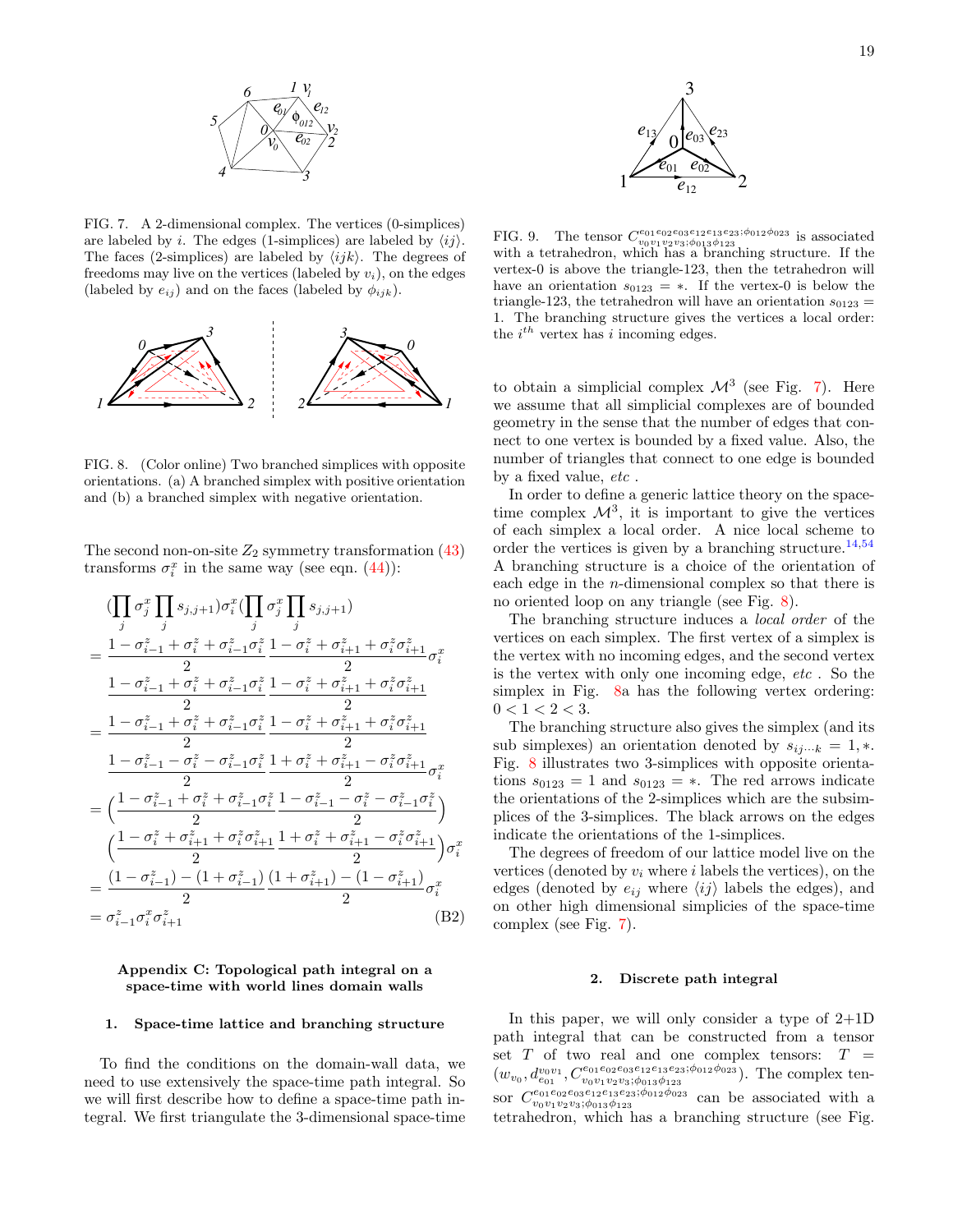[9\)](#page-18-5). A branching structure is a choice of an orientation of each edge in the complex so that there is no oriented loop on any triangle (see Fig. [9\)](#page-18-5). Here the  $v_0$  index is associated with the vertex-0, the  $e_{01}$  index is associated with the edge-01, and the  $\phi_{012}$  index is associated with the triangle-012. They represent the degrees of freedom on the vertices, edges, and triangles.

Using the tensors, we can define the path integral on any 3-complex that has no boundary:

$$
Z(\mathcal{M}^3) = \sum_{v_0, \dots; e_{01}, \dots; \phi_{012}, \dots \text{ vertex}} \prod_{\text{edge}} w_{v_0} \prod_{\text{edge}} d_{e_{01}}^{v_0 v_1} \times (C1)
$$

$$
\prod_{\text{tetra}} [C_{v_0 v_1 v_2 v_3; \phi_{013} \phi_{123}}^{e_{13} e_{13} e_{23}; \phi_{012} \phi_{023}]^{s_{0123}}
$$

where  $\sum_{v_0,\dots,v_{01},\dots,v_{012},\dots}$  sums over all the vertex indices, the edge indices, and the face indices,  $s_{0123} = 1$  or ∗ depending on the orientation of tetrahedron (see Fig. [9\)](#page-18-5). We believe such type of path integral can realize any 2+1D topological order.

### <span id="page-19-0"></span>3. Path integral on space-time with natural boundary

On the complex  $\mathcal{M}^3$  with boundary:  $\mathcal{B}^2 = \partial \mathcal{M}^3$ , the partition function is defined differently:

$$
Z(\mathcal{M}^3) = \sum_{\{v_i; e_{ij}; \phi_{ijk}\}} \prod_{\text{vertex} \notin \mathcal{B}^2} w_{v_0} \prod_{\text{edge} \notin \mathcal{B}^2} d_{e_{01}}^{v_0 v_1} \times (C2)
$$

$$
\prod_{\text{tetra}} [C_{v_0 v_1 v_2 v_3; \phi_{013} \phi_{123}}^{e_{01} e_{02} e_{03} e_{12} e_{13} e_{23}; \phi_{012} \phi_{023}]^{s_{0123}}
$$

where  $\sum_{v_i; e_{ij}$ ; $\phi_{ijk}}$  only sums over the vertex indices, the edge indices, and the face indices that are not on the boundary. The resulting  $Z(\mathcal{M}^3)$  is actually a complex function of  $v_i$ 's,  $e_{ij}$ 's, and  $\phi_{ijk}$ 's on the boundary  $\mathcal{B}^2$ :  $Z(\mathcal{M}^3; \{v_i; e_{ij}; \phi_{ijk}\})$ . Such a function is a vector in the vector space  $\mathcal{V}_{\mathcal{B}^2}$ . (The vector space  $\mathcal{V}_{\mathcal{B}^2}$  is the space of all complex function of the boundary indices on the boundary complex  $\mathcal{B}^2$ :  $\Psi(\lbrace v_i; e_{ij}; \phi_{ijk} \rbrace)$ .) We will denote such a vector as  $|\Psi(M^3)\rangle$ . boundary) are attached with the tensors  $w_{v_i}$  and  $d_{e_{01}}^{v_0v_1}$ . The boundary [\(C2\)](#page-19-2) defined above is called a natural boundary of the path integral. d each edge middes of the interest is oriented by the interest in the inner product is the transposed of with the were set, the  $\alpha_0$  in the interest in the boundary Hilbert space of the boundary Hilbert space of the bou

We also note that only the vertices and the edges in the bulk  $(i.e.$  not on the boundaries.) When we glue two boundaries together, those tensors  $w_{v_i}$  and  $d_{e_{ij}}^{v_i v_j}$  are added back. For example, let  $\mathcal{M}^3$  and  $\mathcal{N}^3$  to have the same boundary (with opposite orientations)

$$
\partial \mathcal{M}^3 = -\partial \mathcal{N}^3 = \mathcal{B}^2 \tag{C3}
$$

which give rise to wavefunctions on the boundary  $|\Psi(\mathcal{M}^3)\rangle$  and  $\langle \Psi(\mathcal{N}^3)|$  after the path integral in the bulk. Gluing two boundaries together corresponds to the inner product  $\langle \Psi(\mathcal{N}^3)|\Psi(\mathcal{M}^3)\rangle$ . So the tensors  $w_{v_i}$  and  $d_{e_{ij}}^{v_iv_j}$ 



<span id="page-19-3"></span>FIG. 10. A re-triangulation of a 3D complex.

 $\mathcal{V}_{\mathcal{B}^2}$ . Therefore, we require  $w_{v_i}$  and  $d_{e_{ij}}^{v_iv_j}$  to satisfy the following unitary condition

$$
w_{v_i} > 0, \quad d_{e_{ij}}^{v_i v_j} > 0.
$$
 (C4)

#### <span id="page-19-1"></span>4. Topological path integral

We notice that the above path integral is defined for any space-time lattice. The partition function  $Z(\mathcal{M}^3)$ depends on the choices of the space-time lattice. For example,  $Z(M^3)$  depends on the number of the cells in space-time, which give rise to the leading volume dependent term, in the large space-time limit  $(i.e.$  the thermodynamic limit)

$$
Z(\mathcal{M}^3) = e^{-\epsilon V} Z^{\text{top}}(\mathcal{M}^3)
$$
 (C5)

<span id="page-19-2"></span>where V is the space-time volume,  $\epsilon$  is the energy density of the ground state, and  $Z^{\text{top}}(\mathcal{M}^3)$  is the volume independent partition function. It was conjectured that the volume independent partition function  $Z^{\text{top}}(\mathcal{M}^3)$  in the thermodynamic limit, as a function of closed space-time  $\mathcal{M}^3$ , is a topological invariant that can fully characterize topological order. $8,21$  $8,21$  So it is very desirable to fine tune the path integral to make the energy density  $\epsilon = 0$ . This can be achieved by fine-tuning the tensors  $w_{v_i}$  and  $d_{e_{ij}}^{v_iv_j}$ . But we can do better. We can choose the tensor  $(w_{v_0}, d_{e_{01}}^{v_0v_1}, C_{v_0v_1v_2v_3;\phi_{013}\phi_{123}}^{e_{01}e_{02}e_{03}e_{12}e_{13}e_{23};\phi_{012}\phi_{023})$  to be the fixedpoint tensor-set under the renormalization group flow of the tensor network.<sup>[12,](#page-21-11)[55](#page-21-51)</sup> In this case, not only the volume factor  $e^{-\epsilon V}$  disappears, the volume independent partition function  $Z^{\text{top}}(\mathcal{M}^3)$  is also re-triangulation invariant, for any size of space-time lattice. In this case, we refer the path integral as a topological path integral, and denote the resulting partition function as  $Z^{\text{top}}(\mathcal{M}^3)$ .  $Z^{\text{top}}$ is also referred as the volume independent the partition function, which is a very important concept, since only the volume independent partition functions correspond to topological invariants. In particular, it was conjectured that such kind of topological path integrals describes all the topological order with gappable boundary. For details, see Ref. [8](#page-21-15) and [21.](#page-21-20)

The invariance of partition function Z under the re-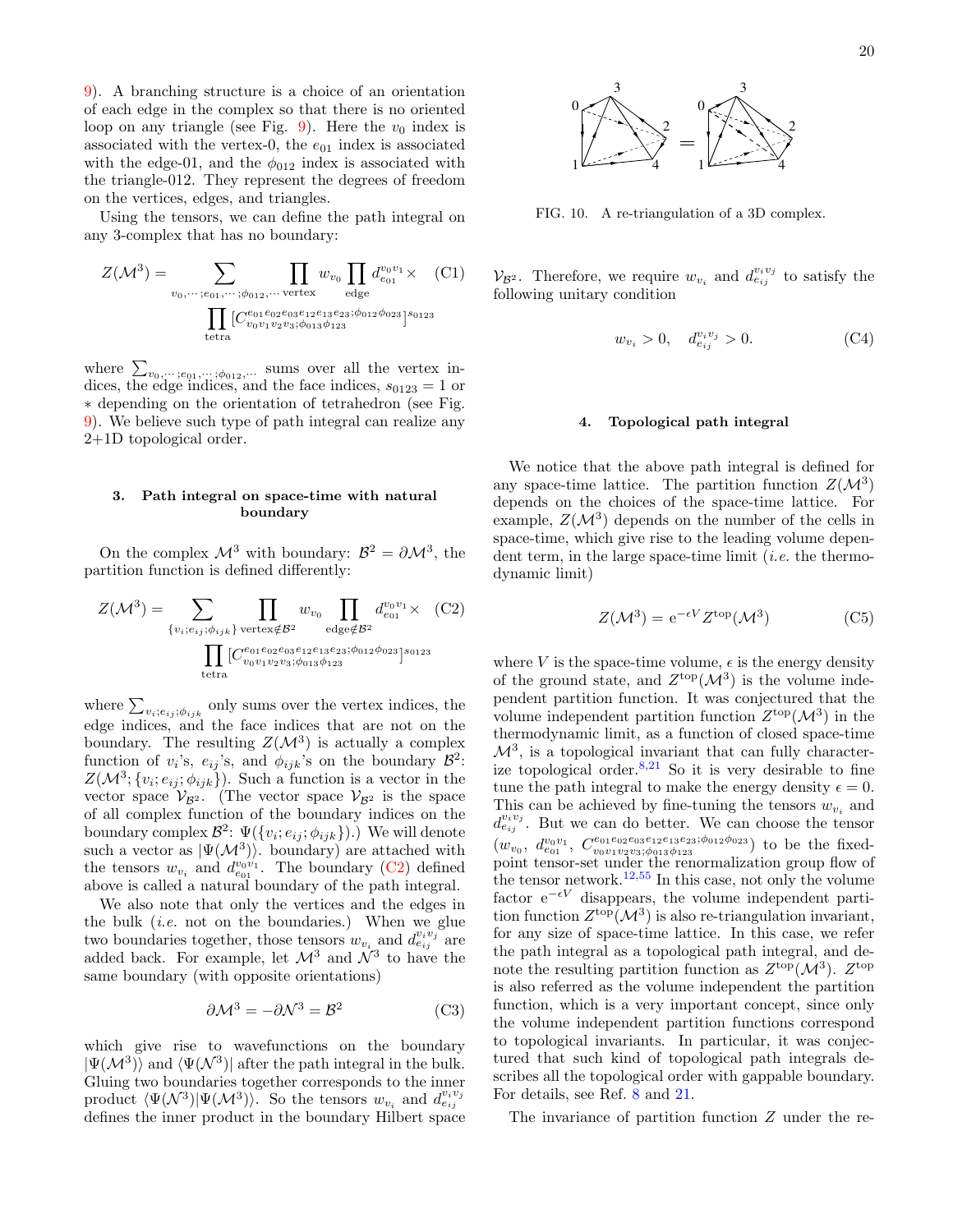

<span id="page-20-2"></span>FIG. 11. A re-triangulation of another 3D complex.

triangulation in Fig. [10](#page-19-3) and [11](#page-20-2) requires that

$$
\sum_{\phi_{123}} C_{v_0v_1v_2v_3;\phi_{013}\phi_{123}}^{e_{01}e_{02}e_{03}e_{12}e_{13}e_{23};\phi_{012}\phi_{023}} C_{v_1v_2v_3v_4;\phi_{124}\phi_{234}}^{e_{12}e_{13}e_{14}e_{23}e_{24}e_{34};\phi_{123}\phi_{134}}
$$
\n
$$
= \sum_{e_{04}} d_{e_{04}}^{v_0v_4} \sum_{\phi_{014}\phi_{024}\phi_{034}} C_{v_0v_1v_2v_4;\phi_{014}\phi_{124}}^{e_{01}e_{02}e_{04}e_{12}e_{14}e_{24};\phi_{012}\phi_{024}} (C6)
$$
\n
$$
C^*^{e_{01}e_{03}e_{04}e_{13}e_{14}e_{34};\phi_{013}\phi_{034} C_{v_0v_2v_3v_4;\phi_{024}\phi_{234}}^{e_{02}e_{03}e_{04}e_{23}e_{24}e_{34};\phi_{023}\phi_{034}}
$$
\n
$$
C_{v_0v_2v_3v_4;\phi_{024}\phi_{234}}^{e_{01}e_{024}e_{23}e_{24}e_{34};\phi_{023}\phi_{034}} (C7)
$$
\n
$$
= \sum_{e_{01}e_{12}e_{13}e_{14},v_1} w_1 d_{e_{01}}^{v_0v_1} d_{e_{12}}^{v_1v_2} d_{e_{13}}^{v_1v_3} d_{e_{14}}^{v_1v_4}
$$
\n
$$
C_{v_0v_1v_2v_3;\phi_{013}\phi_{123}}^{e_{01}e_{02}e_{03}e_{12}e_{13}e_{23};\phi_{012}\phi_{023} C^*e_{01}e_{02}e_{04}e_{12}e_{14}e_{24};\phi_{012}\phi_{024}
$$

 $C^{e_{01}e_{03}e_{04}e_{13}e_{14}e_{34};\phi_{013}\phi_{034}}_{v_{12}v_{13}v_{214};\phi_{014}\phi_{134}}$  $v_0v_1v_3v_4;\! \phi_{014}\phi_{134}$  $\mathcal{C}_{0}^{(n)}$  $e_{12}e_{13}e_{14}e_{23}e_{24}e_{34};\phi_{123}\phi_{134}$  $v_1v_2v_3v_4;\phi_{124}\phi_{234}$ 

We would like to mention that there are other similar conditions for different choices of the branching structures. The branching structure of a tetrahedron affects the labeling of the vertices. For more details, see Ref. [56.](#page-22-0)

#### <span id="page-20-0"></span>5. Topological path integral with world-lines

In this paper, we also need to use the space-time path integral with world-lines of topological excitations. We denote the resulting partition function as



where  $i, j, k, \dots \in \{1, 2, \dots, N\}$  label the type of topological excitations, and  $\alpha, \beta, \gamma$  label the different fusion channels (i.e. different choices of actions at the junction of three world-lines). The world lines are defined via a different choice of tensors for simplexes that touch the world-lines. In this paper, we will choose the tensors very carefully, so that the path integral with world-lines is also re-triangulation invariant (even for the re-triangulations that involve the world-lines). The different choices of retriangulation-invariant world-lines are labeled by the different types of topological excitations. In this paper, we will only consider those topological path integrals with re-triangulation invariance.



<span id="page-20-3"></span>FIG. 12. The RG flow of  $\delta S = \sum_{i=1,2,3} \int d^2x g_i J_i \overline{J}_i$ . There are only fixed lines, shown as the blue lines. There are no stable sheets or regions, as indicated by the orange flow arrows. The corners are labeled by  $(s_1, s_2, s_3)$ .

### <span id="page-20-1"></span>Appendix D: Renormalization group flow of marginal perturbations of  $SU(2)_1$  CFT

There are in total 9 terms of marginal perturbations in  $SU(2)_1$  CFT, composed of left and right currents. Let us first consider the following three couplings:

$$
S_{\rm int} = \sum_{i=1}^{3} \int g^i O_i, \qquad O_i = J_i \overline{J}_i.
$$
 (D1)

The renormalization group (RG) equations have the form

$$
\dot{g}_i = \alpha_{ijk} g_j g_k, \tag{D2}
$$

where  $\alpha_{ijk}$  is proportional to the operator product expansion,

$$
\alpha_{ijk} = \langle O_i O_j O_k \rangle = \langle J_i J_j J_k \rangle \langle \overline{J}_i \overline{J}_j \overline{J}_k \rangle = (\epsilon_{ijk})^2. \quad (D3)
$$

It follows that

.

$$
\dot{g}_1 = g_2 g_3, \quad \dot{g}_2 = g_3 g_1, \quad \dot{g}_3 = g_1 g_2
$$
 (D4)

The solution of the beta function has 4 fixed lines. To solve them, take the form  $g_i(t) = \lambda_i f(t)$ , and one finds  $\frac{\lambda_1 \lambda_2}{\lambda_3} = \frac{\lambda_2 \lambda_3}{\lambda_1} = \frac{\lambda_3 \lambda_1}{\lambda_2}$ . Therefore,  $\lambda_i = s_i \alpha$ , where  $\alpha \geq 0$ ,  $s_i = \pm 1$  to be determined. The RG equations become

$$
\dot{f}(t) = s\alpha f^2(t) \tag{D5}
$$

where  $s = s_1 s_2 s_3$ . The solution is

$$
f(t) = \frac{f(0)}{1 - s\alpha f(0)t}
$$
 (D6)

And this leads to the RG solution of fixed lines

$$
g_i(t) = \frac{g_i(0)}{1 - s|g_i(0)|t}, \quad |g_1(0)| = |g_2(0)| = |g_3(0)| \quad (D7)
$$

We find that

• when  $s > 0$ , the following four fixed lines flow towards infinity

$$
g_1(t) = g_2(t) = g_3(t) > 0,
$$
  
\n
$$
g_1(t) = -g_2(t) = -g_3(t) > 0
$$
  
\n
$$
-g_1(t) = g_2(t) = -g_3(t) > 0,
$$
  
\n
$$
-g_1(t) = -g_2(t) = g_3(t) > 0.
$$
 (D8)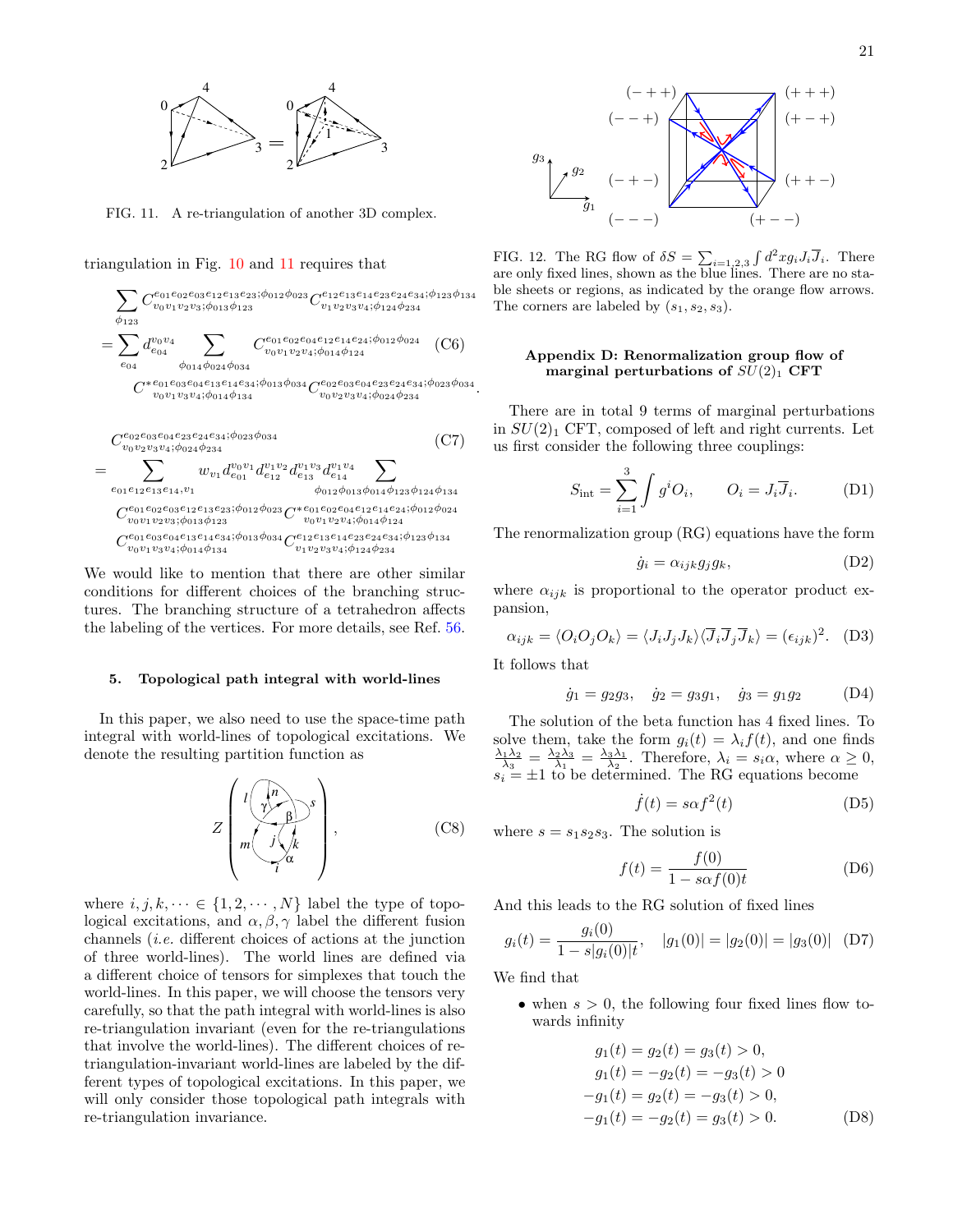• when  $s < 0$ , the following four fixed lines flow towards  $g_1 = g_2 = g_3 = 0$ 

$$
g_1(t) = g_2(t) = g_3(t) < 0,
$$
  
\n
$$
g_1(t) = -g_2(t) = -g_3(t) < 0
$$
  
\n
$$
-g_1(t) = g_2(t) = -g_3(t) < 0,
$$
  
\n
$$
-g_1(t) = -g_2(t) = g_3(t) < 0.
$$
 (D9)

This allows us to show that there are no stable regions or sheets in the  $(q_1, q_2, q_3)$  parameter space, as illustrated in Fig. [12.](#page-20-3)

<span id="page-21-0"></span>Through the above example, we see a general pattern.

- <span id="page-21-1"></span><sup>1</sup> S. L. Adler, Phys. Rev.  $177, 2426$  (1969).
- <span id="page-21-2"></span> $^2$  J. Bell and R. Jackiw, Nuovo Cimento 60A, 47 (1969).
- <span id="page-21-3"></span><sup>3</sup> E. Witten, [Commun. Math. Phys.](http://dx.doi.org/10.1007/bf01212448) 100, 197 (1985).
- <span id="page-21-4"></span><sup>4</sup> G. t Hooft, NATO Adv. Study Inst. Ser. B Phys. 59, 135 (1980).
- <span id="page-21-5"></span><sup>5</sup> C. Callan and J. Harvey, [Nucl. Phys. B](http://dx.doi.org/10.1016/0550-3213(85)90489-4) 250, 427 (1985).
- <span id="page-21-6"></span><sup>6</sup> S. Ryu, J. E. Moore, and A. W. W. Ludwig, [Phys. Rev.](http://dx.doi.org/10.1103/physrevb.85.045104) B 85[, 045104 \(2012\),](http://dx.doi.org/10.1103/physrevb.85.045104) [arXiv:1010.0936.](http://arxiv.org/abs/arXiv:1010.0936)
- <span id="page-21-7"></span><sup>7</sup> X.-G. Wen, Phys. Rev. D  $88$ [, 045013 \(2013\),](http://dx.doi.org/10.1103/physrevd.88.045013) [arXiv:1303.1803.](http://arxiv.org/abs/arXiv:1303.1803)
- <span id="page-21-15"></span> $8\,$  L. Kong and X.-G. Wen, (2014), [arXiv:1405.5858.](http://arxiv.org/abs/arXiv:1405.5858)
- <span id="page-21-8"></span> $9$  L. Kong, X.-G. Wen, and H. Zheng,  $(2015)$ , [arXiv:1502.01690.](http://arxiv.org/abs/1502.01690)
- <span id="page-21-9"></span><sup>10</sup> X.-G. Wen, Phys. Rev. B 40[, 7387 \(1989\).](http://dx.doi.org/10.1103/physrevb.40.7387)
- <span id="page-21-10"></span><sup>11</sup> X.-G. Wen, [Int. J. Mod. Phys. B](http://dx.doi.org/10.1142/s0217979290000139) 04, 239 (1990).
- <span id="page-21-11"></span> $12$  Z.-C. Gu and X.-G. Wen, Phys. Rev. B 80, 155131 (2009), [arXiv:0903.1069.](http://arxiv.org/abs/arXiv:0903.1069)
- <span id="page-21-45"></span><sup>13</sup> X. Chen, Z.-X. Liu, and X.-G. Wen, [Phys. Rev. B](http://dx.doi.org/10.1103/physrevb.84.235141) 84, [235141 \(2011\),](http://dx.doi.org/10.1103/physrevb.84.235141) [arXiv:1106.4752.](http://arxiv.org/abs/arXiv:1106.4752)
- <span id="page-21-12"></span><sup>14</sup> X. Chen, Z.-C. Gu, Z.-X. Liu, and X.-G. Wen, [Phys. Rev.](http://dx.doi.org/10.1103/physrevb.87.155114) B 87[, 155114 \(2013\),](http://dx.doi.org/10.1103/physrevb.87.155114) [arXiv:1106.4772.](http://arxiv.org/abs/arXiv:1106.4772)
- <span id="page-21-13"></span><sup>15</sup> A. Kapustin and R. Thorngren, [Phys. Rev. Lett.](http://dx.doi.org/10.1103/physrevlett.112.231602) 112, [231602 \(2014\),](http://dx.doi.org/10.1103/physrevlett.112.231602) [arXiv:1403.0617.](http://arxiv.org/abs/arXiv:1403.0617)
- <span id="page-21-14"></span> $^{16}$  M. Atiyah, Publications Mathématiques de l'Institut des [Hautes Scientifiques](http://dx.doi.org/10.1007/bf02698547) 68, 175 (1988).
- <span id="page-21-16"></span><sup>17</sup> D. S. Freed, (2014), [arXiv:1406.7278.](http://arxiv.org/abs/arXiv:1406.7278)
- <span id="page-21-17"></span><sup>18</sup> E. Witten, [Commun. Math. Phys.](http://dx.doi.org/10.1007/bf01217730) **121**, 351 (1989).
- <span id="page-21-18"></span><sup>19</sup> D. Fiorenza and A. Valentino, [Commun. Math. Phys.](http://dx.doi.org/10.1007/s00220-015-2371-3) 338, [1043 \(2015\),](http://dx.doi.org/10.1007/s00220-015-2371-3) [arXiv:1409.5723.](http://arxiv.org/abs/arXiv:1409.5723)
- <span id="page-21-19"></span><sup>20</sup> S. Monnier, [Communications in Mathematical Physics](http://dx.doi.org/10.1007/s00220-015-2369-x) 338[, 1327 \(2015\),](http://dx.doi.org/10.1007/s00220-015-2369-x) [arXiv:1410.7442.](http://arxiv.org/abs/1410.7442)
- <span id="page-21-20"></span> $21$  X.-G. Wen and Z. Wang, (2018), [arXiv:1801.09938.](http://arxiv.org/abs/1801.09938)
- <span id="page-21-21"></span> $^{22}$  N. Read and S. Sachdev, Phys. Rev. Lett.  $66$ , 1773 (1991).
- <span id="page-21-22"></span><sup>23</sup> X.-G. Wen, Phys. Rev. B 44[, 2664 \(1991\).](http://dx.doi.org/10.1103/physrevb.44.2664)<br><sup>24</sup> M. Expediment C. Naval, K. Sktoprel, K.
- <span id="page-21-23"></span>M. Freedman, C. Nayak, K. Shtengel, K. Walker, and Z. Wang, Ann. Phys. 310[, 428 \(2004\),](http://dx.doi.org/ 10.1016/j.aop.2004.01.006) [cond-mat/0307511.](http://arxiv.org/abs/cond-mat/0307511)
- <span id="page-21-24"></span> $25$  M. A. Levin and X.-G. Wen, [Phys. Rev. B](http://dx.doi.org/10.1103/physrevb.71.045110)  $71$ , 045110 [\(2005\),](http://dx.doi.org/10.1103/physrevb.71.045110) [cond-mat/0404617.](http://arxiv.org/abs/cond-mat/0404617)
- <span id="page-21-25"></span><sup>26</sup> R. B. Laughlin, [Phys. Rev. Lett.](http://dx.doi.org/10.1103/physrevlett.50.1395) **50**, 1395 (1983).
- <span id="page-21-26"></span>The partition functions of a fermionic CFT on a  $d + 1D$ lattice are MCG covariant in a special way, so that the sum of the partition functions are still invariant under the fermionic MCG. For example, in 1+1D, the fermionic MCG is generated by  $T^2$  and  $S$ .
- <span id="page-21-27"></span>E. Keski-Vakkuri and X.-G. Wen, [Int. J. Mod. Phys. B](http://dx.doi.org/10.1142/s0217979293003644) 07,

If there is only one marginally relevant coupling, *i.e.* if we are on a fixed line, then there is a finite region, such that all the couplings in that region flow to zero. This finite region represents the region of stable gapless phase. If there are two marginally relevant couplings, *i.e.* if we are on a plane spanned by two fixed lines, then there is no finite region where the couplings flow to zero. When there are more marginally relevant couplings, the system is getting even more unstable. So we believe that, for our case with 9 marginally relevant couplings, the corresponding CFT is unstable.

[4227 \(1993\).](http://dx.doi.org/10.1142/s0217979293003644)

- <span id="page-21-28"></span><sup>29</sup> E. Rowell, R. Stong, and Z. Wang, [Commun. Math. Phys.](http://dx.doi.org/10.1007/s00220-009-0908-z) 292[, 343 \(2009\),](http://dx.doi.org/10.1007/s00220-009-0908-z) [arXiv:0712.1377.](http://arxiv.org/abs/arXiv:0712.1377)
- <span id="page-21-29"></span><sup>30</sup> T. Lan, J. C. Wang, and X.-G. Wen, [Phys. Rev. Lett.](http://dx.doi.org/10.1103/physrevlett.114.076402) 114[, 076402 \(2015\),](http://dx.doi.org/10.1103/physrevlett.114.076402) [arXiv:1408.6514.](http://arxiv.org/abs/arXiv:1408.6514)
- <span id="page-21-30"></span><sup>31</sup> T. Lan, X. Wen, L. Kong, and X.-G. Wen, To appear.
- <span id="page-21-31"></span> $32$  L. Kong and H. Zheng, [Nuclear Physics B](http://dx.doi.org/ 10.1016/j.nuclphysb.2017.12.007)  $927$ , 140 (2018), [arXiv:1705.01087.](http://arxiv.org/abs/1705.01087)
- <span id="page-21-32"></span><sup>33</sup> W.-Q. Chen, C.-M. Jian, L. Kong, Y.-Z. You, and H. Zheng, , arXiv:1903.12334 (2019), [arXiv:1903.12334.](http://arxiv.org/abs/1903.12334)
- <span id="page-21-33"></span><sup>34</sup> Y.-H. Lin and S.-H. Shao, (2019), [arXiv:1904.04833.](http://arxiv.org/abs/1904.04833)
- <span id="page-21-34"></span><sup>35</sup> S. Ryu and S.-C. Zhang, Phys. Rev. B 85[, 245132 \(2012\).](http://dx.doi.org/10.1103/physrevb.85.245132)
- <span id="page-21-35"></span><sup>36</sup> A. Tiwari, X. Chen, K. Shiozaki, and S. Ryu, [Phys. Rev.](http://dx.doi.org/10.1103/PhysRevB.97.245133) B 97[, 245133 \(2018\),](http://dx.doi.org/10.1103/PhysRevB.97.245133) [arXiv:1710.04730.](http://arxiv.org/abs/1710.04730)
- <span id="page-21-36"></span> $^{37}$  W. Ji and X.-G. Wen, To appear.
- <span id="page-21-37"></span><sup>38</sup> C. Chamon, [Phys. Rev. Lett.](http://dx.doi.org/10.1103/physrevlett.94.040402) 94, 040402 (2005).
- <sup>39</sup> J. Haah, Phys. Rev. A 83[, 042330 \(2011\),](http://dx.doi.org/10.1103/physreva.83.042330) [arXiv:1101.1962.](http://arxiv.org/abs/arXiv:1101.1962)
- <sup>40</sup> B. Zeng and X.-G. Wen, Phys. Rev. B 91[, 125121 \(2015\),](http://dx.doi.org/10.1103/physrevb.91.125121) [arXiv:1406.5090.](http://arxiv.org/abs/arXiv:1406.5090)
- <sup>41</sup> W. Shirley, K. Slagle, Z. Wang, and X. Chen, [Physical](http://dx.doi.org/ 10.1103/PhysRevX.8.031051) Review X 8[, 031051 \(2018\),](http://dx.doi.org/ 10.1103/PhysRevX.8.031051) [arXiv:1712.05892.](http://arxiv.org/abs/1712.05892)
- <span id="page-21-38"></span><sup>42</sup> W. Shirley, K. Slagle, and X. Chen, , arXiv:1803.10426 (2018), [arXiv:1803.10426.](http://arxiv.org/abs/1803.10426)
- <span id="page-21-39"></span> $43$  X.-G. Wen, Phys. Rev. B 89[, 035147 \(2014\),](http://dx.doi.org/10.1103/physrevb.89.035147) [arXiv:1301.7675.](http://arxiv.org/abs/arXiv:1301.7675)
- <sup>44</sup> L.-Y. Hung and X.-G. Wen, [Phys. Rev. B](http://dx.doi.org/10.1103/physrevb.89.075121) 89, 075121 [\(2014\),](http://dx.doi.org/10.1103/physrevb.89.075121) [arXiv:1311.5539.](http://arxiv.org/abs/arXiv:1311.5539)
- <span id="page-21-40"></span> $^{45}$  A. Kapustin, (2014), [arXiv:1404.6659.](http://arxiv.org/abs/arXiv:1404.6659)
- <span id="page-21-41"></span><sup>46</sup> X.-G. Wen and A. Zee, Phys. Rev. B 46[, 2290 \(1992\).](http://dx.doi.org/10.1103/physrevb.46.2290)
- <span id="page-21-42"></span><sup>47</sup> X.-G. Wen, Adv. Phys. 44[, 405 \(1995\),](http://dx.doi.org/10.1080/00018739500101566) [cond-mat/9506066.](http://arxiv.org/abs/cond-mat/9506066)
- <span id="page-21-43"></span><sup>48</sup> S. Yang, L. Lehman, D. Poilblanc, K. Van Acoleyen, F. Verstraete, J. I. Cirac, and N. Schuch, [Phys. Rev. Lett.](http://dx.doi.org/ 10.1103/PhysRevLett.112.036402) 112[, 036402 \(2014\),](http://dx.doi.org/ 10.1103/PhysRevLett.112.036402) [arXiv:1309.4596.](http://arxiv.org/abs/1309.4596)
- <span id="page-21-44"></span> $49$  X. Chen and X.-G. Wen, Phys. Rev. B 86, 235135 (2012), [arXiv:1206.3117.](http://arxiv.org/abs/arXiv:1206.3117)
- <span id="page-21-46"></span><sup>50</sup> P. Francesco, P. Mathieu, and D. Sénéchal, Conformal field theory (Springer Science & Business Media, 2012).
- <span id="page-21-47"></span> $51$  J. Cardy, Scaling and renormalization in statistical physics, Vol. 5 (Cambridge university press, 1996).
- <span id="page-21-48"></span><sup>52</sup> M. Levin and Z.-C. Gu, Phys. Rev. B 86[, 115109 \(2012\),](http://dx.doi.org/10.1103/physrevb.86.115109) [arXiv:1202.3120.](http://arxiv.org/abs/arXiv:1202.3120)
- <span id="page-21-49"></span><sup>53</sup> S. D. Mathur, S. Mukhi, and A. Sen, Nuclear Physics B 318, 483 (1989).
- <span id="page-21-50"></span><sup>54</sup> F. Costantino, Math. Z. 251[, 427 \(2005\),](http://dx.doi.org/10.1007/s00209-005-0810-0) [math/0403014.](http://arxiv.org/abs/math/0403014)
- <span id="page-21-51"></span><sup>55</sup> M. Levin and C. P. Nave, [Phys. Rev. Lett.](http://dx.doi.org/10.1103/physrevlett.99.120601) 99, 120601